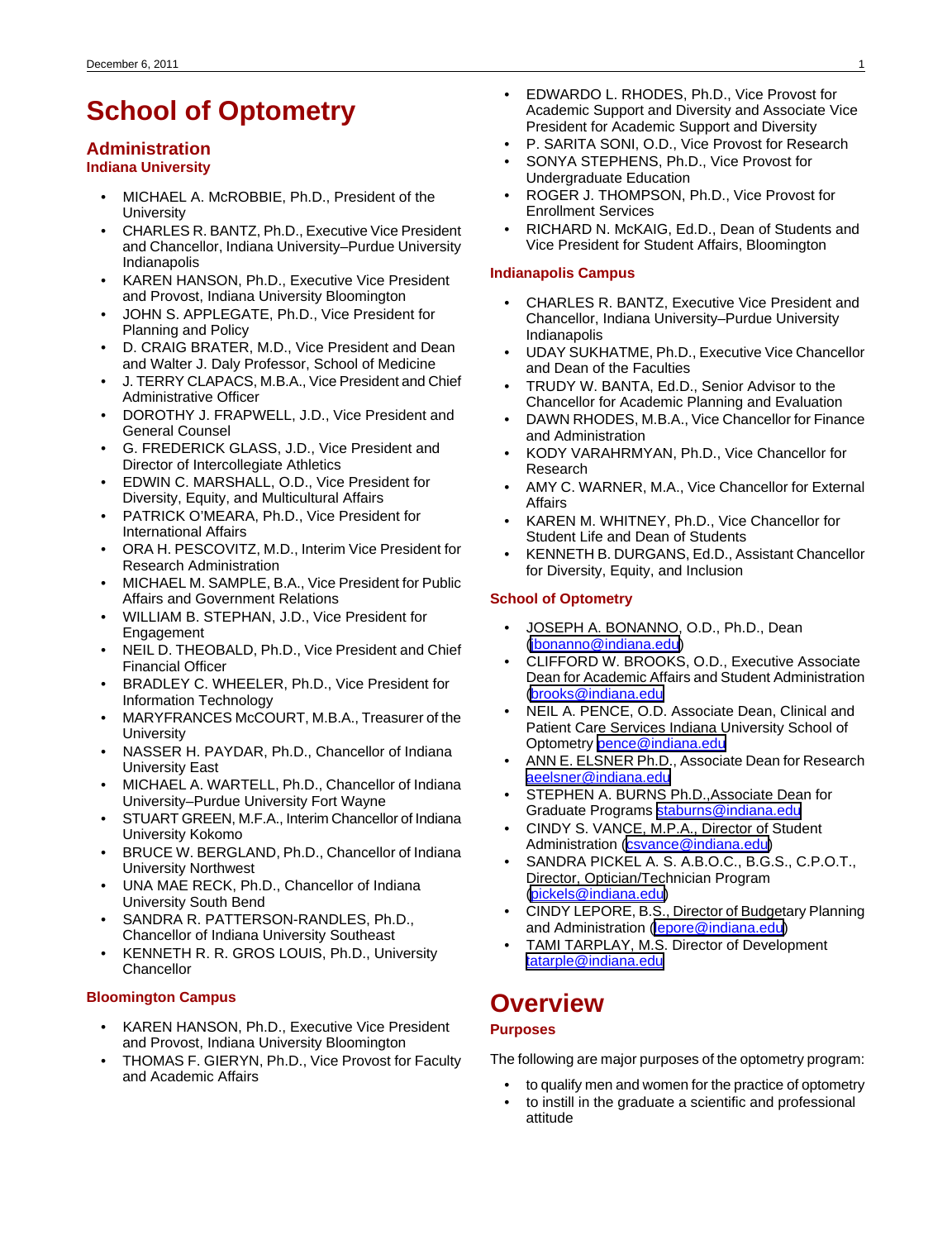- to provide a background for the graduate's contribution to the civic and social welfare of the community
- to encourage and facilitate graduate and postgraduate study in optometry and vision science
- to encourage and facilitate research in the clinical aspects of optometry and in the fundamental sciences germane to optometry
- to contribute to the scientific and professional literature
- to train men and women as optometric technicians and/or opticians

### **Geographical Distribution of Students**

Students enrolled in the School of Optometry's optometry, vision science, and optician/technician programs represent approximately 30 states and several foreign countries.

# **History**

In 1951, the General Assembly of the State of Indiana established a program in optometry at Indiana University. The first year of preoptometry courses was offered beginning in the fall semester of 1951–52, the first professional courses were offered in 1953–54, and the first Master of Optometry (M.Opt.) degrees were awarded in 1956. In recognition of the vital role of vision research, the graduate degree programs in physiological optics were early priorities (M.S., 1953; Ph.D., 1955).

The program in optometry operated as a division of the university, with its degrees granted by the College of Arts and Sciences and the Graduate School, until the 1975–76 school year, at which time it became a degree-granting school of the university.

A continuous fund was created to support the establishment of the optometry program by adding a special fee to the annual license renewal fee of each practicing optometrist in Indiana. Additional funds and gifts, including a substantial collection of library books, were contributed through the auspices of the Indiana Optometric Association. As a permanent endowment program, the Optometry School Trust Fund was created as a division of the Indiana University Foundation for the general purpose of receiving and accepting gifts, bequests, pledges of money, etc., for the benefit of the optometric work to be carried on at Indiana University.

The building for the Division of Optometry and the Program in Physiological Optics was completed in 1967. This six-story, limestone-faced building is located on East Atwater Avenue and provides space for classrooms, a library, clinics, laboratories, offices, and supporting research and development activities. In addition to the main Atwater Eye Care Center (AECC), the school operates the Community Eye Care Center (CECC) on the west side of Bloomington. In 1992, the School of Optometry opened the Indianapolis Eye Care Center (IECC) in a newly constructed building at 501 Indiana Avenue in Indianapolis. Offering an expanded scope of patient care services, the IECC is located near the campus of Indiana University–Purdue University Indianapolis. In 2004 the School of Optometry, in conjunction with the IU School of Medicine, opened a clinic in Carmel, Indiana, called IU Eye. Fourth-year optometry students receive additional clinical training through external rotations at locations such as Veterans Administration facilities, Indian Health Service

clinics, military hospitals, referral centers, and the school's eye care center in Guanajuato, Mexico.

In 1971, in cooperation with the then-existing Division of General and Technical Studies of Indiana University, the School of Optometry established a two-year program for the preparation of optometric technicians. In 1980, the Indiana University School of Optometry established a two-year program for the training of opticians. In 1987, the School of Optometry combined the optician and technician programs into one.

In 1995, a portion of the clinic in the Optometry Building was dedicated as the Borish Center for Ophthalmic Research. The center's mission is to abet and develop clinical and applied research support and to facilitate investigations in visual disorders, ocular pathologies, and systemic diseases that affect the eye and its adnexa. The Borish Center provides an arena for the development of clinical researchers in vision and for the training of graduate students, residents, and fellows.

# **Mission, Vision, and Goals**

The **mission** of the School of Optometry is to protect, advance, and promote the vision, eye care, and health of people worldwide by preparing individuals for careers in optometry, the ophthalmic industry, and vision science, and by advancing knowledge through teaching, research, and service. This will be accomplished through the Doctor of Optometry, Optician/Technician, Residency, and Graduate Programs.

The **vision** of the School of Optometry is to be at the leading edge of vision care for the people of the world.

The **goals** of the School of Optometry focus on six areas:

- Teaching. To be recognized for excellence and leadership in teaching.
- Patient care. To supply students with sufficient numbers, diversity, and quality of patient experiences that will provide them with the clinical education to become efficient in performing patient care. At the same time, the goal is to provide timely, appropriate, and quality care to the patients.
- Research. To increase the research activity of our faculty and students, to improve the research profile of the faculty and school, and to be a recognized leader in vision science and vision health research.
- Service. To increase the service activity of our faculty, staff, and students; to be recognized nationally/internationally as a leader in service to the profession and vision science; and to have a level of service within the university and community to be recognized as outstanding citizens.
- Facilities. To have state-of-the-art physical facilities and equipment that create an integrative approach to education, research, training, and service delivery.
- Finances. To maintain funding that allows for sufficient faculty and staff, continued growth, up-to-date facilities, and the ability to take advantage of opportunities that arise.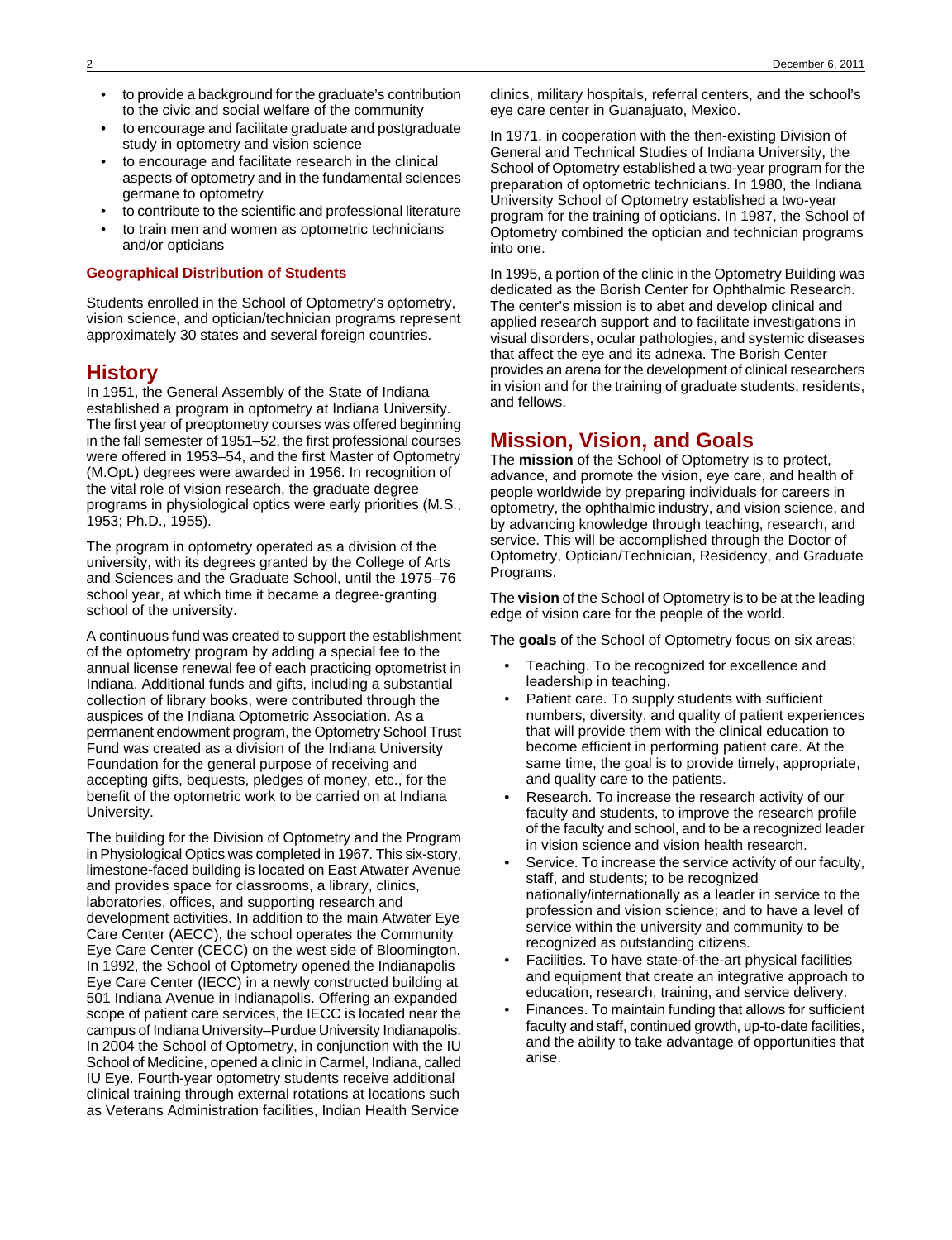# **Membership & Accreditation**

The School of Optometry is a member of the **Association of** [Schools and Colleges of Optometry](http://www.opted.org/i4a/pages/index.cfm?pageid=1) and is accredited by the **[Accreditation Council on Optometric Education of the](http://www.arbo.org/)** [American Optometric Association](http://www.arbo.org/), the official optometric agency recognized by the National Commission on Accrediting, and by the Association of Regulatory Boards of Optometry. Optometry students and graduates are eligible to take the annual examinations of the [National Board of](http://www.optometry.org/) [Examiners in Optometry.](http://www.optometry.org/) Optician/Technician Program graduates are eligible to take the registry examination of the American Optometric Association and may become certified by the American Board of Opticianry.

### **Degrees Offered**

For more information, contact the Office of Student Administration, School of Optometry, Indiana University, 800 E. Atwater Avenue, Bloomington, IN 474053680; (812) 855-1917; e-mail [iubopt@indiana.edu](mailto:iubopt@indiana.edu).

### **Bachelor's Degree Options for School of Optometry Students**

### **Bachelor of Arts in the B.A./O.D. Program (B.A.) (College of Arts and Sciences)**

A Bachelor of Arts degree is offered by the College of Arts and Sciences in conjunction with the School of Optometry. It requires fulfillment of the B.A. requirements of the College of Arts and Sciences. A student who is admitted to the School of Optometry after completing 90 credit hours in the College of Arts and Sciences may apply 32 credit hours of courses in optometry as electives toward the B.A. degree, which is received in the initial major. The student must satisfy the college's specified requirements, including a concentration in the department of the college.

### **Special Bachelor of Science in Biology for Three-Year Preoptometry Students (B.S.) (College of Arts and Sciences)**

This program is designed for students admitted to the Indiana University School of Optometry after three years at Indiana University Bloomington. Students who have completed the fundamental skills and distribution requirements for the standard B.S. in Biology and at least 90 credit hours in courses offered by the College of Arts and Sciences may apply 8 credit hours of their first-year professional courses toward their major and 24 credit hours of their first-year professional courses as elective credit.

### **Bachelor of Science in Optometry (B.S.) (School of Optometry)**

A Bachelor of Science degree is offered by the School of Optometry. It is available only to those students who have not completed a bachelor's degree before enrolling in the professional (O.D.) degree program. It requires satisfactory completion of all preoptometry courses and of the course work specified in the section of this bulletin titled "Bachelor of Science in Optometry Degree."

### **Doctor of Optometry (O.D.) (School of Optometry)**

The Doctor of Optometry degree is offered by the School of Optometry. It requires fulfillment of a bachelor's degree (before or after enrollment), including all preoptometry requirements and satisfactory completion of the four-year professional curriculum. The specific requirements are described in the section of this bulletin entitled "Doctor of

Optometry Degree." Holders of this degree are eligible to apply for examinations for licensure by the Indiana Optometry Board or by corresponding agencies in other states.

### **Associate of Science in Optometric Technology/Opticianry (A.S.) (School of Optometry)**

The School of Optometry offers a two-year Associate of Science degree in Optometric Technology/Opticianry. The Optician/Technician Program that leads to this degree is open to high school graduates as well as those with some college experience. Students completing the program will be qualified to work as optometric technicians and/or opticians, or may choose to pursue related careers as laboratory opticians, optical managers, contact lens technicians, or ophthalmic sales and service representatives.

### **Master of Science and Doctor of Philosophy (M.S., Ph.D.) (University Graduate School)**

Offered by the University Graduate School in conjunction with the School of Optometry, the two degree programs in vision science are designed primarily for those who wish to devote themselves to teaching and research in the field of vision.

### **Combined Degree Programs**

Indiana University's Vision Science Program has a proud tradition of training more than 50 doctoral graduates and nearly 100 master's graduates who have gone on to productive academic or clinical careers. Many have held prestigious leadership positions in academia and national and/or international research organizations. Because of the increasing cost of higher education, it has become difficult for optometry graduates to pursue M.S. or Ph.D. degrees after completing optometry training. The Indiana University School of Optometry has developed combined degree programs in conjunction with the University Graduate School to allow students to work toward an M.S. or Ph.D. simultaneously with the O.D. degree. The two combined degree programs are designed to attract students interested in careers devoted to the creation of new knowledge in clinical and/or academic optometry. A number of financial support mechanisms are available.

#### **Application for Degrees**

The School of Optometry awards A.S., B.S., and O.D. degrees in May, June, August, and December. Candidates for these degrees should submit degree applications to the Office of Student Administration of the School of Optometry at least two months in advance of anticipated graduation. Candidates for the M.S. and Ph.D. degrees should consult the University Graduate School Bulletin.

### **Continuing Education**

The School of Optometry offers continuing education to licensed optometrists several times each year. The offerings carry continuing education relicensure credit. The school has also developed courses accessible through the Internet to be taken for continuing education credit. Information on standard and online continuing education courses can be found at [www.opt.indiana.edu/ce/ce.html](http://www.opt.indiana.edu/ce/ce.html).

Inquiries should be addressed to: Chair, Continuing Education Committee, School of Optometry, Indiana University, 800 E. Atwater Avenue, Bloomington, IN 47405-3680; (812) 855-9292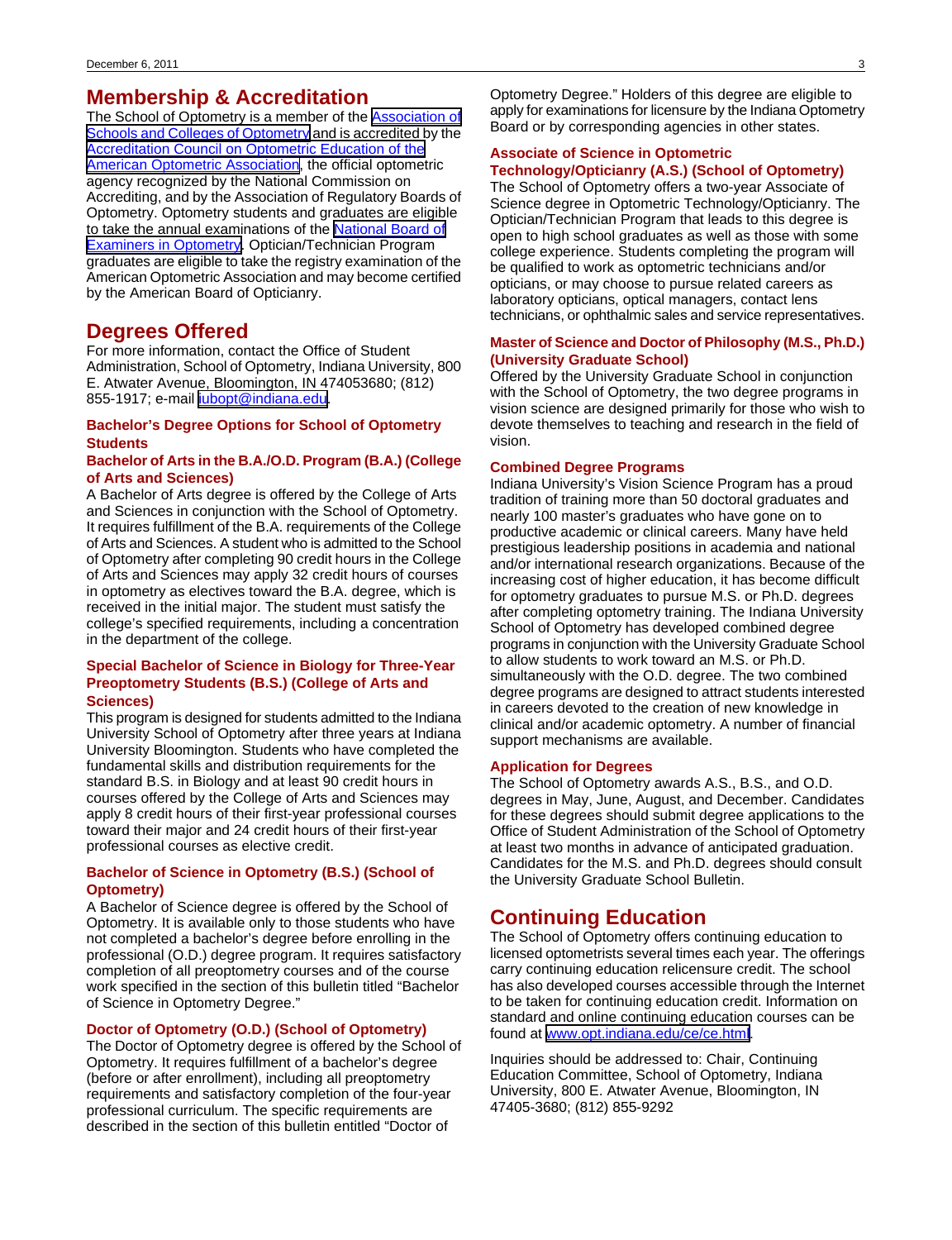# **Contact Information**

**[School of Optometry](http://www.opt.indiana.edu/)** 800 East Atwater Avenue Bloomington, Indiana 47405-3680 (812) 855-4447 Fax: (812) 855-8664

[opt@indiana.edu](mailto:opt@indiana.edu)

# **Professional Optometry Degree Program (OD)**

## **The Optometric Oath**

With full deliberation I freely and solemnly pledge that:

- I will practice the art and science of optometry faithfully and conscientiously, and to the fullest scope of my competence.
- I will uphold and honorably promote by example and action the highest standards, ethics and ideals of my chosen profession and the honor of the degree, Doctor of Optometry, which has been granted me.
- I will provide professional care for those who seek my services, with concern, with compassion and with due regard for their human rights and dignity.
- I will place the treatment of those who seek my care above personal gain and strive to see that none shall lack for proper care.
- I will hold as privileged and inviolable all information entrusted to me in confidence by my patients.
- I will advise my patients fully and honestly of all which may serve to restore, maintain or enhance their vision and general health.
- I will strive continuously to broaden my knowledge and skills so that my patients may benefit from all new and efficacious means to enhance the care of human vision.
- I will share information cordially and unselfishly with my fellow optometrists and other professionals for the benefit of patients and the advancement of human knowledge and welfare.
- I will do my utmost to serve my community, my country and humankind as a citizen as well as an optometrist. I hereby commit myself to be steadfast in the performance of this my solemn oath and obligation.

— As adopted by the American Optometric Association and the Association of Schools and Colleges of Optometry

# **Preoptometry Requirements**

A total of 90 semester hours of college credit is required as a minimum for admission to the School of Optometry; however, a bachelor's degree is strongly recommended. Preoptometry requirements must be completed by the time the student enters the School of Optometry. Students who already have a bachelor's degree with a major in a science field are often fully prepared for admission to the School of Optometry. Those with degrees in nonscience fields may find additional course work required. **Students must take their preoptometry course work from an accredited institution. Grades lower than a C in any preoptometry requirement will not be accepted. Each course meets just one requirement. All preoptometry requirements**

**must have been completed within 10 years from the time when the student hopes to start the Doctor of Optometry program.**

**Students entering with a bachelor's degree must have completed the following courses:**

| <b>Subject Area</b>                                                                                                                           | Min. sem. cr. hrs. Comparable IU<br>req'd. | courses                                                                          |
|-----------------------------------------------------------------------------------------------------------------------------------------------|--------------------------------------------|----------------------------------------------------------------------------------|
| Biology/Zoology<br>Introductory,<br>with lab                                                                                                  | 4                                          | L 112 and L 113                                                                  |
| Advanced<br>(animal or<br>developmental)                                                                                                      | 3                                          | see recommended<br>list below                                                    |
| Microbiology, 4<br>with lab                                                                                                                   |                                            | M 250 and M 255                                                                  |
| Chemistry                                                                                                                                     |                                            |                                                                                  |
| Organic, 2<br>$\bullet$<br>courses                                                                                                            | 4                                          | C 341, C 342<br>and/or C 343                                                     |
| Inorganic,<br>with labs                                                                                                                       | 8                                          | C 117 and N 330 or<br>C 118                                                      |
| <b>Mathematics</b>                                                                                                                            |                                            |                                                                                  |
| Calculus                                                                                                                                      | 4                                          | M 211 or M<br>119-120 or M 119<br>and $X$ 201                                    |
| Physics                                                                                                                                       |                                            |                                                                                  |
| General                                                                                                                                       | 8                                          | P 201 and P 202                                                                  |
| Statistical<br>Techniques and/or<br>Experimental<br>Design                                                                                    | 3                                          | STAT S 300, PSY<br>K 300 or K 310<br>SPEA K 300 or<br>Econ E 370 or Math<br>K310 |
| Psychology,<br>Introductory                                                                                                                   | 3                                          | P 101                                                                            |
| Writing Skills - two 6<br>courses; English<br>Composition<br>W131 or 132 and<br>an additional<br>course with a<br>strong writing<br>component |                                            | W 131 or 132 and<br>the Intensive<br>Writing<br>Requirement                      |

**Students entering the Indiana University School of Optometry without a bachelor's degree must have completed the following courses in addition to the above:**

| <b>Subject Area</b>             | Min. sem. cr. hrs. reg'd. |
|---------------------------------|---------------------------|
| Arts and Humanities             | 6                         |
| Foreign Language                | 6                         |
| Social and Historical Studies 6 |                           |
| <b>Additional Credits</b>       | as needed                 |
| <b>Total Credits</b>            | 90                        |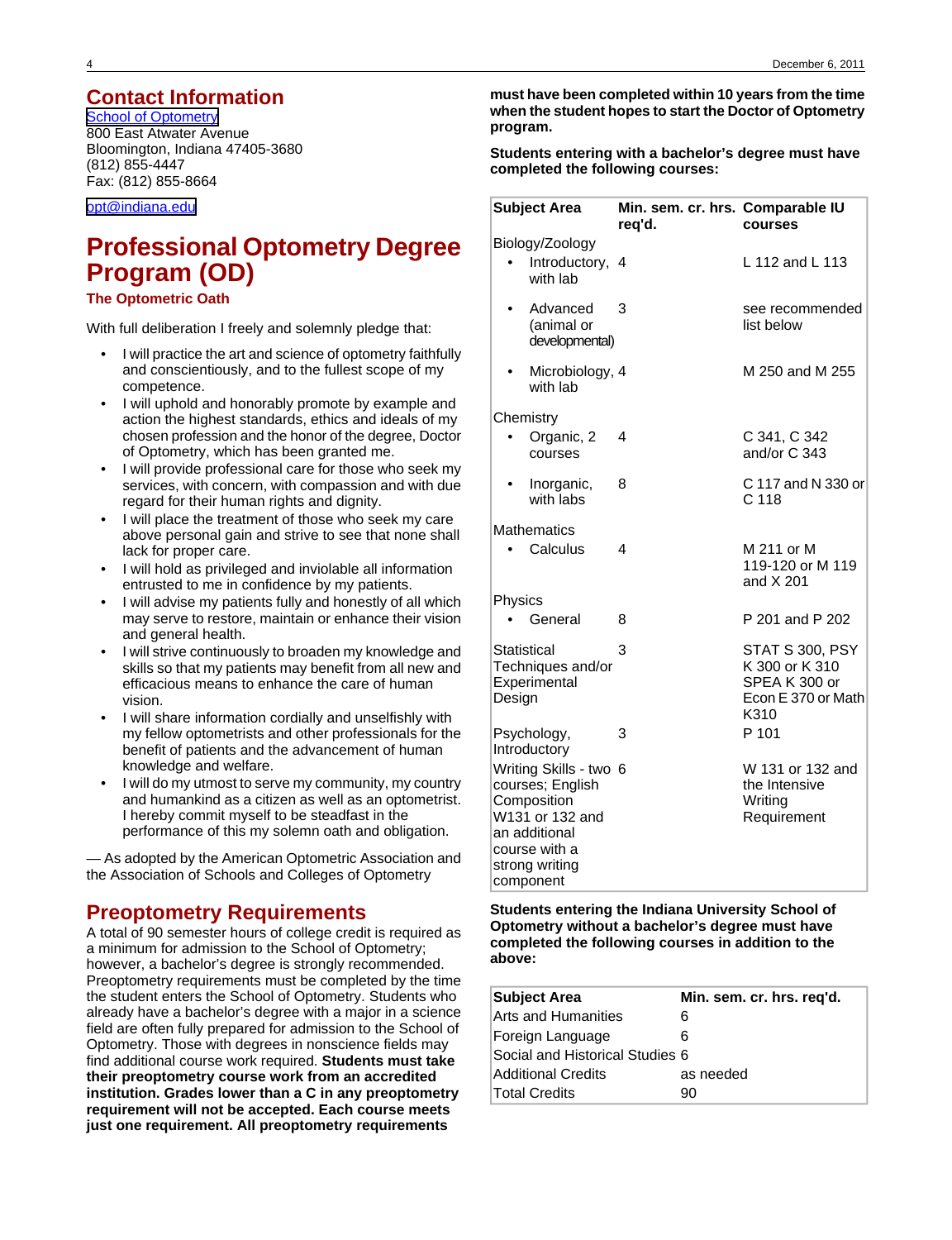Of the 90 credit hours, at least 20 must be at the 300-400 level. A maximum of 60 semester hours may be taken at a junior college.

|                                            | Credit Hours<br>Required | <b>IU Courses</b>               |
|--------------------------------------------|--------------------------|---------------------------------|
| <b>Advanced</b><br>Biology:                |                          |                                 |
| Vertebrate or<br>Human Anatomy<br>with lah | 5                        | ANAT-A 215                      |
| Physiology with lab 5                      |                          | <b>PHSL-P 215</b>               |
| Biochemistry (300+3<br>level if possible)  |                          | <b>BIOL-M</b><br>350/CHEM-C 483 |
| Other                                      |                          |                                 |
| Recommended                                |                          |                                 |
| <b>Elective Courses:</b>                   |                          |                                 |
| Anatomy and<br>Physiology of the<br>Eye    | з                        | <b>OPT-V 201</b>                |
| <b>Small Business</b><br>Management        | 3                        | <b>BUS-X 100</b>                |
| Explore<br>Entrepreneurship                | 3                        | <b>BUS-W 212</b>                |
| Medical<br>Terminology                     | 2                        | <b>CLAS-C 209</b>               |
| Histology                                  | 4                        | <b>ANAT-A 464</b>               |
| <b>Ethics</b>                              | 3                        | <b>PHIL-P 140</b>               |
| Independent<br>Research                    | $1 - 3$                  | 490 Series                      |

None of the specified courses may be taken on a Pass/Fail basis. The credit hours required in the individual subjects are considered absolute minimums, which must be met or exceeded. If the credit hours in any subject total fewer than the minimum specified, the student should complete the next higher course in that subject. Quarter hours convert to semester hours by the following scale:

3 quarter hours = 2 semester hours

4 quarter hours = 3 semester hours

5 quarter hours = 3.33 semester hours

6 quarter hours  $= 4$  semester hours

For further information, contact the Office of Student Administration, School of Optometry, Indiana University, 800 E. Atwater Avenue, Bloomington, IN 474053680; (812) 855-1917; e-mail [iubopt@indiana.edu](mailto:iubopt@indiana.edu).

# **Admission**

- Application for Admission
- The Admissions Timetable
- Early Admit Process
- Transfer Admission
- Functional Standards and Expectations
- Admission Test
- Deposit Policy

# **Application for Admission**

Qualified applicants are sought from all racial, ethnic, socioeconomic, and cultural groups in order to enhance the

diversity of the class. The ideal candidates for the Doctor of Optometry degree should have demonstrated high scholastic ability, leadership, and a record of community and volunteer service. Applicants are judged on scholastic ability (demonstrated by college grades, high school class rank, and admission and aptitude test scores). Written and oral communication skills are extremely important. The applicants' personal characteristics are evaluated through character references, interviews, amount and kind of extracurricular and leadership activities, work experience, and the narrative explaining why they chose optometry as a career.

An admission day visit is arranged for those applicants with the greatest potential for success in completing the program at the School of Optometry.

# **The Admissions Timetable**

The regular application period for students entering with or without a bachelor's degree begins on July 1 and ends on January 15th . Admission Day invitations begin in early October and continues through April. A rolling admissions process is used, and the selection process is usually completed by June. A new class begins each fall.

### **Deposit Policy**

Students admitted to the Doctor of Optometry program are required to pay an enrollment deposit of \$500. This fee is due as directed in admission letters before the start of the program. If the student enrolls in the IU School of Optometry, the deposit will be applied to the student's tuition. If the student does not enroll, the deposit is not refunded.

## **Early Admit Process**

Students are encouraged to complete a bachelor's degree prior to entering the School of Optometry. Some exceptional students, however, can enter the optometry program after three years of undergraduate work, which can decrease the total years of university study to seven. Early decision is also available for these students. These students should have a minimum GPA of 3.6.

Admission to the School of Optometry under this process (after three years of undergraduate work) is conditional upon the following:

- Maintaining a cumulative GPA of at least 3.6.
- Obtaining a minimum score of 320 on the Quantitative and Total Science sections of the Optometry Admission Test, with no section score below 300. Students should plan to take the OAT for the first time in the spring/summer of their second year of college. Students who do not achieve this level in the spring of their second year can take the test again.
- Completing all the prerequisite courses for admission to the School of Optometry as outlined in this bulletin. Students must complete all preoptometry prerequisites as outlined in this bulletin including completion of four GENERAL EDUCATION course: two courses (6 cr. hrs) that satisfy the Breadth of Inquiry for Arts & Humanities and two courses (6 cr hrs.) that satisfy the Breadth of Inquiry for Social & Historical Studies. A minimum of two courses of foreign language are required. This requirement for an IU Bachelor of Science in Optometry may be met by placement examination. Students who have completed two or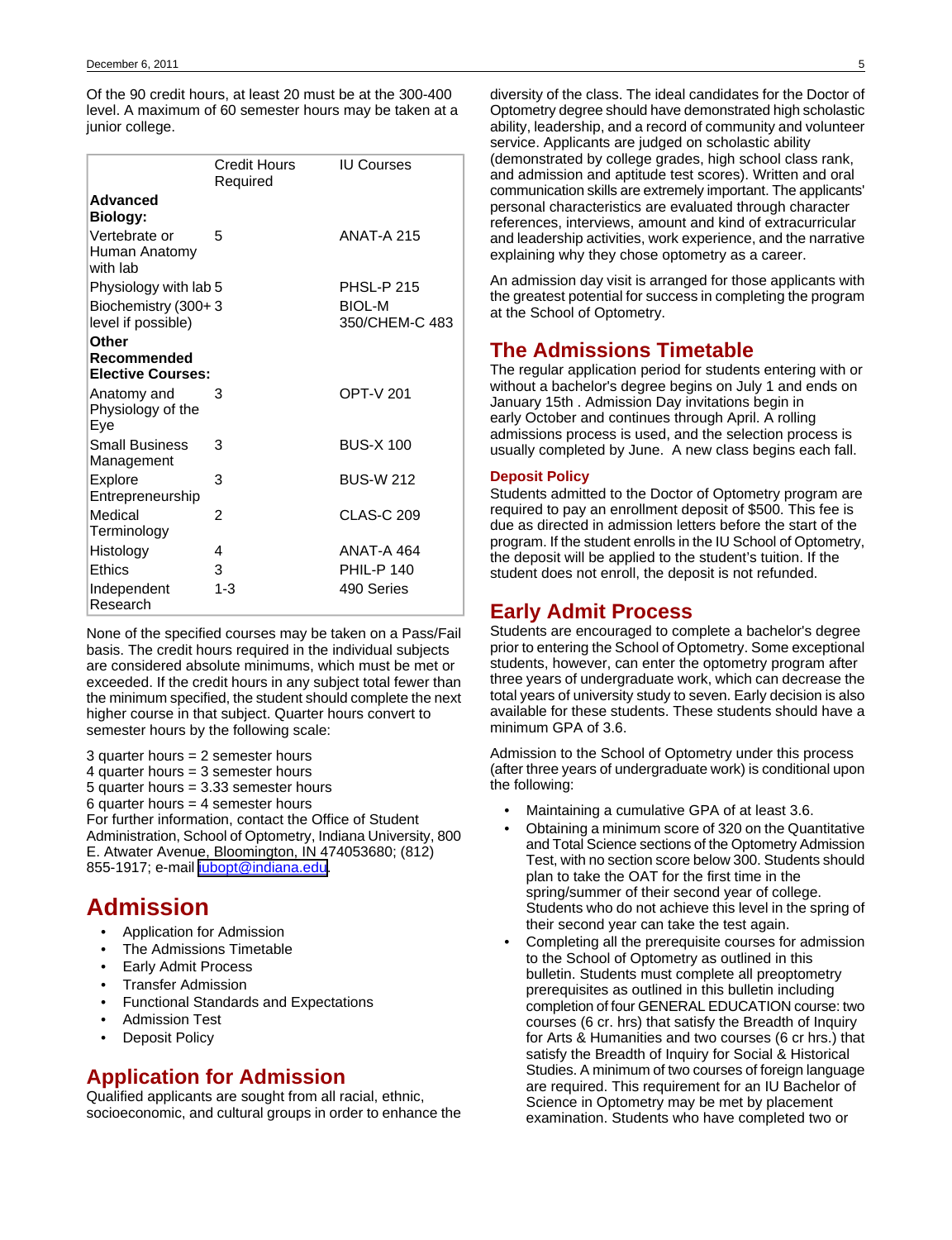more years of a single foreign language in high school with an average grade of C or above are exempt from this requirement.

If a student who is conditionally admitted under an early admission plan for acceptance after three years of undergraduate study fails to meet the above conditions but meets the conditions for acceptance after four years, the student will be accepted after four years.

# **Transfer Admission**

The Indiana University School of Optometry admits students with advanced standing only when a vacancy exists and when the student would have met the Indiana University preoptometry requirements and standards for admission had he or she applied here originally. Students may lose credits in transferring, and for this reason, transfer is generally not recommended.

The student must have a minimum cumulative average of B in the optometry curriculum, be in good standing with his or her present institution, and have a compelling reason for wanting to transfer to Indiana University's School of Optometry. No deficiencies in the Indiana University preoptometry requirements may exist at the time of admission.

Candidates for transfer must submit a statement of good standing from the dean of the school from which they are transferring. A regular application for admission should be submitted along with the statement of good standing and other documents specific to the transfer request.

# **Functional Standards and Expectations**

The Indiana University School of Optometry expects that admitted students will be able to meet all of the functional standards for optometric education established by the Association of Schools and Colleges of Optometry. These standards require that students possess appropriate abilities in the following areas:

- **Observation Abilities:** The student must be able to acquire a defined level of knowledge as presented through lectures, laboratories, patient interaction, and self-study. Acquiring this body of information necessitates the functional use of visual, auditory, and somatic sensation enhanced by the use of other sensory modalities. Examples of these observational skills in which accurate information needs to be extracted in an efficient manner include:
- Visual abilities (as they relate to such things as visual acuity, color vision, and binocularity)
- Visualizing and reading information from papers, films, slides, video, and computer displays
- Observing optical, anatomic,
- physiologic, and pharmacologic
- demonstrations and experiments
- Discriminating microscopic images of tissue and microorganisms Observing a patient and noting nonverbal signs Discriminating numbers, images, and patterns associated with diagnostic tests and instruments
- Visualizing specific ocular tissues in order to discern three-dimensional relationships, depth and color changes
- **Auditory Abilities:** Understanding verbal presentations in lecture, laboratory, and patient settings Recognizing and interpreting various sounds associated with laboratory experiments as well as diagnostic and therapeutic procedures
- **Tactile Abilities:**
- Palpating the eye and related areas to determine the integrity of the underlying structures
- Palpating and feeling certain cardiovascular pulses
- **Communication Abilities:** Students must be able to communicate effectively, efficiently, and sensitively with patients and their families, peers, staff, clinic faculty, and other members of the health care team. The student must be able to demonstrate established communication skills using traditional and alternative means. Examples of required communications skills include:
- Relating effectively and sensitively to patients, conveying compassion and empathy
- Perceiving verbal and nonverbal communication such as sadness, worry, agitation, and lack of comprehension from patients
- Eliciting information from patients and observing changes in mood and activity
- Communicating quickly, effectively, and efficiently in oral and written English with patients and other members of the health care team
- Reading and legibly recording observations, test results, and management plans accurately
- Completing assignments, patient records, and correspondence accurately and in a timely manner
- **Sensory and Motor Coordination Abilities:** Students must possess the sensory and motor skills necessary to perform an eye examination, including emergency care. In general, this requires sufficient exteroception sense (touch, pain, temperature), proprioceptive sense (position, pressure, movement, stereognosis, and vibratory), and fine motor function (significant coordination and manual dexterity using arms, wrists, hands and fingers). Examples of skills required include:
- Instillation of ocular pharmaceutical agents
- Insertion, removal, and manipulation of contact lenses
- Assessment of blood pressure and pulse
- Removal of foreign objects from the cornea
- Simultaneous manipulation of lenses, instruments, and therapeutic agents and devices
- Reasonable facility of movement
- **Intellectual—Conceptual, Integrative, and Quantitative Abilities:** Problem-solving, a most critical skill, is essential for optometric students and must be performed quickly, especially in emergency situations. In order to be an effective problem-solver, the student must be able to accurately and efficiently use such abilities as measurement, calculation, and reasoning;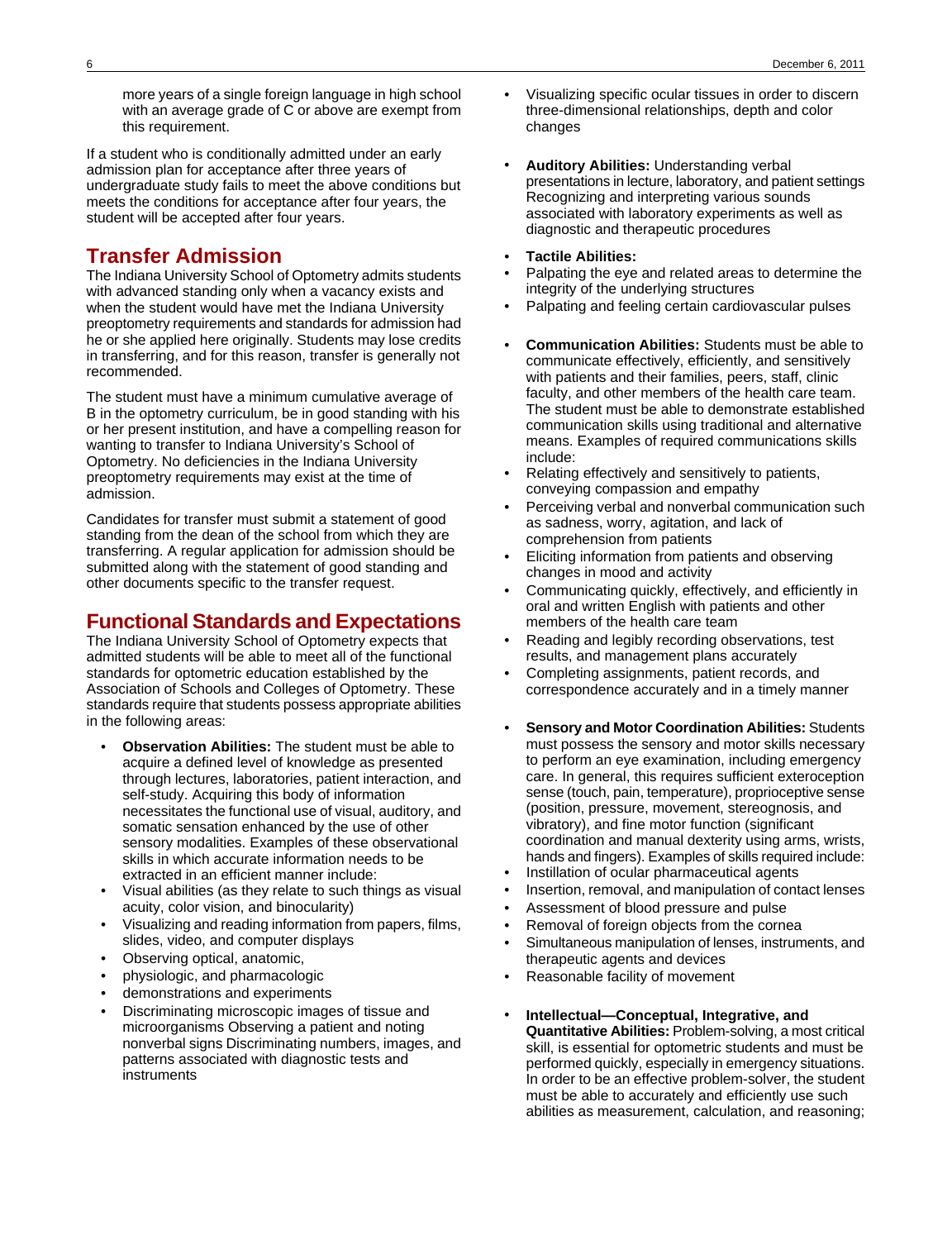analysis; judgment; investigation; memory; numerical reasoning; and synthesis. Examples of these abilities include being able to:

- Determine appropriate questions to be asked and clinical tests to be performed
- Identify and analyze significant findings from history, examination, and other test data
- Demonstrate good judgment and provide a reasonable assessment, diagnosis, and management of patients
- Retain, recall, and obtain information in an efficient manner
- Identify and communicate the limits of one's knowledge and skill
- **Behavioral and Social Attributes:** The student must possess the necessary behavioral and social attributes for the study and practice of optometry. Examples of such attributes include:
- Satisfactory emotional health required for full utilization of one's intellectual ability
- High ethical standards and integrity
- An empathy with patients and concern for their welfare
- Commitment to the optometric profession and its standards
- Effective interpersonal relationships with patients, peers, and instructors
- Professional demeanor
- Effective functioning under varying degrees of stress and workload
- Adaptability to changing environments and uncertainties inherent in patient care
- Positive acceptance of suggestions and constructive criticism

Candidates with questions or concerns about how their own conditions or disabilities might affect their ability to meet the functional standards are encouraged to meet with an optometry school counselor before to submitting an application.

Qualified applicants to the School of Optometry who have disabilities that might hinder them in achieving these standards can, if they are admitted, receive reasonable accommodation from the School of Optometry. This accommodation will be based on an evaluation of the disability conducted by Indiana University's Office of Disability Services for Students.

# **Admissions Test**

Each applicant is required to take the Optometry Admission Test (OAT), which is designed to measure general academic ability and scientific knowledge. The test is given at various testing centers across the United States. Information concerning the test is available online at the [website of the](http://www.opted.org) [Association of Schools and Colleges of Optometry](http://www.opted.org), or by contacting the Optometry Admission Testing Program at 211 E. Chicago Avenue, Sixth Floor, Chicago, IL 606112678; 1-800-232-2159.

**Note:** Applicants must take the OAT for the first time before the February of the year in which they wish to enter. Applicants must provide OAT scores by February 1.

All applicants whose native language is not English are required to establish English proficiency. The Test of English as a Foreign Language (TOEFL) is preferred. For information concerning the TOEFL, write to TOEFL Educational Testing Service, P.O. Box 6151, Princeton, NJ 08541, or visit the [TOEFL website](http://www.toefl.org).

# **Degree Requirements**

### **Doctor of Optometry (O.D.) Degree**

The courses required for this degree are listed in the section of this bulletin entitled "Optometry Curriculum." All of the courses except those identified as electives must be completed. A baccalaureate degree is required prior to receiving the O.D. degree. The curricular requirements for preoptometry are described in the section of this bulletin entitled "Preoptometry Requirements."

Students are responsible for understanding all requirements for graduation and for completing them by the time they expect to graduate.

#### **Optometry Curriculum**

The curriculum includes instruction in all of the clinical and practical phases of optometry as well as in the theoretical and fundamental aspects of vision science. It requires four years of professional degree courses, including at least a

three-week summer assignment before the third year.<sup>1</sup> The university schedules two regular academic semesters and two summer sessions. The regular fall semester includes 14 weeks and two days of instruction plus one week for final examinations; the spring semester includes 15 weeks of instruction plus one week for final examinations. Most optometry courses are scheduled for a full academic semester. Some, however, are scheduled for three, six, or eight weeks, and will be scheduled back-to-back with other courses that will be taken in the remaining weeks of the semester.

### **First Year**

First Semester

| V 501            | Integrative<br>Optometry I                              | $2.0 \text{ cr}$ . |
|------------------|---------------------------------------------------------|--------------------|
| V 521            | Geometric and<br>Visual Optics I                        | $4.0 \text{ cr}$ . |
| V <sub>540</sub> | Ocular Biology I                                        | 4.0 cr.            |
| V 542            | Systems Approach 5.0 cr.<br>to Biomedical<br>Sciences I |                    |
| IV 550           | Clinical Sciences   3.0 cr.                             |                    |
|                  | Total                                                   | 18.0 cr.           |

Second Semester

| V 502  | Integrative<br>Optometry II                              | $2.0$ cr.         |
|--------|----------------------------------------------------------|-------------------|
| IV 523 | Geometric and<br>Visual Optics II                        | $4.0 \text{ cr}.$ |
| IV 543 | Systems Approach 4.5 cr.<br>to Biomedical<br>Sciences II |                   |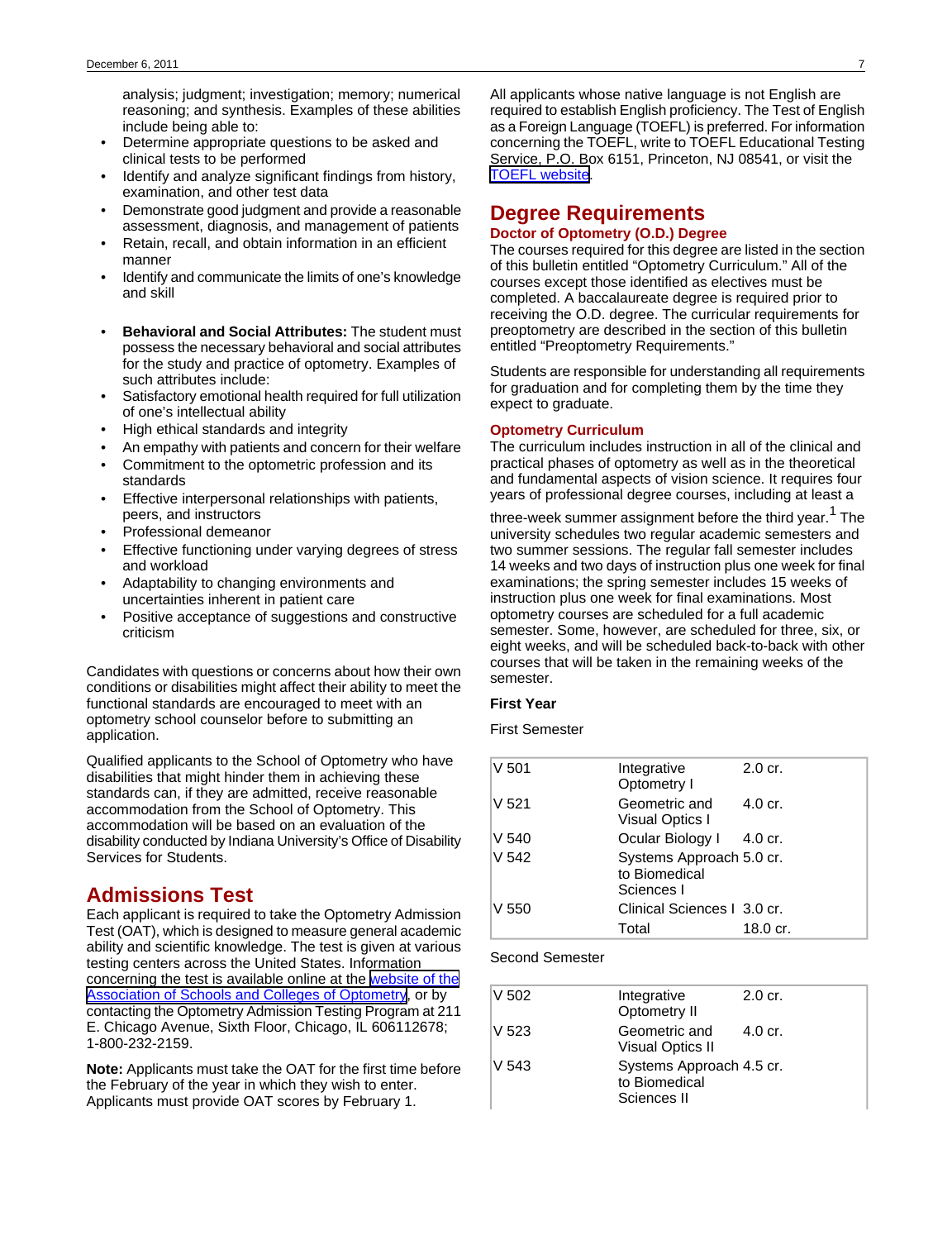| V <sub>551</sub> | Clinical Sciences II: 3.0 cr.<br>Motility &<br>Refraction                    |                   |
|------------------|------------------------------------------------------------------------------|-------------------|
| V <sub>552</sub> | Clinical Sciences II: 2.0 cr.<br><b>Anterior Segment</b><br>Exam. Techniques |                   |
| V 560            | Vision Science I: 3.5 cr.<br>Perception                                      |                   |
| V <sub>574</sub> | Intro to<br>Epistemology &<br><b>Option Research</b>                         | 2.0 <sub>cr</sub> |
| V 889            | <b>Special Projects</b>                                                      | 1.0 <sub>cr</sub> |
|                  | Total                                                                        | 22 cr.            |

## **Second Year**

### First Semester

| V 601   | Integrative<br>Optometry III                                                               | $2.0 \text{ cr}$ . |
|---------|--------------------------------------------------------------------------------------------|--------------------|
| V 631   | Optics III:<br>Ophthalmic and<br><b>Advanced Clinical</b><br>Optics                        | $4.0 \text{ cr}$ . |
| V 642   | General<br>Pharmacology                                                                    | $4.0 \text{ cr}$ . |
| $V$ 652 | Clinical Sciences 3.0 cr.<br>III: Accomodation<br>and Binocular<br>Vision                  |                    |
| V 653   | Clinical Sciences 2.0 cr.<br>III: Posterior<br>Segment<br><b>Examination</b><br>Techniques |                    |
| V 665   | Vision Science II: 2.5 cr.<br><b>Ocular Motility</b>                                       |                    |
|         | Total                                                                                      | $17.5$ cr.         |

### Second Semester

| V 632 | Optics IV: Optics of 4.0 cr.<br>Ophthalmic and<br><b>Contact Lenses</b> |                    |
|-------|-------------------------------------------------------------------------|--------------------|
| V 633 | Contact Lenses                                                          | $3.0 \text{ cr}$   |
| V 644 | Ocular Disease I                                                        | $3.0 \text{ cr}$ . |
| V 646 | Ocular<br>Pharmacology                                                  | $2.0 \text{ cr}$   |
| V 654 | Clinical Sciences IV 4.0 cr.                                            |                    |
| V 666 | Vision Science III: 4.0 cr.<br><b>Binocular Vision</b>                  |                    |
|       | Total                                                                   | 20.0 cr.           |
|       |                                                                         |                    |

### Summer

| Clinic |
|--------|
|--------|

### **Third Year**

### First Semester

| V 701 | Grand Rounds I                                         | $0.5$ cr.          |
|-------|--------------------------------------------------------|--------------------|
| V 745 | Ocular Disease II                                      | $3.0 \text{ cr}$ . |
| V 748 | Physical<br>Assessment and<br>Medicine                 | $3.5$ cr.          |
| V 752 | Advanced Contact 2.0 cr.<br>Lens Topics I              |                    |
| V 756 | Clinical<br>Assessment I                               | $1.0 \text{ cr}$ . |
| V 781 | Pediatric Optometry 3.0 cr.                            |                    |
| V 786 | Optometry Clinic 1, 3.0 cr.<br>2                       |                    |
| V 787 | Optometry Clinic <sup>1,</sup><br>$\frac{2}{3}$ .0 cr. |                    |
|       | Total                                                  | 19.0 cr.           |

### Second Semester

| V 702 | Grand Rounds II 0.5 cr.                                                                                |                    |
|-------|--------------------------------------------------------------------------------------------------------|--------------------|
| V 746 | Ocular Disease III: 2.0 cr.<br>Neuro-Optometry                                                         |                    |
| V 749 | Ocular Disease IV: 3.0 cr.<br><b>Applied Ocular</b><br>Therapeutics                                    |                    |
| V 751 | Low Vision<br>Rehabilitation                                                                           | 3.0 cr.            |
| V 757 | Clinical<br>Assessment II                                                                              | $1.0 \text{ cr}$ . |
| V 754 | Optometric<br>Profession (Public<br>Health,<br>Policy, Legal,<br><b>History and Ethical</b><br>Issues) | $2.0 \text{ cr}$ . |
| V 758 | Advanced Clinical 2.0 cr.<br>Concepts in<br><b>Binocular</b><br>Vision and<br>Pediatrics               |                    |
| V 759 | Business Aspects 2.0 cr.<br>of Optometry                                                               |                    |
| V 788 | Optometry Clinic 3.0 cr.                                                                               |                    |
| V 789 | Optometry Clinic 3.0 cr.<br>Total                                                                      | $21.5$ cr.         |

### **Fourth Year**

| V 885 | Optometry Clinic 10.0 cr.<br>(Bloomington)                       |            |
|-------|------------------------------------------------------------------|------------|
| V 887 | <b>Extension Clinic</b><br>(Indianapolis)                        | 10.0 $cr.$ |
| V 888 | External Clinic                                                  | 10.0 $cr.$ |
|       | <b>Fourth Clinical</b><br>Assignment (V 885,<br>V 887, Or V 888) | 10.0 $cr.$ |
|       | Total                                                            | 40.0 cr.   |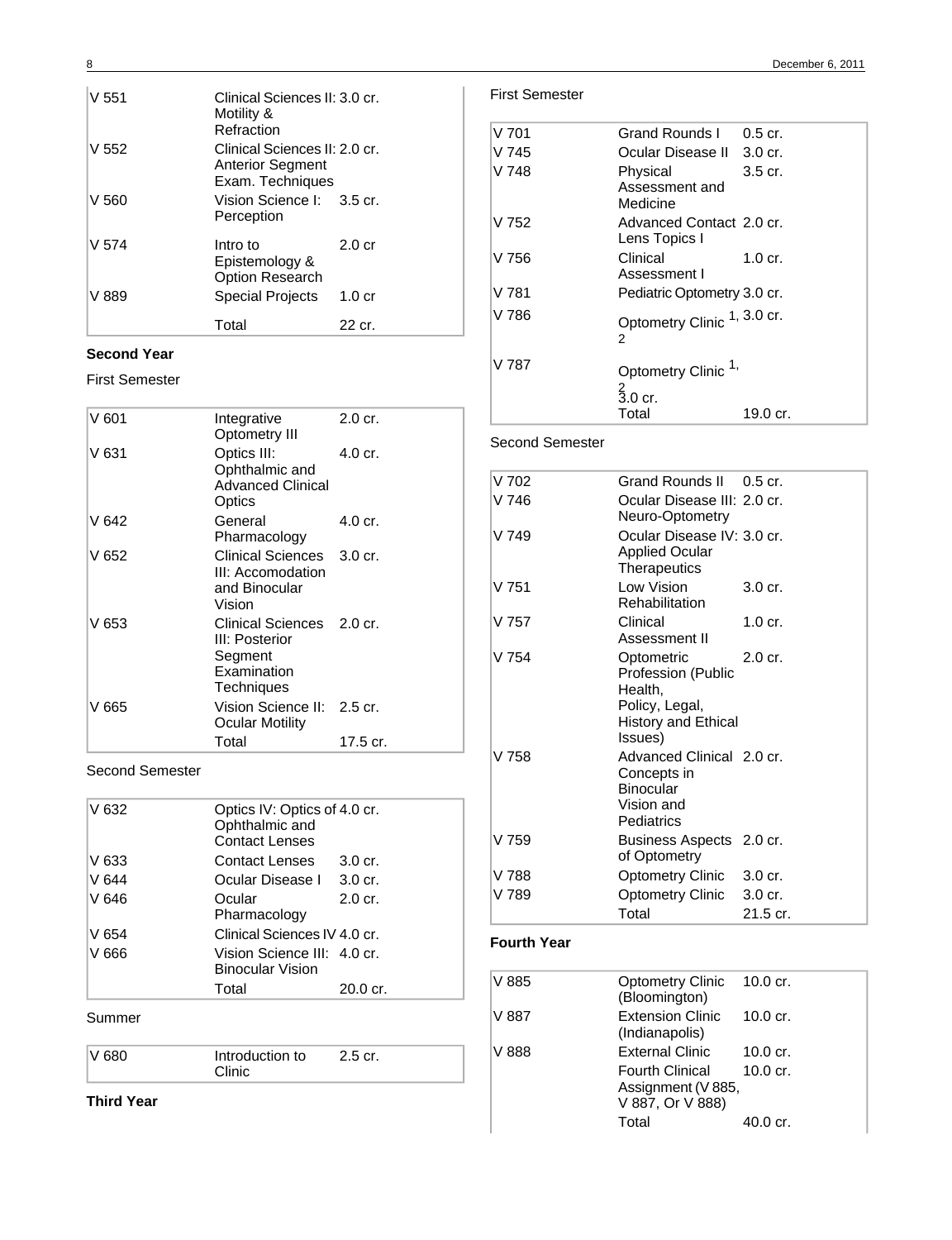### **Overall Total 160.5 cr.**

Note: Subject to change.

- 1. Elementary school vision-screening program assignments will be arranged.
- 2. Students in the final year of the program will spend 12 weeks at each of their four clinic assignments (V 885, V 887, V 888, and the Fourth Clinical Assignment). Three of these four assignments are at various external locations.

### **Bachelor of Science (B.S.) in Optometry Degree**

Students who enter the Doctor of Optometry (O.D.) program without an undergraduate degree will receive the B.S. in Optometry upon successful completion of the first two years of the four-year professional degree program. The following requirements, in addition to the preoptometry requirements and the courses in the first two years of the professional degree program, must be satisfied by the student seeking this degree:

- A minimum of 122 credit hours in courses that may be counted toward the B.A., B.S., or higher degree of one or more degree-granting divisions of the university.
- A minimum cumulative grade point average of 2.00.
- A minimum of 30 credit hours in courses at the 300 level or above.
- At least 30 credit hours of V-lettered courses, which are regularly offered by the School of Optometry and/or the Vision Science Graduate Program.
- A minimum of 60 credit hours at Indiana University, of which at least 26 credit hours, including not fewer than 10 credits in the V-lettered courses, must be completed in residence on the Bloomington campus.
- Courses taken on a Pass/Fail basis can be applied only as electives in meeting the degree requirements. The limit is a total of eight courses with two courses allowed per year.
- Not more than 60 credit hours earned in accredited junior colleges may be applied toward the degree.
- Not more than 10 credit hours earned through online study and/or special credit examination may be applied toward the degree, except by special permission of the dean.
- Work for a degree must be completed within six years from the time the student first registers in the university, except by special permission of the dean.

# **Academic Regulations**

### **Semester Load**

A student is not permitted to enroll in fewer than 12 credit hours during a fall or spring semester except with special permission from the dean.

### **Withdrawals from Courses**

Withdrawals during the first eight weeks of a semester, first four weeks of a half-semester course, or first two weeks of a summer session are automatically marked W (Withdrawn). Withdrawals that would reduce a student's enrollment below 12 credit hours ordinarily will not be authorized.

Petitions for withdrawal after the periods specified above will not be authorized by the dean except for urgent reasons related to extended illness or equivalent distress. The desire

to avoid a low grade is not an acceptable reason for withdrawal from a course.

If a student withdraws with the dean's consent, the grade in the course will be W if the student is passing at the time of withdrawal and F if the student is not passing. The grade will be recorded on the date of withdrawal. Failure to complete a course without authorized withdrawal will result in the grade F.

### **Addition of Courses**

No course may be added by students after the first two weeks of a semester or first week of a summer session or half semester unless the instructor of the course petitions that an exception be made and the request is approved by the dean.

### **Grades**

The quality of a student's work is indicated by the following grades and numerical values:

 $\tilde{A}$ + (4.00), A (4.00), A– (3.70) High degree of academic performance

B+ (3.30), B (3.00), B– (2.70) Above-average achievement C+ (2.30), C (2.00), C– (1.70) Average achievement Any grade lower than a C in any course in the professional (O.D.) curriculum must be repeated.

D+ (1.30), D (1.00), D– (0.70) Passing work but below desired standards

F—Failure in a course or failure to complete a course without an authorized withdrawal. When a failing grade is recorded in an optometry course, the instructor(s) may require specific remedial procedures to be taken by the student before readmission to the course. The FX option is not accepted by the School of Optometry. Retaking and passing a failed course will, therefore, not remove the original grade of F from the student's record.

W—Withdrawn. Given automatically when the student, with the approval of the academic advisor and the dean, officially withdraws during the first eight weeks of a semester, first four weeks of a half-semester course, or first two weeks of a summer session. After these deadlines, the grade W is given in the instance of an approved and properly executed withdrawal only if the student is passing at the time of withdrawal.

R—Deferred Grade. Given when the grade determination will be deferred until completion of two or more terms of study, as with research or thesis courses. Also given either at the end of the first term of a two-term course or midway through a single course that overlaps two terms, when the course has been identified as one for a deferred grade in the Schedule of Classes. At the end of the final term in the sequence, the entry or entries R will be replaced with standard letter grades. Instructors will designate the standard grades on the rosters for the final term or by means of a form for removal of deferred grades.

I—Incomplete. May be given only when the work of the course is substantially completed and when the student's work is of passing quality. When an Incomplete is assigned, a record will be maintained in the Office of Student Administration of the School of Optometry. The record will include a statement of the reason for recording the Incomplete and an adequate guide for its removal, with a suggested final grade in the event of the departure or extended absence of the instructor from the campus.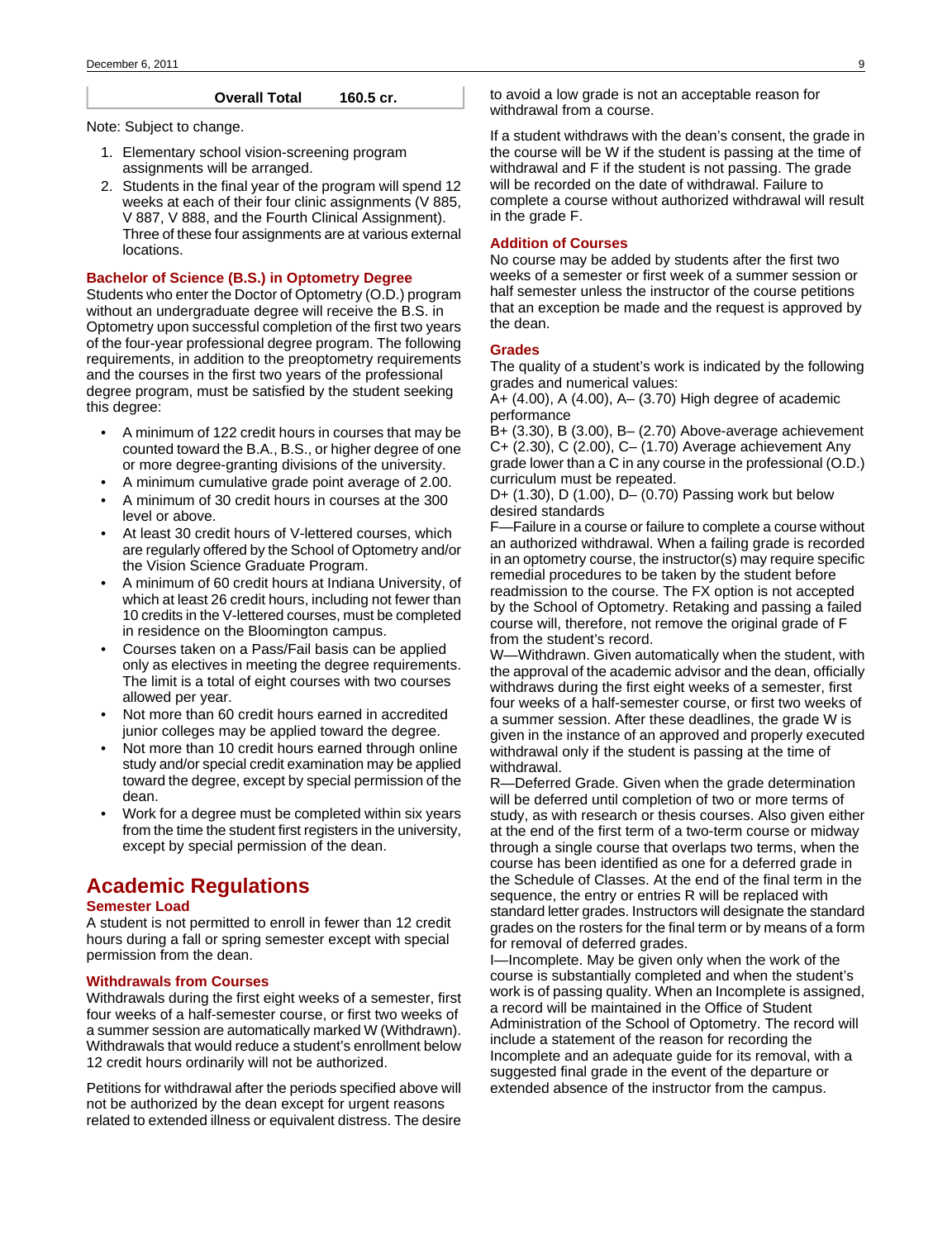A student must complete work required to have the Incomplete removed within one calendar year from the date of its recording, although the dean may authorize adjustment of this period in exceptional circumstances. An Incomplete that still stands after one calendar year is replaced by a grade of F.

Once a student has graduated, nothing in these regulations will prohibit the Incomplete from remaining on the record.

A student repeating a course must register for the course a second time. If any course to be repeated is a prerequisite to another course, the other course may not be taken until the prerequisite course is satisfactorily repeated.

### **Clinic Grades**

Fourth-year rotation grades become official at the time of submission by the rotation preceptor. (Note: Grades for rotations ending mid-semester will be considered official prior to completion of the academic semester and online posting.) Academic standing will be assessed upon receipt of grades from the rotation preceptor at the completion of each fourth-year rotation.

If a student is unable to complete a clinic rotation due to academic performance and/or professional misconduct, a grade of F will be assigned.

### **Absences from Scheduled Classes**

Illness is usually the only acceptable excuse for absence from class. Other absences must be explained to the satisfaction of the instructor, who will decide whether omitted work may be made up. The names of students who are excessively absent are to be reported by their instructors to the dean.

### **Absences from Final Examinations**

A student who fails to attend the final examination of a course and who has a passing grade up to that time may be given a grade of Incomplete if the absence is explained to the instructor's satisfaction. A missed final examination for which there is no satisfactory excuse will be assigned a grade of F. When called upon, the Academic Review Committee of the School of Optometry will assist an instructor in weighing an excuse concerning absence from a final examination.

# **Academic Standing**

The intent of the School of Optometry is that professional students be able to graduate after four years of instruction. In some cases, six years can be considered. Although primary responsibility rests with the student, the school will work to help all students maintain good academic standing and will seek out and attempt to provide remedial help for students who are having academic difficulties.

### **Good Academic Standing**

The minimum standard for academic good standing is a semester and cumulative grade point average (GPA) of 2.30; that is, a C+ average, which is also the minimum standard for graduation from Indiana University and the School of Optometry.

### **Probation**

Academic probation results when any course grade is below a C, or if the semester or cululative grade point average is below a 2.3. Continuation in the program requires approval by the Academic Review Committee.

### **Course Repeat**

A course grade of C- or below is considered to be unacceptable and the course must be repeated. If a student does receive an unacceptable grade requiring that the course be repeated the following year, the student must restart that semester the following year and repeat all courses for that semester in which a grade of C+ or below was received.

### **Academic Review**

Students on probation will be evaluated by the Academic Review Committee to determine whether they can continue in the program. In many cases, the Academic Review Committee will make recommendations about help and remedial work that will make it possible for the student to achieve better academic performance. In some cases probation could result in dismissal.

### **Clinical Competence**

At the end of the second year, students are required to pass a competency examination in preparation for the course V 680 Introduction to Clinic. A student who fails the competency examination must complete remediation and take the examination again. If the student fails any part of the competency twice, the student will not receive a passing grade for the course, will not be permitted to enter clinic and must repeat V564. A student who does not ultimately pass the competency exam will be ineligible to continue.

### **Remediation**

If a student receives a grade of less than a C in any thirdor fourth-year clinic rotation, the student must enroll in and complete with a grade of C or better V 780 Clinical Skills Enhancement (third-year clinic remediation) or V 880 Clinical Skills Enhancement (fourth-year clinic remediation) prior to continuation of the third- or fourth-year clinic rotation.

A student who fails to complete V 780 or V 880 with a grade of C or better will be ineligible to continue.

If an intern is unable to continue with a clinical rotation for academic or clinical performance reasons, the grade of F will be assigned, and the intern will be ineligible to continue.

Policies and procedures are explained in detail in the most recent Indiana University School of Optometry Eye Care Centers Student Orientation Manual.

In addition to possible dismissal following Academic Review, dismissal can occur if:

- the student earns lower than a 1.00 GPA for any semester, regardless of cumulative GPA
- the student earns both lower than a 2.30 GPA in a semester and a recommendation by the Academic Review Committee
- the student has failed to complete V780 or V880 with a grade of C or higher
- the student has failed the clinical competency examination two times and recommendation by the Academic Review Committee.
- the student fails a clinical course after remediation; clinical courses are V 680, V 786, V 787, V 788, V 789, V 885, V 887, V 888
- the student has received a grade of F for a rotation during the fourth year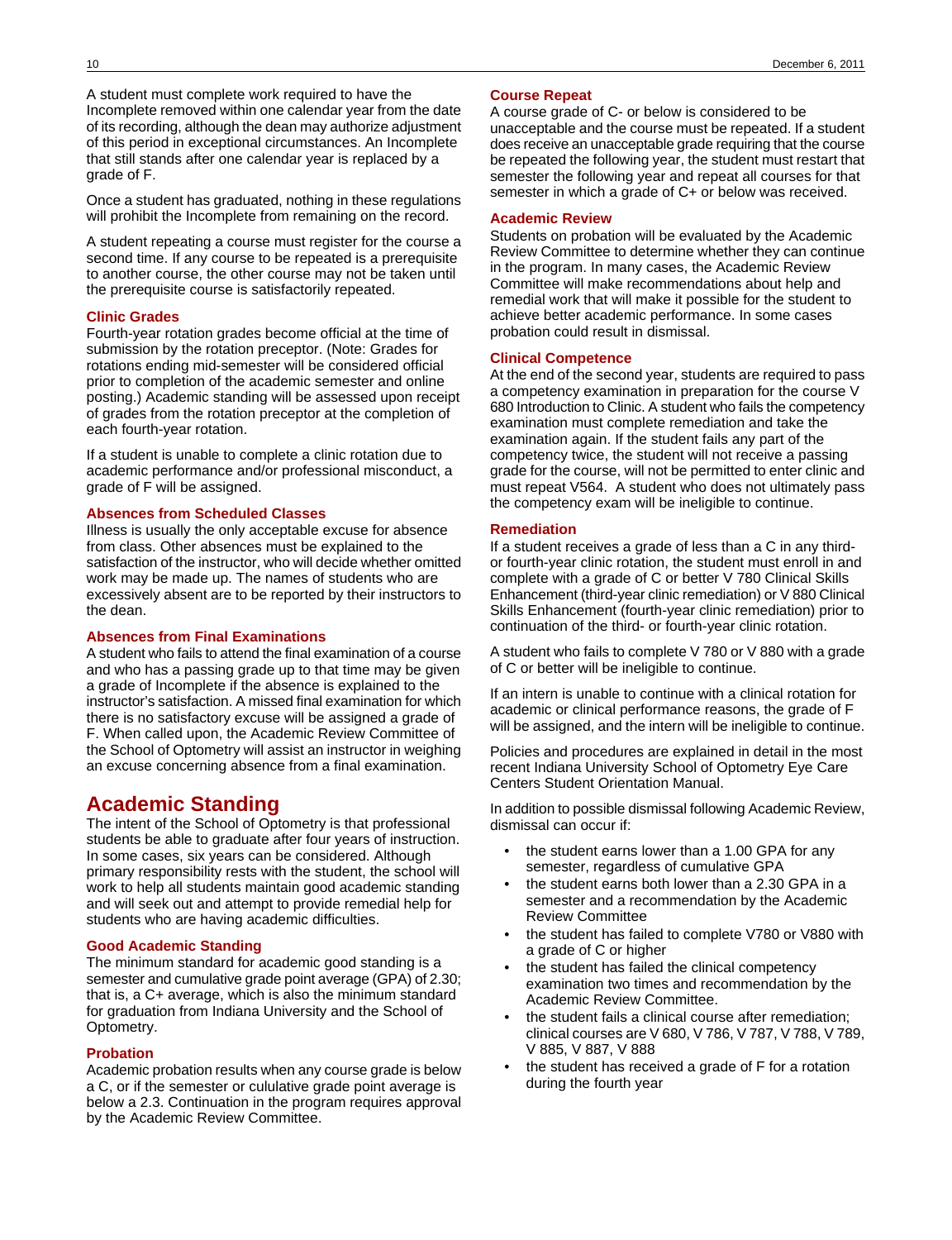### **Academic Misconduct**

Academic integrity is fundamental to the intellectual life of the university and to the education of each student. The following acts of academic dishonesty are prohibited: cheating, fabrication, plagiarism, interference, and facilitating academic dishonesty. Proven academic misconduct is grounds for dismissal.

### **Professional Misconduct**

Maintaining standards of professional conduct is essential to the integrity of the profession. Professional misconduct is strictly prohibited. This includes dishonest conduct (including, but not limited to, false accusation of misconduct; forgery; alteration or misuse of any university document, record, or identification; and giving to a university official any information known to be false) and use or possession of alcoholic beverages or illegal drugs on university property or during a university activity.

In addition, fraud and patient endangerment and abandonment will be grounds for dismissal. Standards for patient care procedures and for professional behavior in a clinical setting are detailed in the most recent Indiana University School of Optometry Eye Care Centers Student Orientation Manual.

Additional rules and regulations of the university are available in the Code of Student Rights, Responsibilities, and Conduct published by Indiana University. It is each student's responsibility to be aware of these regulations. Violation of the Code of Student Rights, Responsibilities, and Conduct may result in dismissal.

### **Academic Fairness Committee**

The charge of the committee is to consider, arbitrate, and adjudicate grading disputes in cases of procedural errors and in cases where evaluation on nonacademic grounds is alleged.

The Academic Fairness Committee is composed of three students and three faculty members, chosen by the dean of the School of Optometry.

Issues dealing with substantive quality of the student's academic performance and involving intrinsic, professional, academic judgments by a faculty member lie outside the Committee's jurisdiction.

# **Courses**

**OPT–V 501 Integrated Optometry (2 cr.)** This course sequence is offered over four semesters. Overall goal is to provide an integrated perspective of optometry in the paradigm of problem-based learning (PBL). The problems will be clinical cases (four-six cases per semester) which relate to the contents of courses taught contemporaneously in optics, biomedical, and ocular biology modules. Students will meet in small groups to discuss the problems guided by a faculty facilitator.

**OPT–V 502 Integrated Optometry (2 cr.)** This course sequence is offered over four semesters. Overall goal is to provide an integrated perspective of optometry in the paradigm of problem-based learning (PBL). The problems will be clinical cases (four-six cases per semester) which relate to the contents of courses taught contemporaneously in optics, biomedical, and ocular biology modules. Students

will meet in small groups to discuss the problems guided by a faculty facilitator.

**OPT–V 521 Optics I: Geometric and Visual Optics (4 cr.)** P: Calculus, Physics P 202, and enrollment in the School of Optometry or permission of instructor. Fundamentals of geometric and physical optics. Optical analysis of myopia, hyperopia, and astigmatism. Components of the eyes and their optical properties. Clinical instrumentation for optical measurement and diagnosis of eyes.

**OPT–V 523 Optics II: Geometric and Visual Optics (4 cr.)** P: V 521 or permission of instructor. Continuation of application of the principles of geometrical and physical optics to the optical description and correction of the eye. Schematic optical models of the eye. Measurement of light. Higher-order aberrations and their impact on vision.

**OPT–V 540 Ocular Biology I (4 cr.)** Head and neck neuroanatomy related to the normal functioning of the eye and visual system. Detailed anatomy/histology and physiology of the eye and adnexa. Maintenance of optical transparency and intraocular pressure. Phototransduction, retinal physiology, and the basis for the electroretinogram and electro-oculogram.

**OPT–V 542 Systems Approach to Biomedical Sciences I (SABS-I) (4.5 cr.)** This is the first of a three-semester sequence which presents basic science information organized into specific organ systems. The first module will cover common processes: basic biochemistry, cell and molecular biology, fundamentals of physiology, pharmacology, immunology/infection, and oncology. Subsequent modules are organized to discuss the structure, function, pathology and therapy for each organ system. These modules include: cardiovascular/pulmonary, renal, gastrointestinal, reproductive, neuromuscular-skeletal, endocrine, hematopoietic.

**OPT–V 543 Systems Approach to Biomedical Sciences II (4 cr.)** P: V 542. Continuation of SABS-I.

**OPT–V 550 Clinical Sciences I (3 cr.)** Introduction to clinical history and interview techniques, health history content, and medical record documentation as applied to the optometric setting; optometric and medical terminology, interview techniques for special populations, legal aspects of medical records, differential diagnosis of visual symptoms, introduction to physical assessment, slit lamp biomicroscopy and ophthalmoscopy.

**OPT–V 551 Clinical Sciences I: Motility and Refraction (3 cr.)** P: V 550 Vision examination techniques and theory. Application of vision testing instrumentation with emphasis on preliminary test, motility and refractive tests. The study of the principles involved in the measurement, epidemiology, and treatment of ametropia, oculomotor imbalances, and associated conditions.

**OPT–V 552 Clinical Sciences II: Anterior Segment Examination Techniques (2 cr.)** P: V 550 Introduction to techniques used to examine and evaluate the health of the anterior segment of the eye, including use of the slit lamp biomicroscope, clinical measurement of intra-ocular pressure, foreign body evalution and removal. Other techniques will be introduced as appropriate.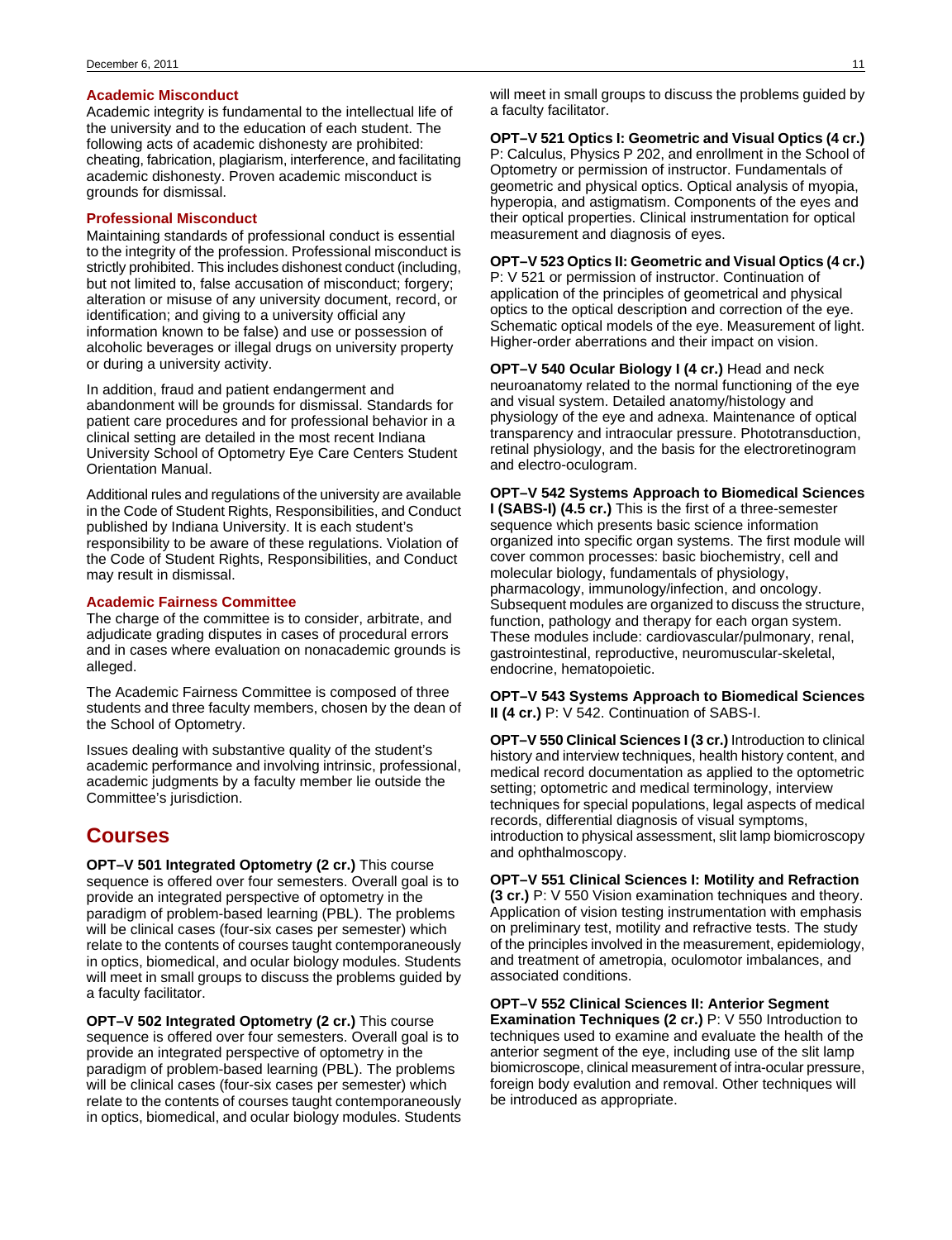**OPT–V 560 Vision Science I (Perception) (3.5 cr.)** Provides an understanding of how visual performance is determined by the underlying biology of the eye and the brain. Topics include visual pathway, neuroanatomy and physiology, with special emphasis on the roles of receptive and nureal sampling.

**OPT–V 569 Selected Studies (elective, cr. arr. cr.)** Items of current scientific interest. Consideration given to students' special interests. May include writing of abstracts and reviews of current vision science literature. May be repeated for credit with permission of instructor.

**OPT–V 574 Introduction to Epidemiology & Optometric Research (2 cr.)** Introduction to epidemiology and biostatistics, principles of epidemiological inquiry and research design, and the application of statistical methods to clinical data.

**OPT–V 601 Integrated Optometry (2 cr.)** This course sequence is offered over four semesters. Overall goal is to provide an integrated perspective of optometry in the paradigm of problem-based learning (PBL). The problems will be clinical cases (four-six cases per semester) which relate to the contents of courses taught contemporaneously in optics, biomedical, and ocular biology modules. Students will meet in small groups to discuss the problems guided by a faculty facilitator.

**OPT–V 631 Optics III: Ophthalmic and Advanced Clinical Optics (4 cr.)** P: V 523 or permission of instructor. Design and application of ophthalmic spectacles and materials. Optics of low vision. Objective refraction, fundus imaging, optics of diseased eyes, wavefront-based treatments.

**OPT–V 632 Optics IV: Optics of Ophthalmic and Contact Lenses (4 cr.)** P: V 631 or permission of instructor. Continuation of design and application of ophthalmic spectacles and materials. Optics of contact lenses.

**OPT–V 633 Contact Lenses (3 cr.)** P: V 652. Theory and practice of contact lenses. General principles of lens materials, design, care; examination, selection, fitting; diagnosis and treatment of lens wear problems; introduction to specialty fitting. Practical laboratory on lens handling, modification, and fitting.

**OPT–V 642 General Pharmacology (4 cr.)** P: V 543. Basic principles of pharmacology. Mechanisms of action and side effects of: anti-inflammatory, automoic, cardiovascular, autocoid, respiratory, CNS, anti-diabetic, chemotherapeutic, immune system, and GI drugs.

**OPT–V 644 Ocular Disease (3 cr.)** P: V 543. A detailed description of the signs, symptoms, differential diagnosis, and management of ocular disease of the anterior segment.

**OPT–V 646 Ocular Pharmacology (3 cr.)** P: V 642. Medications used in treatment of ocular disease. Ocular effects of systemic medications.

**OPT–V 652 Clinical Sciences III: Accommodation and Binocular Vision (3 cr.)** P: V 551. Vision examination techniques and theory and application of vision testing instrumentation, with emphasis on accommodation and binocular vision; accommodation and vergence test findings as they relate to normal function, subjective symptoms, and

performance; theory and case analysis of no-strabismic binocular vision problems.

**OPT–V 653 Clinical Sciences III: Posterior Segment Examination Techniques (2 cr.)** P: V551, V552. Introduction to techniques used to examine and evaluate the health of the posterior segment of the eye, including direct ophthalmoscopy, monocular and binocular indirect ophthalmoscopy, fundus biomicroscopy, three mirror gonioscopy, and posterior pole imaging techniques. Other techniques will be introduced as appropriate.

**OPT–V 654 Clinical Sciences IV (4 cr.)** P: V 652. Advanced clinical analysis, procedures, and protocols for examinations of patients in the clinical setting, and comprehensive eye and vision examinations with scheduled patients; patient assessment and plan, patient communication; introduction to clinical ocular disease and protocols.

**OPT–V 665 Vision Science II: Ocular Motility (2.5 cr.)** Characteristics, control, and deficits of the five somatic eye-movement systems (convergence, saccadic version, pursuit version, fixation maintenance, vestibular reflex) and the autonomic systems subserving accommodation and pupillary diameter and reflexes.

**OPT–V 666 Vision Science III Binocular Vision (4 cr.)** P: V 560, V 652 & V 665. This course is intended to prepare the student to manage the common binocular vision anomalies encountered in primary care optometry. The course will examine the anatomical, physiological, psychophysical, and oculomotor characteristics of normal binocularity in humans. The course will then present diagnosis and management strategies for both non-strabismic and strabismic patients.

**OPT–V 680 Introduction to Clinic (2.5 cr.)** P: V 551, V 553, V 631, V 632, V 633, V 644, V 652, V 654, and a passing score on the Clinical Competency Examination in V 654. Introduction to clinical practice in visual analysis, optometric procedures, case conference; discussion and patient care for three 40-hour weeks during the summer, or the equivalent by arrangement.

**OPT–V 701 Grand Rounds I (0.5 cr.)** Presentation of cases.

**OPT–V 702 Grand Rounds II (0.5 cr.)** Presentation of cases.

**OPT–V 745 Ocular Disease II (3 cr.)** P: V 644. A detailed description of the signs, symptoms, differential diagnosis, and management of ocular disease of the posterior segment; neurological diseases affecting the eye; and application of ocular therapeutics.

**OPT–V 746 Ocular Disease III (Neuro-Optometry) (2 cr.)** P: V 745. A detailed discussion of the signs, symptoms, differential diagnosis, and management of neurological diseases affecting the eye.

**OPT–V 748 Principles and Methods of Physical Assessment and Medicine (3.5 cr.)** P: V 680. Physical examination with emphasis on HEENT and neurological screening, and their relationship to ocular health conditions and medical management; clinical chemistry and interpretation of clinical laboratory tests; criteria for referral to other providers, and emergency office procedures.

**OPT–V 749 Ocular Disease IV (Applied Ocular Therapeutics) (3 cr.)** P: V 745. The use, in clinical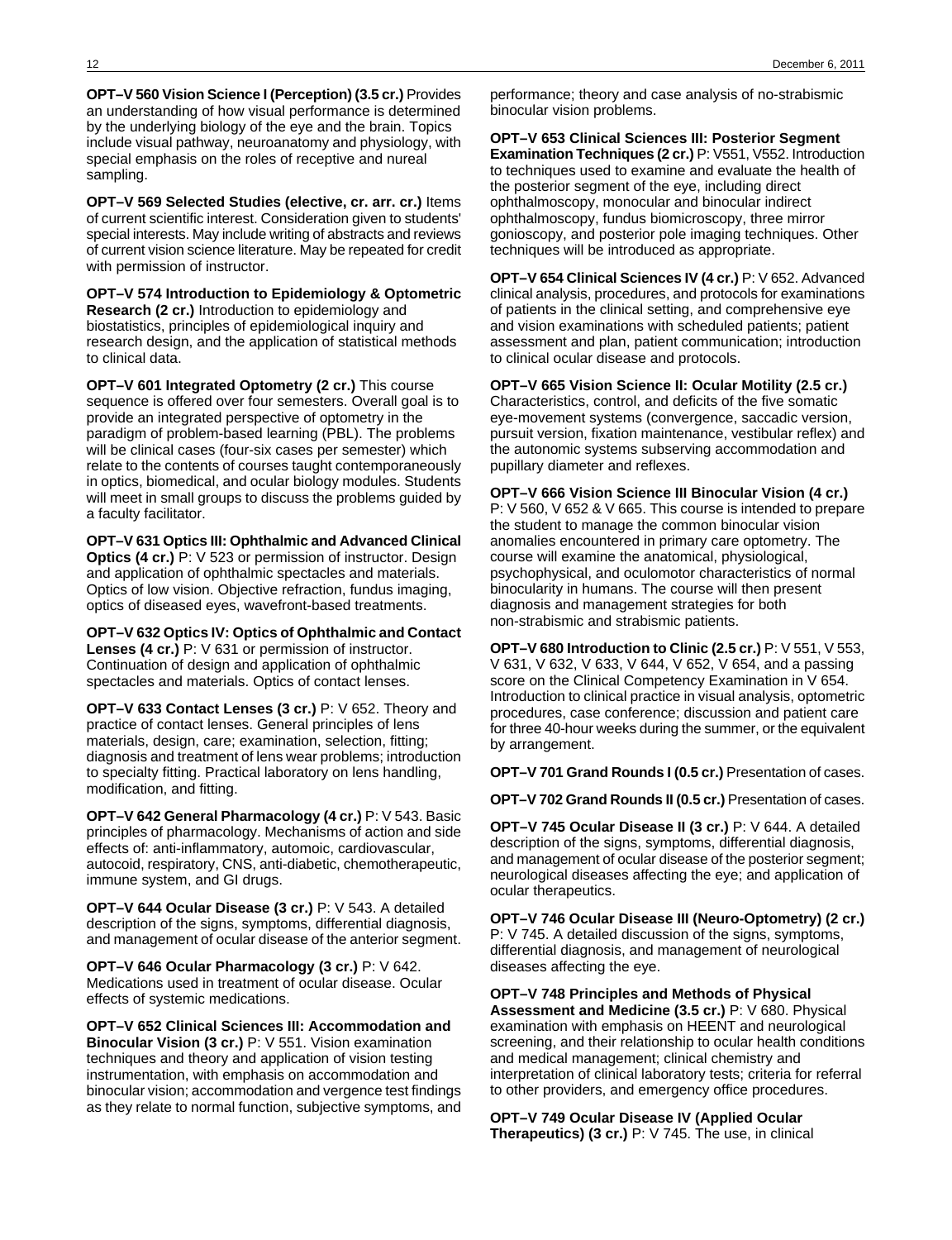optometric practice, of legend drugs, lasers, and other therapeutic devices in the treatment and management of ocular disease.

**OPT–V 751 Low Vision Rehabilitation (3 cr.)** P: V 652 and V 654. Special examination procedures and patient management techniques for the visually impaired. Evaluations and prescriptions of optical, nonoptical, and electronic devices. Overview of rehabilitative services.

**OPT–V 752 Advanced Contact Lens Topics I (2 cr.)** P: V 633 Applications of contact lenses. This course covers the fitting and care of patients requiring specialty contact lenses and more difficult cases including, but not limited to, correcting astigmatism, tinted and cosmetic lenses, fitting the presbyopic patient, fitting infants and children, fitting keratoconic patients, fitting postsurgical and other distorted corneas; haptic lenses, cosmetic shells, and prosthetic eyes.

**OPT–V 754 Optometric Profession (Public Health, Policy, Legal, History and Ethical Issues) (2 cr.)** Introduction to the fundamentals and principles of public health; an overview of public and community health problems, planning, and care, with special attention to optometric and other visual aspects of variously identified segments of the community. Includes considerations of quality, efficiency, economics, and regulation of vision and health care delivery and utilization.

**OPT–V 756 Clinical Assessment I (1 cr.)** P: V 680. C: V 745. Introduction to clinical reasoning and formulation of differential diagnostic protocols for investigation of various visual problems.

**OPT–V 757 Clinical Assessment II (1 cr.)** P: V 756. A continuation in the clinical reasoning and formulation of differential diagnostic protocols for investigation of various visual problems.

**OPT–V 758 Advanced Clinical Concepts in Binocular Vision and Pediatrics (1.5 cr.)** P: V 666, V 680, V 781. The goal of this course is to provide the students with advanced knowledge in the areas of binocular vision and pediatrics. Topics covered will include clinical cases involving amyblyopia, strabismus, infants, and vision therapy among others. Classes will be a mixture of case presentations and lecture. Students will have an enhanced understanding of how to diagnose and treat patients with these disorders upon completion of the course.

**OPT–V 759 Business Aspects of Optometry (2 cr.)** The business of optometric practices and career opportunities and aspects of optometry.

**OPT–V 780 Clinical Skills Enhancement-3rd (2–2.5 cr.)** Increased supervision provided by clinical faculty for students having dificulty in areas of clinical performance.

**OPT–V 781 Pediatric Optometry (3 cr.)** P: V 666. Specialized diagnosis and management strategies for the infant and child. Topics to include refractive and binocular vision anomalies, disease, pharmacology and an Optometrist's role in assessment and management of visual perception, learning disabilities and reading problems. Communication with parents, educators and other professionals.

**OPT–V 786 Optometry Clinic (3 cr.)** P: V 680 with a minimum grade of C. Clinical practice in visual analysis, patient care, and optometric procedures. Case discussion and student evaluation on a daily basis. Patient care includes assisting patients with selection of suitable eye wear.

**OPT–V 787 Optometry Clinic (3 cr.)** P: V 786 with a minimum grade of C. A continuation of V 786. Clinical practice in visual analysis, patient care, and optometric procedures. Case discussion and student evaluation on a daily basis. Patient care includes assisting patients with selection of suitable eye wear.

**OPT–V 788 Optometry Clinic (3 cr.)** P: V 787 with a minimum grade of C. Clinical practice in visual analysis, patient care, and optometric procedures. Case discussion and student evaluation on a daily basis, case presentation by student interns. Patient care includes assisting patients with selection of suitable eye wear.

**OPT–V 789 Optometry Clinic (3 cr.)** P: V 788 with a minimum grade of C. Continuation of V 788. Clinical practice in visual analysis, patient care, and optometric procedures. Case discussion and student evaluation on a daily basis, case presentation by student interns. Patient care includes assisting patients with selection of suitable eye wear.

**OPT–V 880 Clinical Skills Enhancement-4th year (5–10 cr.)** Increased supervision provided by clinical faculty for students having difficulty in areas of clinical performance.

**OPT–V 884 Optometry Clinic-Arranged (5 cr.)** P: P: V 680, V 786, V 787, V 788, and V 789, as well as successful completion of all lecture and laboratory courses through the third professional year of study. Advanced clinical optometric training with emphasis on optometric specialties such as contact lens care, ocular disease diagnosis/management, binocular vision analysis/therapy, and pediatrics.

**OPT–V 885 Optometry Clinic (10 cr.)** P: V 680, V 786, V 787, V 788, and V 789, as well as completion of all lecture and laboratory courses through the third professional year of study. Advanced clinical optometric training with emphasis on optometric specialties such as contact lens care, ocular disease diagnosis/ management, binocular vision analysis/ therapy, and pediatrics.

**OPT–V 887 Extension Clinic (10 cr.)** P: V 680, V 786, V 787, V 788, and V 789, as well as completion of all lecture and laboratory courses through the third professional year of study. An intensive, hands-on patient care experience at a large urban optometry clinic in Indianapolis. Includes experience in primary care as well as specialty services.

**OPT–V 888 External Clinic (10 cr.)** P: V 680, V 786, V 787, V 788, and V 789, as well as completion of all lecture and laboratory courses through the third professional year of study. An intensive, hands-on patient care experience at an affiliated external clinical site such as a military hospital, Veterans Administration medical facility, or referral eye center.

### **Residencies**

After completing the Doctor of Optometry Program graduates may wish to further their clinical expertise by completing a residency in a specialty area. Residencies allow graduates to focus and expand their knowledge in a specific area of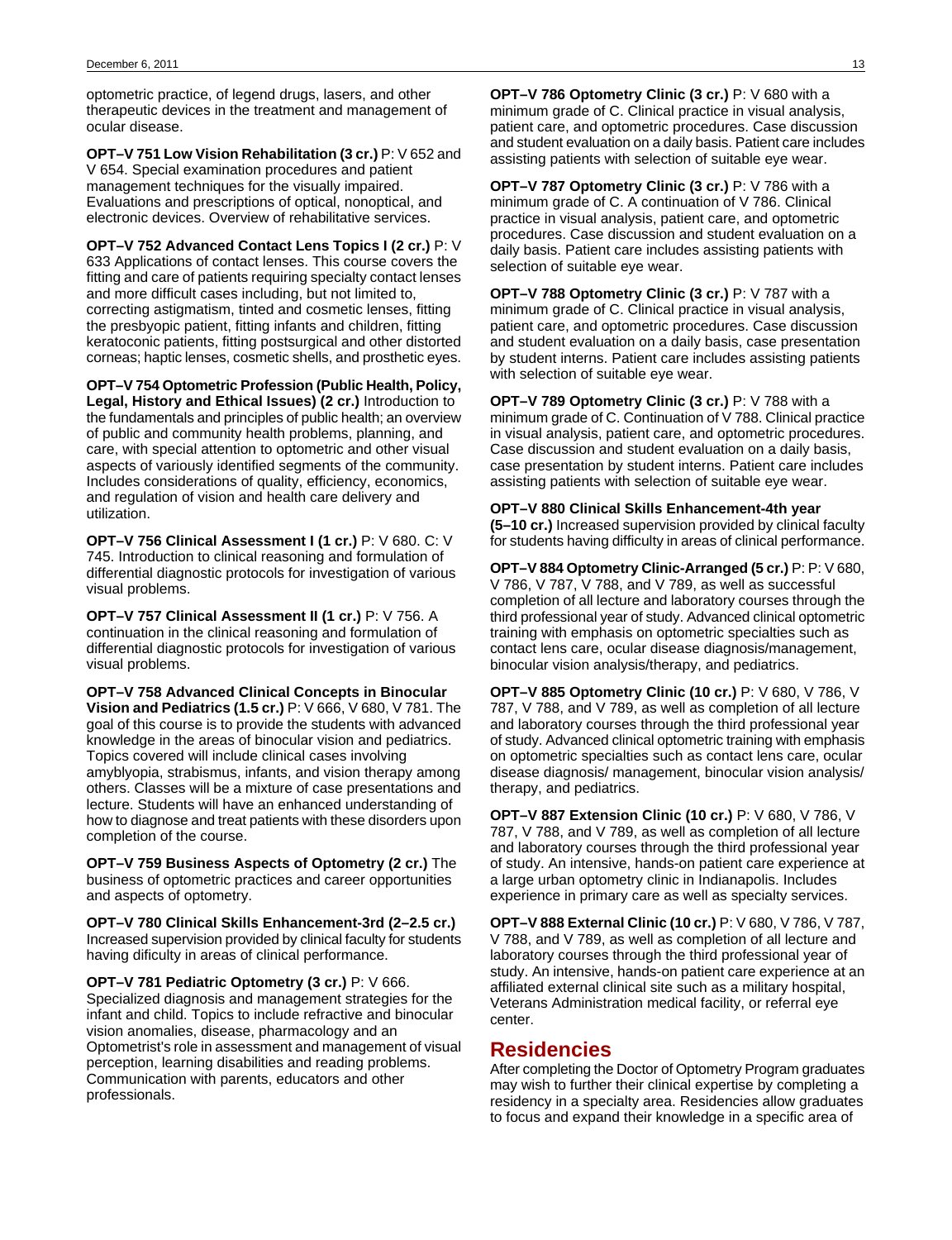Optometry. Residency programs offer the opportunity to treat many challenging cases with guidance from top clinicians who are experts in the field.

"My decision to do the cornea and contact lenses residency at IU is the best decision I made, coming out of optometry school. Everything from the faculty, facilities, patient experiences and other opportunities are top notch and the education I have gained in the twelve short months here is invaluable!" states Kevin Cassar, O.D.

Residencies provide the graduate with a level of expertise that expands their career opportunities. These opportunities may include interdisciplinary practices, clinical and hospital settings, as well as teaching opportunities in schools and colleges of optometry.

The Indiana University School of Optometry offers residencies in the areas of Contact Lenses and Cornea, Ocular Disease, Binocular Vision/Pediatrics, and Primary Care. The School also offers affiliated residencies in Primary Care and Ocular Disease located in Illinois, Kentucky, and West Virginia.

Indiana University directs all residencies through the office of Steven A. Hitzeman, O.D., F.A.A.O., Director of Residencies, School of Optometry, Indiana University, 800 E. Atwater Avenue, Bloomington, IN 47405-3680; (812) 855-4979. For information or applications, please contact the individual program coordinator or the office of the director of residencies. Information can also be found at the school's [Web site](http://www.opt.indiana.edu/Residency.aspx).

## **IU School of Optometry Residencies**

### **Cornea and Contact Lenses**

Indiana University School of Optometry 800 E. Atwater Avenue Bloomington, IN 47405-3680 (812) 855-5446 Program Coordinator: Susan Kovacich, O.D., [skovach@indiana.edu](mailto:skovach@indiana.edu) Positions Available: 1

### **Ocular Disease**

Indiana University School of Optometry 800 E. Atwater Avenue Bloomington, IN 47405-3680 (812) 855-5941 Program Coordinator: Jane Ann Grogg, O.D., F.A.O.O. [jgrogg@indiana.edu](mailto:jgrogg@indiana.edu) Positions Available: 1

### **Pediatric Optometry**

Indiana University School of Optometry 800 E. Atwater Avenue Bloomington, IN 47405-3680 (812) 856-1964 Program Coordinator: Don W. Lyon, O.D., F.A.A.O., [dwlyon@indiana.edu](mailto:dwlyon@indiana.edu) Positions Available: 1

#### **Primary Care**

IU School of Optometry 803 N. Monroe Bloomington, IN 47404 (812) 855-1671 Program Coordinator: Patricia Henderson, O.D., [henderso@indiana.edu](mailto:henderso@indiana.edu) Positions Available: 1

Guanajuato, MX Centro de Rehabilitacion Visual Hacidenda de Silao #900 Fraccionamiento La Hacienda Carr. Gto.Silao Cuota Silao, Gto, Mexico 36100 Dr. Jennifer Page, [jgpage@indiana.edu](mailto:jgpage@indiana.edu) Positions Available: 1

## **IU-Affiliated Residencies**

**Ocular Disease** Bennett & Bloom Eye Centers 4010 Dupont Circle Suite 380 Louisville, KY 40201 (502) 895-0040 Director: Lee Peplinksi, O.D. [drp@eyecenters.com,](mailto:drp@eyecenters.com) [admin@eyecenters.com](mailto:admin@eyecenters.com) Positions Available: 1

#### **Ocular Disease**

Huntington VA Medical Center Optometry Service (123) 1540 Spring Valley Drive Huntington, WV 25704 (304) 429-6755 x 2696 Program Coordinator: Matthew G. Cordes, O.D., [Matthew.Cordes@med.va.gov](mailto:Matthew.Cordes@med.va.gov) Positions Available: 3

### **Ocular Disease**

University of Kentucky Medical Center Department of Ophthalmology E 309 Kentucky Clinic 740 S. Limestone Drive Lexington, KY 40536-0284 (859) 323-5867 X 259 Program Coordinator: Cliff M. Caudill, O.D., [Cmcaud2@email.uky.edu](mailto:Cmcaud2@email.uky.edu)

Positions Available: 1

#### **Primary Eye Care**

Illiana Health Care System 1900 E. Main Street Danville, IL 61832 (217) 554-4587 Program Coordinator: Stephen Boyer, O.D., [Stephen.Boyer@med.va.gov](mailto:Stephen.Boyer@med.va.gov) Positions Available: 1

Lexington VA Medical Center 12250 Leestown Rd. Lexington, KY 40511 Dr. Michelle Chen Lynch, [MichelleLynch@va.gov](mailto:MichelleLynch@va.gov) Positions Available: 3

#### **Refractive and Ocular Surgery**

Wang Vision Institute 1801 West End Avenue Ste 1150 Nashville, TN 37203 (615) 321-8881 Program Supervisor: Helen Boerman, O.D., [drboerman@wangvisioninstitute.com](mailto:drboerman@wangvisioninstitute.com) Positions Available: 1

### **Honors & Awards**

Indiana University Doctor of Optometry (OD) students are eligible for a number of awards and honors, including cash,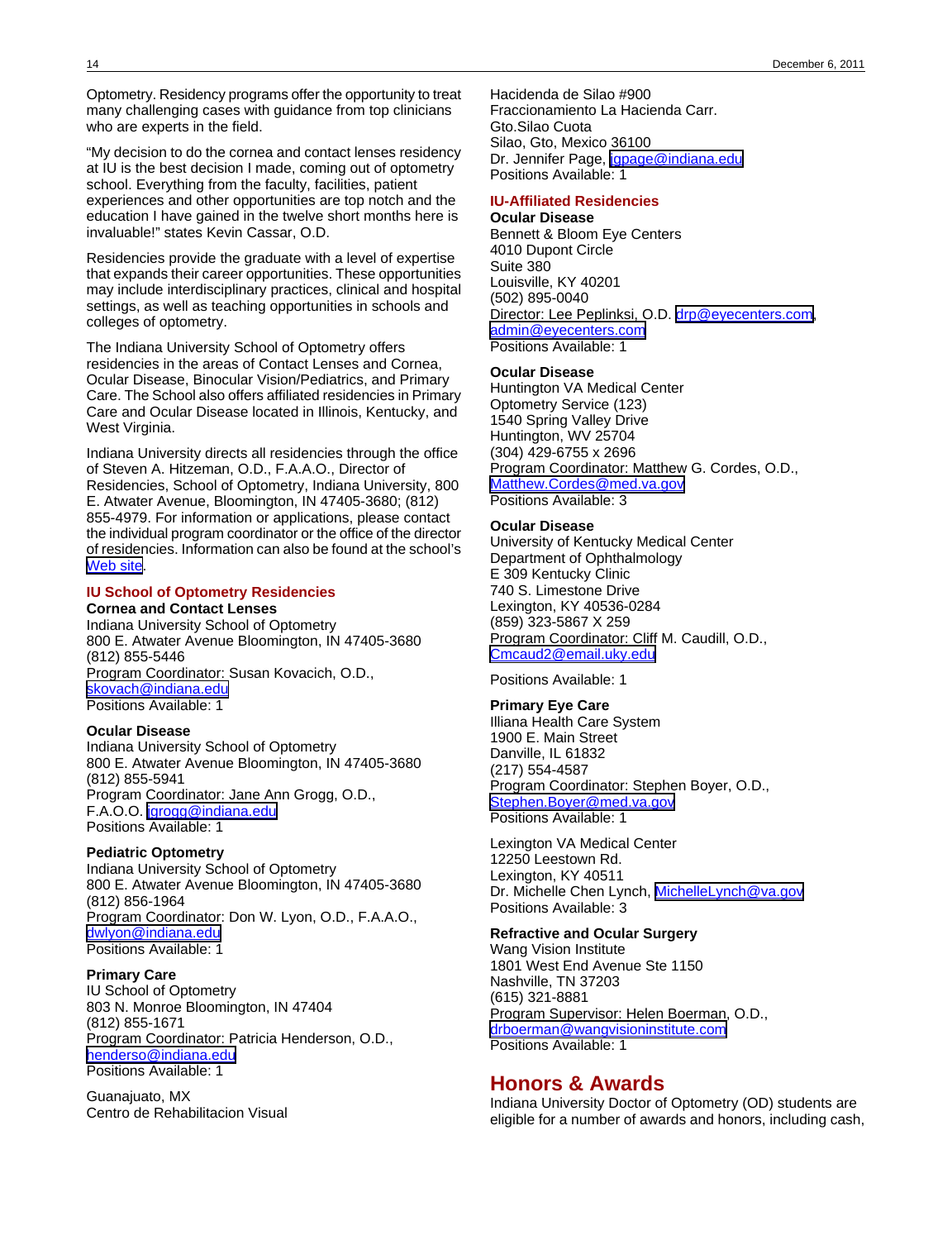plaques, equipment, expense-paid trips, and other visible rewards of excellence. Some awards require a specific application, while other awards are made without students knowing they were being considered. Some are decided solely by the Awards & Honors Committee, some by a consensus of clinical faculty, some by a vote of instructors, staff, and peers, while others are nationwide competitions. The Office of Student Administration works closely with the Awards & Honors Committee to inform students (typically by e-mail) of opportunities, deadlines, etc. Please direct any questions to the Office of Student Administration in OP 310, by phone at 812-855-1917 or at *iubopt@indiana.edu*.

It is important to note that some awards, especially those offered by ophthalmic companies, might vary from year to year. Students must submit an appropriate paper for consideration, have achieved overall academic excellence, have exhibited a particular clinical proficiency or have financial need. Specific application requirements and details for each award will be made available to the students via e-mail or student mailboxes when announced.

All Doctor of Optometry students must complete the V889 Special Project course which often results in a final research paper, depending on the project. These papers, as well as papers written for other classes or purposes, may be eligible for a number of awards.

**IN ADDITION,** many state affiliates of the American Foundation for Vision Awareness and the American Optometric Association offer scholarships to students who are residents of that state. These are mentioned via e-mail messages or posted flyers. Remember to research funding resources on the Internet.

#### **Fourth Year**

**Andrya Lowther:** Awarded to a student in good academic standing and with a record of humanitarianism or service to community. The recipient is a current 3rd or 4th year and is selected by the Awards and Honors Committee. (\$500)

**Brett Swanda:** entering 4th student with an accumulative gpa 3.2, demonstrates financial need, and the attitude and work ethic of Brett Swanda. (\$500)

**COVD Award for Excellence in Vision Therapy** by The College of Optometrists in Vision Development: recognizes the COVD student member who is graduating and has demonstrated a strong interest and clinical skills in the area of vision therapy. (plaque)

**Jack Bennett Humanitarian Award** by the Indiana Optometric Association: This award recognizes distinguished contributions in service to humanity and the profession of optometry. The recipient is a current 3rd or 4th year who demonstrates the qualities of leadership, the dedication to community and professional service, and the humanitarian citizenship characterized by the late Dean Jack W. Bennett. Nominations are solicited from the 3rd and 4th year classes, faculty, staff or community service organization. The recipient is determined by the Awards & Honors Committee. (plaque and recognition at the IOA Annual Convention in April)

**John P. Davey Memorial Award** by the Indiana Chapter of the American Academy of Optometry: Outstanding paper on a clinical topic. Winner is selected by the Awards & Honors Committee. Deadline is approximately February 1. (\$250)

**Roy E. Denny Award** by the Indiana Chapter of the American Academy of Optometry: Outstanding paper on a clinical topic. Winner is selected by the Awards & Honors Committee. Deadline is approximately February 1. (\$250)

**J. Thomas Eade, O.D. Fund**: Preference of the donor is to support students involved in humanitarian optometric endeavors as it relates to their clinical experience. \$400 awarded to each 4th year student rotating through the IU Guanajuato, Mexico, clinic to defray travel costs.

**Essilor Optical Corneal Reflection Pupilometer Award:** Outstanding student based on nominations from various faculty and dispensary staff. (pupilometer and plaque)

**William Feinbloom Low Vision Award** by Designs for Vision, Inc: Excellence in low vision course work and low vision clinic care. Submit low vision case report typically around February 1. (plaque and low vision trial set valued at \$2,500)

**Heart of America Contact Lens Society:** Applicant must have completed at least one Contact Lens class and submit a publishable paper on the topic of any aspect of contact lenses or optometry. He/she must also be a resident of one of the following states: Oklahoma, Kansas, Nebraska, Iowa, Illinois, Missouri, or Arkansas. Applicant must also submit a short essay on the topic of "Why I chose optometry as a profession" and three letters of recommendation. Deadline is around November 15. (\$2,000 per national winner; five winners total)

**Dr. Henry Hofstetter Scholarship Award**: Leadership and service to their class. Nominations are solicited from 4th year students by the Awards & Honors Committee around February. (\$500 and plaque)

**David J. Kerko Low Vision Award** by Winchester Optical Company: Student must have a grade of C or better in low vision and have had a rotation through a low vision clinic. Nominations by low vision faculty. (Corning Medical Optics Dem Kit of CPF filters)

**David H. Kolack**, O.D. Award by the family of David H. Kolack, O.D. ('69): Awarded to the graduating OD student with the highest grade point average. (\$1,250)

**Marchon Eyewear Practice Management Award** by Marchon: Outstanding clinical and dispensing skills. Nominations by clinical faculty and dispensary staff. (\$500 and plaque)

**Robert W. Bumbleberg**: Given to a 3rd or 4th year student based on academic excellence and financial need. (\$1000)

**Silver Medal Award** by Beta Sigma Kappa, the international optometric honor society: Awarded to the highest grade point average in the graduating class who is a current Beta Sigma Kappa member. (Engraved medallion)

**Varilux Student Grant Award Program** by Essilor of American and Varilux: Third- & fourth-year students submit case reports on patients with Varilux lenses. Maximum length is 2,000 words. Turn in papers to Office of Student Administration. Deadline is around March 1. (\$500 to IU winner and entry into national competition)

**Vistakon Award of Excellence** by Vistakon and the American Optometric Foundation: Excellence in clinical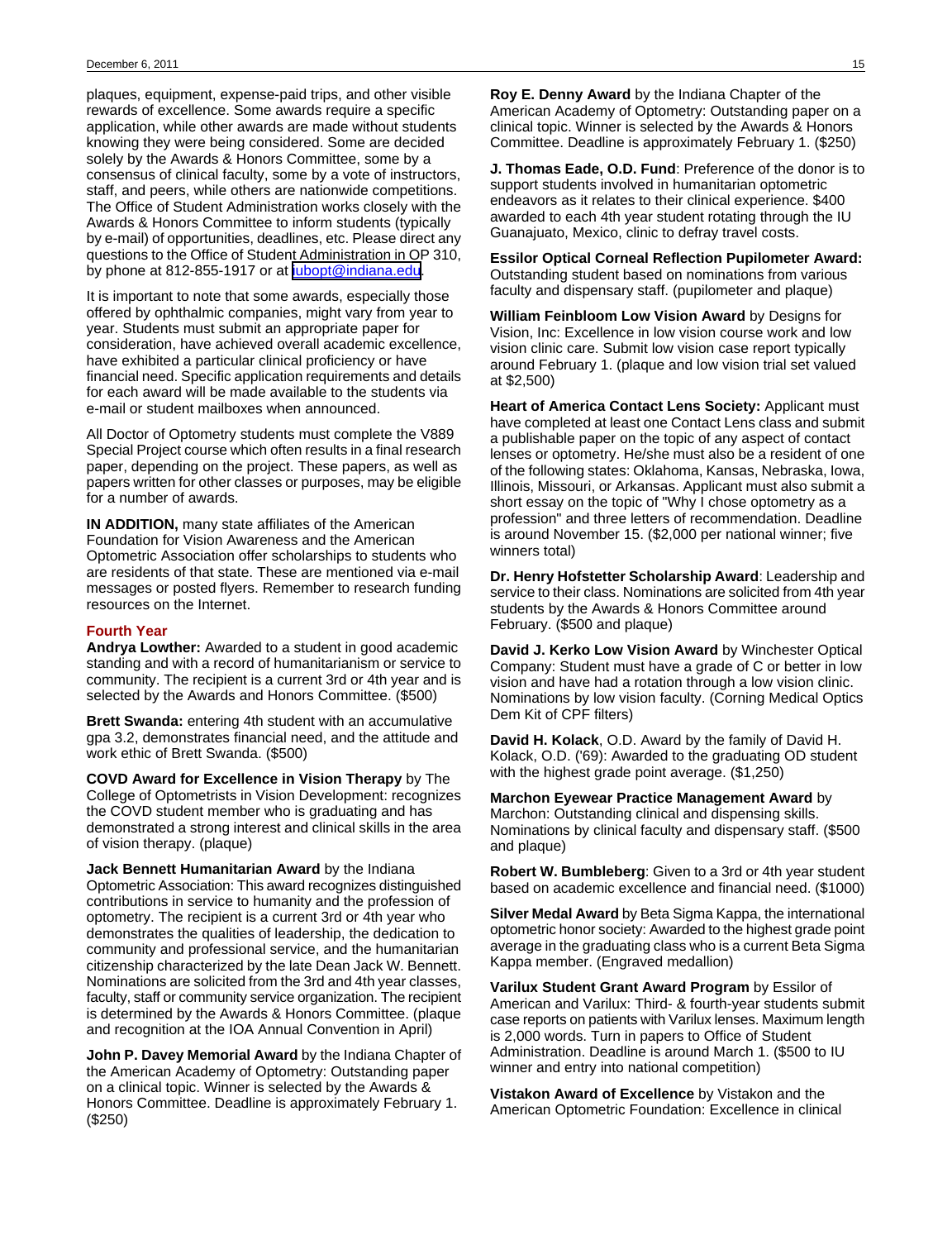contact lens patient care and a commitment to serve the individual needs of patients. (\$1000 and plaque)

**Wal-Mart Foundation Scholarship:** One recipient for each of the following classes: 2nd, 3rd, and 4th year. Must be a current or previous employee of Wal-Mart, Sam's Club or an affiliated optometrist; have a minimum 3.0 grade point average, and demonstrated financial need through a personal statement. (\$1,000 to each of three recipients)

#### **Third Year**

**Alice J. Bennett Fellowship:** Given to a 3rd year student who is in good standing and demonstrates financial need. The recipient is determined by the Awards & Honors Committee. (\$500)

**Andrya Lowther:** Awarded to a student in good academic standing and with a record of humanitarianism or service to community. The recipient is a current 3rd or 4th year and is selected by the Awards and Honors Committee. (\$500)

**Barbara (Bobbie) Abrams Scholarship in Optometry**: Awarded to a 3rd year student with exceptional academic performance and financial need. Selection by the Awards and Honors Committee. (\$1000)

**Carl Zeiss Vision Fellowships** by the AOF: Successful candidates will exemplify the highest level of commitment to clinical excellence and the profession of optometry. Evidence of the student's achievements will include, but not be limited to:

- Commitment to independent optometric practice
- Evidence of active participation in community &/or research with focus on ophthalmic optics or public health initiative
- Evidence of active participation in optometric student leadership and professional organizations

**Charles R. Shick Scholarship**: Awarded to a third year student whose primary area of interest and/or study is contact lenses. Recipient determined by the Awards and Honors **Committee** 

**Jack W. Bennett Endowed Scholarship**: Given to a 3rd year student who is in good standing and demonstrates financial need. The recipient is determined by the Awards & Honors Committee. (\$2000)

**Jack Bennett Humanitarian Award** by the Indiana Optometric Association: This award recognizes distinguished contributions in service to humanity and the profession of optometry. The recipient is a current 3rd or 4th year who demonstrates the qualities of leadership, the dedication to community and professional service, and the humanitarian citizenship characterized by the late Dean Jack W. Bennett. Nominations are solicited from the 3rd and 4th year classes, faculty, staff or community service organization. The recipient is determined by the Awards & Honors Committee. (plaque and recognition at the IOA Annual Convention in April)

**Dr. Seymour Galina Grant** by the American Optometric Association: Third-year students are eligible to apply. Must submit a paper not exceeding 1500 words on the following topic: "The qualities I have developed through my financial planning/work experience during and/or before optometry school which I believe will be most useful to me establishing an ethical/professional optometric practice." Applicant must

exhibit financial need and submit through the Student Administration Office; must also be an AOSA member in good standing. Deadline is around mid-May. (\$2500)

**Heart of America Contact Lens Society**: Applicant must have completed at least one Contact Lens class and submit a publishable paper on the topic of any aspect of contact lenses or optometry. He/she must also be a resident of one of the following states: Oklahoma, Kansas, Nebraska, Iowa, Illinois, Missouri, or Arkansas. Applicant must also submit a short essay on the topic of "Why I chose optometry as a profession" and three letters of recommendation. Deadline is around November 15. (\$2,000 per national winner; five winners total)

**John Hitchcock Memorial Scholarship**: Awarded to a 3rd year student. The recipient is determined by the Awards & Honors Committee. (\$400)

**Robert W. Bumbleberg**: Given to a 3rd or 4th year student based on academic excellence and financial need.(\$1000)

**Rogers W. Reading Endowed Award**: Awarded to a 3rd year student whose primary interest and/or area of study is binocular vision. The recipient is determined by the Awards & Honors Committee. (\$400)

**Dr. and Mrs. Lewis Scott Scholarship**: Awarded to a 3rd year student. The recipient is determined by the Awards & Honors Committee. (\$2,000)

**Joseph Elmer Sidwell and Trula Sidwell Hardy Scholarship**: Awarded to a 2nd or 3rd year student. The recipient is determined by the Awards & Honors Committee. (\$1,000)

**Varilux Student Grant Award Program by Essilor of American and Varilux**: Third- & fourth-year students submit case reports on patients with Varilux lenses. Maximum length is 2,000 words. Turn in papers to Office of Student Administration. Deadline is around March 1. (\$500 to IU winner and entry into national competition)

**Vision Service Plan Scholarship**: Five students demonstrating excellence in primary eye care services and also in the top half of the class are nominated by clinical faculty to compete. Nominees are interviewed by the Awards & Honors Committee and the Committee selects two. (\$2,000 and a plaque to each of the two recipients)

**Wal-Mart Foundation Scholarship**: One recipient for each of the following classes: 2nd, 3rd, and 4th year. Must be a current or previous employee of Wal-Mart, Sam's Club or an affiliated optometrist; have a minimum 3.0 grade point average, and demonstrated financial need through a personal statement. Deadline is approximately February 1. (\$1,000 to each of three recipients)

#### **Second Year**

**Joseph Elmer Sidwell and Trula Sidwell Hardy**

**Scholarship**: Awarded to a 2nd or 3rd year student. The recipient is determined by the Awards & Honors Committee. (\$1,000)

**Wal-Mart Foundation Scholarship**: One recipient for each of the following classes: 2nd, 3rd, and 4th year. Must be a current or previous employee of Wal-Mart, Sam's Club or an affiliated optometrist; have a minimum 3.0 grade point average, and demonstrated financial need through a personal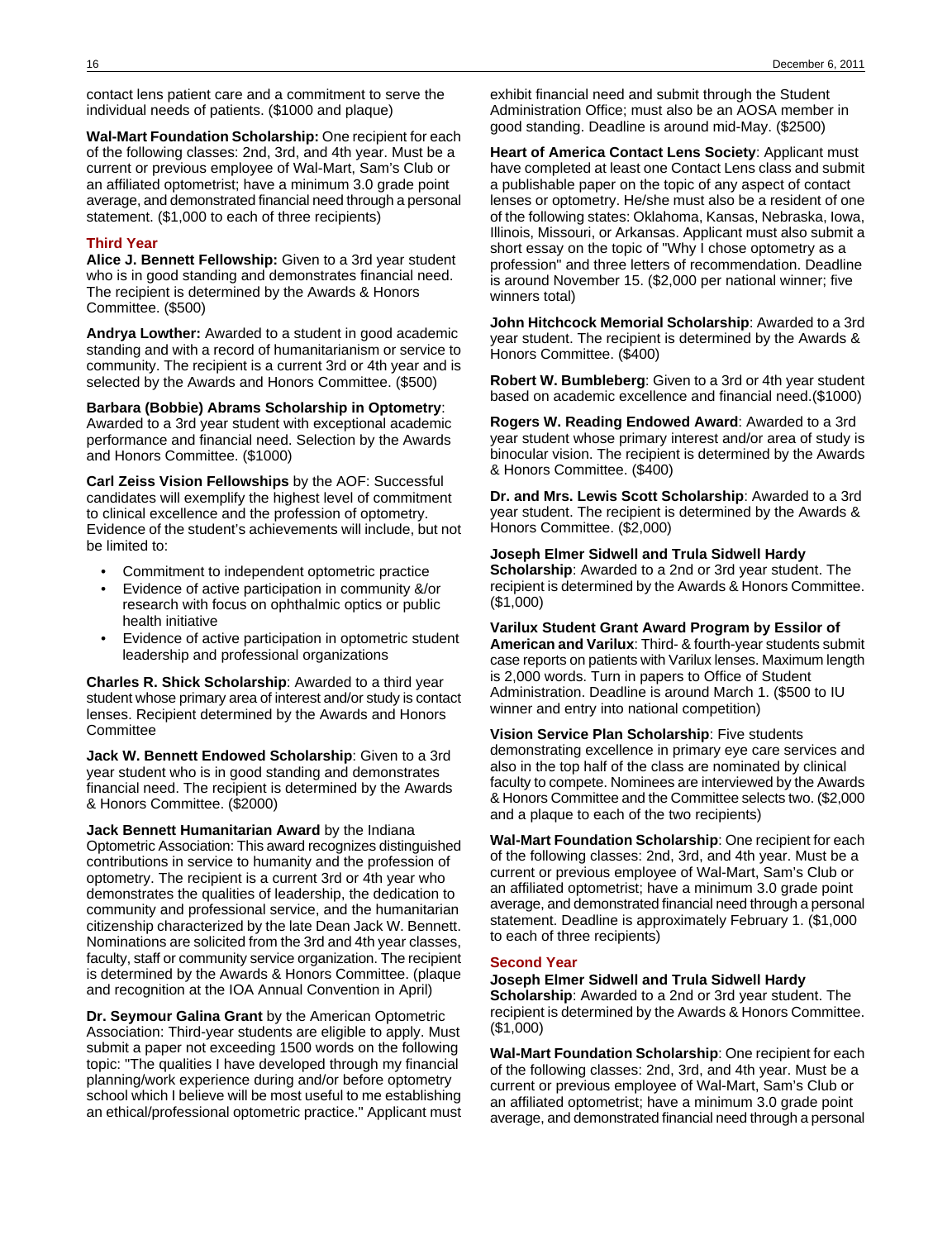statement. Deadline is approximately February 1. (\$1,000 to each of three recipients)

#### **First Year**

**American Foundation for Vision Awareness** – Indiana Affiliate: Awarded to a first-year optometry student who is an Indiana resident with intentions of practicing in Indiana, willingness to continue to serve the community's vision and vision awareness needs, and good academic progress. The recipient is selected by the Awards and Honors Committee. Recognition at the IOA Annual Convention in April. Deadline is approximately November 1 (\$750)

**Class of 1959 Scholarship**: Given to the top entering student based on academic rank, OAT scores and personal criteria as selected by the Awards & Honors Committee. Renewable each year (maximum of 4 years) provided that the student maintains a 3.20 cumulative grade point average. (\$300)

**Paul Pietsch Scholarship**: Awarded to the top student in Neuroanatomy. This is the student with the highest course grade in Ocular Biology. Faculty of record provides student name. (\$500)

#### **Other**

**Antoinette M. Molinari Memorial Scholarship** by the American Optometric Foundation: Awarded to an exceptional student with extraordinary financial need. Students from each school/college of optometry are eligible to apply every five years. IU students may apply in 2002, 2007, 2012, etc. Any OD student within the regionally accepted schools for that year may apply. The recipient is selected by the AOF. Deadline is March 1 - [http://www.aaopt.org/aof/scholarship.](http://www.aaopt.org/aof/scholarship/) (\$5,000)

#### **E.F. Wildermuth Foundation Harriet Slaughter**

**Scholarship**: Scholarship support for students in the IU School of Optometry in good academic standing. Awards determined by the Awards and Honors Committee

# **Financial Aid**

To apply for federal financial assistance, students need to file the Free Application for Federal Student Aid (FAFSA) between January 1 and March 1 each year. They may also file after March 1, but may not be considered for all the aid possible, depending on funding. Students may file the FAFSA at the [Web site](http://www.fafsa.ed.gov).

To be eligible for federal financial aid, a student must:

- be a U.S. citizen or eligible noncitizen
- have a valid social security number
- register with the Selective Service, if required
- not be in default or owe an overpayment on previous federal aid
- be admitted to an IU degree program
- make satisfactory academic progress

More information on eligibility requirements, the application process, and specific financial aid programs can be found at the Web site [www.indiana.edu/~sfa.](http://www.indiana.edu/~sfa)

### **Borrowing**

Financing an optometric education can be a long-term investment if a student needs to borrow money. Students must understand the implications of receiving student loans,

such as the obligation to repay them with interest once they obtain their degrees. There are several student loan programs available to doctoral optometric students:

- **Federal Stafford**
- Federal Perkins Loan
- Federal Health Professions Loan (students must provide parent data on the FAFSA to be considered for this loan)
- Federal PLUS Loan for graduate students

There are other sources for loans (along with state and association assistance programs) that students can fully research to obtain funding. Information can be obtained from the American Optometric Association as well as from local and state optometric associations.

#### **Other Programs**

Other federal aid programs include Federal Veterans Benefits and Military Health Professions scholarships. In addition, other options include:

- Teaching Assistantships
- Educational Opportunity Fellowships

Other scholarships and awards through the School of Optometry are listed in the "Student Honors and Awards" section in this bulletin. Applications and information about these programs can be obtained from the Office of Student Administration. A free search for other scholarships, not from the school, is available on line at [www.fastweb.com.](http://www.fastweb.com)

#### **Financial Aid Contact**

Please contact the School of Optometry's Associate Director of Financial Aid with questions or concerns at School of Optometry, 800 E. Atwater Avenue, Indiana University, Bloomington, Indiana 47405-3680; e-mail [jmgingri@indiana.edu](mailto:jmgingri@indiana.edu) for in-person or telephone appointments, which can be scheduled by calling the Office of Student Administration at (812) 855-1917. Information regarding other sources of financial aid is available on the School of Optometry's Web site at [www.opt.indiana.edu](http://www.opt.indiana.edu).

# **Graduate Program in Vision Science (MS, PhD)**

Vision scientists study the eye and how we see as well as both the pathogenesis of visual dysfunction and the amelioration of visual disabilities. Vision science is multidisciplinary, and can include the study of biochemistry, biophysics, engineering, epidemiology, molecular biology, cell biology, neuroscience, optics, ophthalmology, optometry, pathology, physiology, psychology, statistics, and any other discipline that relates to the eye and its problems. Both the M.S. and Ph.D. degrees provide breadth through a variety of courses offerings. The thesis based M.S. and Ph.D. degrees also add depth to the training of vision scientists through original research leading to a thesis or a dissertation.

# **Admission**

The degree requirements for admission are flexible in order to accommodate students who come to vision science from a variety of backgrounds. A bachelor's degree (or equivalent) in science is required, and this should include course work appropriate to the area of vision science in which the student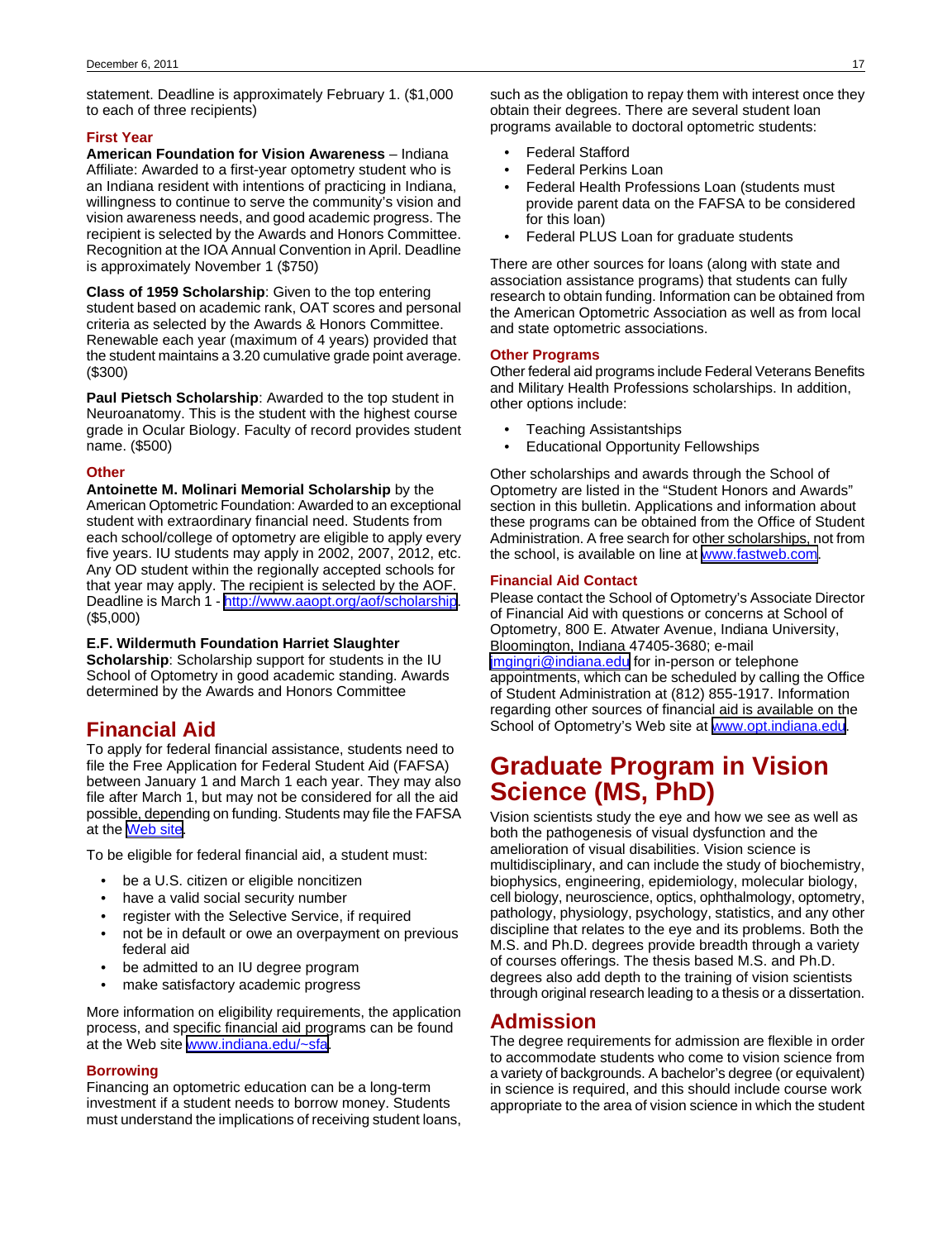wishes to pursue research. Detailed admission criteria are listed with the description of the degrees.

### **Degree Requirements Non-thesis Master of Science Degree Admission Requirements**

The typical candidate for this program would be a practitioner who has an undergraduate degree in optometry or its equivalent and licensed or license eligible to practice optometry in their home country. GRE results will be required and in addition all non-native English speakers entering the program must have taken the Test of English as a Foreign Language (TOEFL) within the last 5 years. Non-typical candidates can also be considered for admission. However, they should first correspond with the Associate Dean of Graduate Programs before applying.

### **Curriculum**

A total of 40 credit hours are required. Most of the courses will be based on the didactic courses in the School of Optometry's Doctorate of Optometry curriculum. Core courses will provide a breadth of background and also provide training in teaching methods, epidemiology, research design and writing and will be required to attend weekly research seminars. These core courses will add up to 15 credit hours. Electives totaling 25 credit hours will concentrate on one or two specialty areas in Optometry. Prior to registration for courses in the first semester the student will meet with the Associate Dean for Graduate Programs or a faculty mentor appointed by the Associate Dean to identify specialty areas, and to obtain advice on electives.

### **Thesis-based Master of Science Degree Course Requirements**

A total of 30 credit hours is required, of which 15 must be didactic hours in vision science or in approved substitutes. Students holding the O.D. degree, or enrolled in the O.D. program, may apply up to 4 credit hours to this requirement of 15 didactic credit hours.

#### **Thesis Requirements**

Early in the program, students participate in a research project under the direction of a faculty advisor. The advisor is chosen by the student after consultation with the director of the graduate program. Research toward the thesis is guided by the advisor and a committee. After completion of the thesis, at least three members of the graduate faculty give it final approval.

### **Doctor of Philosophy Degree**

#### **Course Requirements**

A total of 90 credit hours is required, of which 30 must come from didactic courses with grades of B or higher. Students holding the O.D. degree, or enrolled in the O.D. program, may apply up to 6 credit hours to this requirement of 30 didactic credit hours. When the grade point average of a student falls below 3.0, the student will be placed on academic probation.

Each semester, students are required to register for and participate in the weekly Vision Science Seminar (V 765) known as "Oxyopia." Participation implies that the seminar will be taken for credit and that students will make presentations.

During the first year students will be required to take a Special topics course in Vision Science (V768), Ocular BiolDogy 1 (V540) and either Geometric and Visual Optics 1 (V521) or Systems Approach to Biomedical Science (V542). During the second semester students will Take Vision Science 1 (V560) and either V523 or V543 as well as a special seminar (V768). Students believing they have met these requirements may apply to the Associate Dean for Graduate Programs with an alternative program.

#### **Minor Requirements**

Students will select at least one minor subject in any relevant field of study, subject to approval by their advisory committee.

The requirements for the minor are determined by the department or program offering the minor.

#### **Vision Science Ph.D. Degree Requirements**

In order to ensure adequate progress toward the Ph.D. degree, all students must achieve the following milestones. Typically these should be met at the end of years 1, 2, and 3 of the program. In addition, students who are expected to teach must pass Test of English Proficiency for International Associate Instructor Candidates (TEPAIC).

#### **Advancement to Second-Year Exam**

At the end of the first year in the program each student must pass a written examination covering a wide selection of vision science topics in order to advance to the second year of the program. By this time, students should also have demonstrated an appropriate command of spoken and written English.

### **Advancement to Third Year**

By the end of the second year all students should have identified the area of study and the specific experiments that will eventually constitute their Ph.D. thesis. This requirement will be met by submitting a formal abstract describing the proposed experiments to the Graduate Program coordinator.

This abstract must be accompanied by written approval of the Ph.D. advisor.

#### **Advancement to Candidacy**

By the end of the third year, each student must complete a written and oral qualifying examination. These examinations are administered by the student's advisory committee. The written component is the dissertation proposal, and can be in the form of a grant application. The requirement of 30 credit hours of didactic course work must be fulfilled before the qualifying examination. After successful completion of the qualifying exam, each student will be advanced to candidacy for the Ph.D. degree. Participation in the Ph.D. program will be terminated if a student fails the qualifying examination twice.

The final milestone is completion of the dissertation.

#### **Completion of Dissertation**

After completion of the written dissertation, it is presented and defended at a scheduled seminar meeting. The dissertation must be approved by the student's research committee.

#### **IU University Graduate School**

The Indiana University Graduate School provides a guide to the preparation of theses and dissertations. Related forms may be acquired from the IU School of Optometry Office of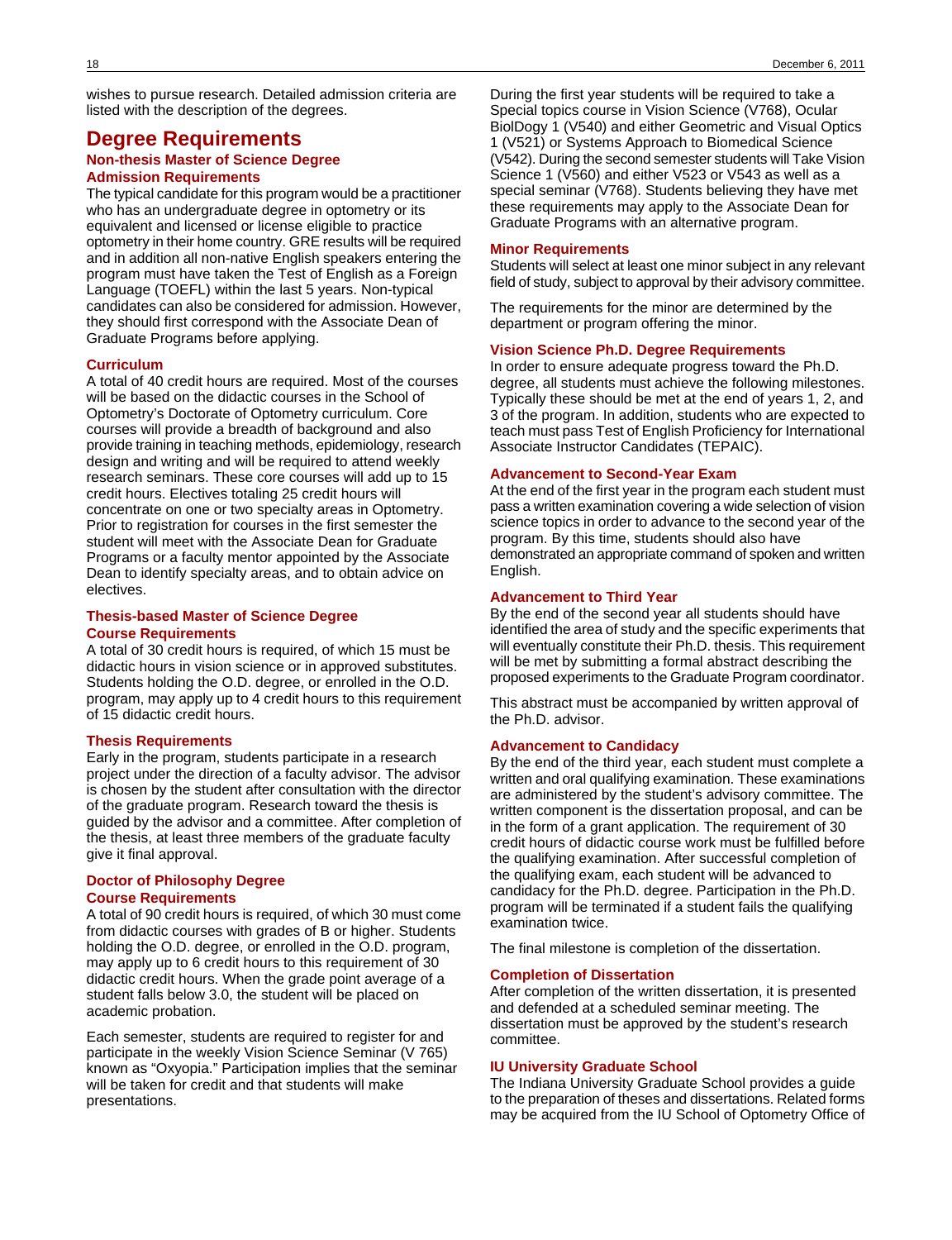Student Administration. See Website at [www.graduate.indiana.edu/preparing-theses-and-dissertations.php.](http://www.graduate.indiana.edu/preparing-theses-and-dissertations.php)

#### **Ph.D. Minor in Vision Science**

Students from other departments who wish to minor in vision science should complete Introduction to Vision Science I and II (VSCI-V 700 and 701) and at least one other course from the following list below.

## **Courses**

- **OPTV 595** First-Year Research (5 cr.)
- **OPTV 695** Second-Year Research (5 cr.)
- OPTV 703 Refractive Anomalies I (3 cr.) Optics and epidemiology of refractive anomalies of the human eye.
- OPTV 704 Refractive Anomalies II (3 cr.) Development, progression, and management of myopia.
- OPTV 705 Ocular Surface Biology (4 cr.) Basic biology and physiology of the ocular surface, including the cornea, conjunctiva, and tear film.
- OPTV 706 Ocular Surface II: Current Issues (4 cr.) Current issues affecting the ocular surface, including contact lenses, disease, and surgery.
- OPTV 707 Retinal Imaging (23 cr.) The fundamental methods used in imaging the human retina will be examined, including types of illumination and delivery methods, optical techniques for detection, interaction of light and tissues, systems integration, and selection of imaging modalities based on scientific goals.
- **OPTV 716** The Visual Pathways (4 cr.) P: Permission of the instructor. For students in the visual sciences, comprehensive study of the human optic pathways.
- OPTV 717 Noninvasive Assessment of Visual Function (3 cr.) Focuses on the clinical application of psychophysical techniques for the detection and diagnosis of visual anomalies and ocular disease.
- OPTV 718 Visual Functions in Low Vision (3 cr.) Studying behavioral aspects of visual function measurements in the low-vision population.
- OPTV 723 The Eye as an Optical Instrument (4 cr.) P: V 521/523 or equivalent.
- OPTV 764 Cellular and Molecular Aspects of Ocular Disease and Injury (4 cr.) Study of selected reports dealing with corneal wound healing, the cataractous lens, and retinal degenerations.
- OPTV 765 Vision Sciences Seminar (1 cr.) Students in the Ph.D. program in Vision Science are required to take this seminar and make a presentation annually.
- OPTV 767 Electrophysiology of Vision (3 cr.) Review of techniques of recording neural events, development of a neural hypothesis, experimental testing of hypothesis, writing and presenting of data and conclusions.
- OPTV 768 Special Topics in Vision Science (4 cr.) Covers topics that are not offered on a regular basis. Possible topics include cell and molecular biology as it relates to the eye and vision, Computer Programming for the Lab, Comparative studies of the vertebrate eye, current research, experimental design, optical and ophthalmic instruments, pathology, and pharmacology. This course may be taken for credit more than once when different topics are covered.
- OPTV 773 Classics in Physiological Optics (1 cr.) Study of selected scientific articles of early contributors to our understanding of ocular motility, monocular and binocular functions, the optics of the eye, and ocular physiology.
- OPTV 783 Monocular Sensory Aspects of Vision (4 cr.) P: V 664 or equivalent. Analysis of visual stimulus and its perception in color, form, brightness, motion, etc.
- OPTV 784 Binocular Sensory Aspects of Vision (4 cr.) P: V666 or equivalent. A study of perceptual phenomena and responses facilitated by binocular vision.
- OPTV 785 The Vertebrate Eye (3 cr.) Comparative anatomy of the vertebrate retina. Primate retina used as a model. Accommodative mechanisms discussed. Laboratory exercises required.
- OPTV 791 Quantitative Methods for Vision Research (3 cr.) Introduction to communication theory approach to problems in vision. Topics include the sensory nerve code, representation of nerve messages by orthogonal functions, sampling theorem, linear filters, Fourier analysis in one and two dimensions, analysis of directional data, stochastic processes, and signal detection theory.
- OPTV 792 Ethical Issues in Scientific Research (1 cr.) This required course explores the ethical issues and dilemmas raised by research in the biological sciences. This course is typically offered in the summer and must be completed by the second year in the graduate program.
- OPTV 793 Critical Evaluation of Peer Reviewed Publications in Vision Science (1 cr.) This course provides experience to students to critically evaluate literature in the area of vision research. Students will meet for two hours each week for an eight week period. Evaluation will be based on attendance, reading assignments and class participation.
- OPTV 795 Third-Year Research (5 cr.)
- OPTV 799 M.S. Thesis Research (10 cr.)
- OPTV 801 Basic Experimental Design and Methods in Vision Science (3 cr.) An introduction to basic research skills in vision science.
- OPTV 899 Ph.D. Dissertation Research (12 cr.)
- OPTV 754 The Motility of the Eye (4 cr.) P: V 665 or equivalent. Quantitative and qualitative study of eye movements and myologic reflexes, monocular and binocular, and related phenomena.

### **OPT–V 595 First-Year Research (1–5 cr.)**

### **OPT–V 695 Second-Year Research (1–5 cr.)**

**OPT–V 700 Introduction to Vision Science I (4 cr.)** The first of a two-semester sequence of courses that provides a comprehensive introduction to vision science. The course is designed for graduate students enrolled in Vision Science, but is also suitable for students from other disciplines who are interested in the eye and vision.

**OPT–V 701 Introduction to Vision Science II (4 cr.)** The second of a two-semester sequence of courses on vision science. V 700 and this course constitute a breadth requirement for Ph.D. students in Vision Science.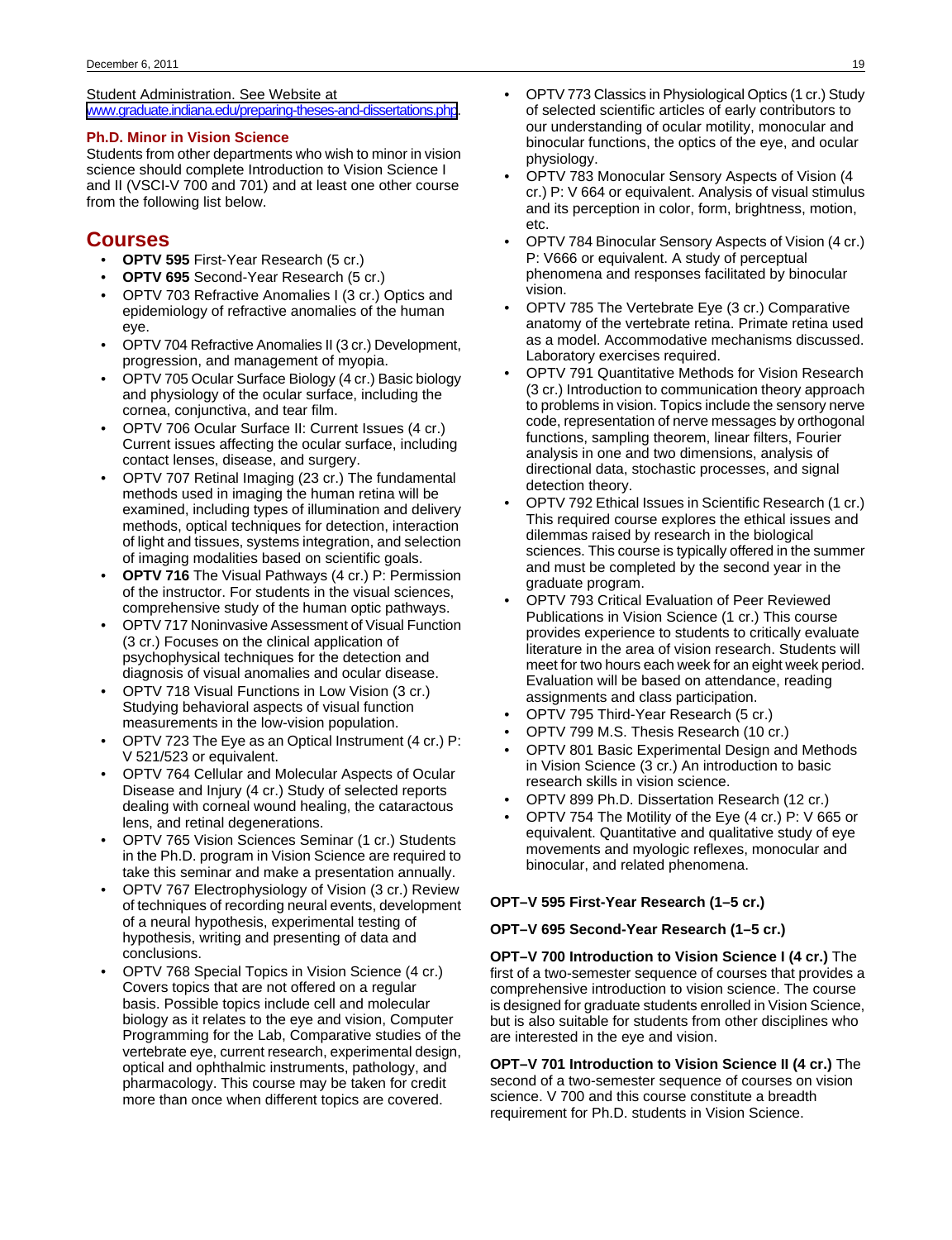**OPT–V 703 Refractive Anomalies I (3 cr.)** Optics and epidemiology of refractive anomalies of the human eye.

**OPT–V 704 Refractive Anomalies II (3 cr.)** Development, progression, and management of myopia.

**OPT–V 705 Ocular Surface Biology (4 cr.)** Basic biology and physiology of the ocular surface, including the cornea, conjunctiva, and tear film.

**OPT–V 706 Ocular Surface II: Current Issues (4 cr.)** Current issues affecting the ocular surface, including contact lenses, disease, and surgery.

**OPT–V 707 Retinal Imaging (2–3 cr.)** The fundamental methods used in imaging the human retina will be examined, including types of illumination and delivery methods, optical techniques for detection, interaction of light and tissues, systems integration, and selection of imaging modalities based on scientific goals.

**OPT–V 716 The Visual Pathways (4 cr.)** P: Permission of the instructor. For students in the visual sciences, comprehensive study of the human optic pathways.

**OPT–V 717 Noninvasive Assessment of Visual Function (3 cr.)** Focuses on the clinical application of psychophysical techniques for the detection and diagnosis of visual anomalies and ocular disease.

**OPT–V 718 Visual Functions in Low Vision (3 cr.)** Studying behavioral aspects of visual function measurements in the low-vision population.

**OPT–V 723 The Eye as an Optical Instrument (4 cr.)** P: V 663 or equivalent.

**OPT–V 764 Cellular and Molecular Aspects of Ocular Disease and Injury (4 cr.)** Study of selected reports dealing with corneal wound healing, the cataractous lens, and retinal degenerations.

**OPT–V 765 Vision Sciences Seminar (1 cr.)** Students in the Ph.D. program in Vision Science are required to take this seminar and make a presentation annually.

**OPT–V 767 Electrophysiology of Vision (3 cr.)** Review of techniques of recording neural events, development of a neural hypothesis, experimental testing of hypothesis, writing and presenting of data and conclusions.

**OPT–V 768 Special Topics in Vision Science (1–4 cr.)** Covers topics that are not offered on a regular basis. Possible topics include cell and molecular biology as it relates to the eye and vision, comparative studies of the vertebrate eye, current research, experimental design, optical and ophthalmic instruments, pathology, and pharmacology. This course may be taken for credit more than once when different topics are covered.

**OPT–V 773 Classics in Physiological Optics (1 cr.)** Study of selected scientific articles of early contributors to our understanding of ocular motility, monocular and binocular functions, the optics of the eye, and ocular physiology.

**OPT–V 783 Monocular Sensory Aspects of Vision (4 cr.)** P: V 664 or equivalent. Analysis of visual stimulus and its perception in color, form, brightness, motion, etc.

**OPT–V 784 Binocular Sensory Aspects of Vision (4 cr.)** P: V666 or equivalent. A study of perceptual phenomena and responses facilitated by binocular vision.

**OPT–V 785 The Vertebrate Eye (3 cr.)** Comparative anatomy of the vertebrate retina. Primate retina used as a model. Accommodative mechanisms discussed. Laboratory exercises required.

**OPT–V 791 Quantitative Methods for Vision Research**

**(3 cr.)** Introduction to communication theory approach to problems in vision. Topics include the sensory nerve code, representation of nerve messages by orthogonal functions, sampling theorem, linear filters, Fourier analysis in one and two dimensions, analysis of directional data, stochastic processes, and signal detection theory.

**OPT–V 792 Ethical Issues in Scientific Research (1 cr.)** This required course explores the ethical issues and dilemmas raised by research in the biological sciences.

**OPT–V 793 Critical Evaluation of Peer Reviewed**

**Publications in Vision Science (1 cr.)** This course provides experience to students to critically evaluate literature in the area of vision research. Students will meet for two hours each week for an eight week period. Evaluation will be based on attendance, reading assignments and class participation.

**OPT–V 795 Third-Year Research (1–5 cr.)**

**OPT–V 799 M.S. Thesis Research (1–10 cr.)**

**OPT–V 801 Basic Experimental Design and Methods in Vision Science (3 cr.)** An introduction to basic research skills in vision science.

**OPT–V 899 Ph.D. Dissertation Research (1–12 cr.)**

**OPT–V 754 The Motility of the Eye (4 cr.)** P: V 665 or equivalent. Quantitative and qualitative study of eye movements and myologic reflexes, monocular and binocular, and related phenomena.

# **Financial Aid & Fellowships**

Agraduate student enrolled in the Vision Science Program may be eligible for fee remission awards and for fellowship and assistantship awards.

Indiana University assistance includes the Graduate Scholars Fellowship, Women in Science Graduate Fellowship, the Ronald E. McNair Graduate Fellowship, and the Educational Opportunity Fellowship. To be considered for one of these fellowships, a student should contact the Indiana University School of Optometry Office of Student Administration. Most aid programs need to be applied for in the fall semester to be available for Fall admission.

Additional information regarding eligibility may be found at the University Graduate school [Web site.](http://www.graduate.indiana.edu/internal-awards.php)

In addition, a graduate student may apply for **[Ezell](http://www.ezell.org)** [Fellowships of the American Optometric Foundation,](http://www.ezell.org) 6110 Executive Boulevard, Suite 506, Rockville, MD 20852; (301) 984-4734.

For other financial aid, grants-in-aid, and fellowships, refer to the University Graduate School Bulletin.

Information is also available on the [School of Optometry.](http://www.opt.indiana.edu)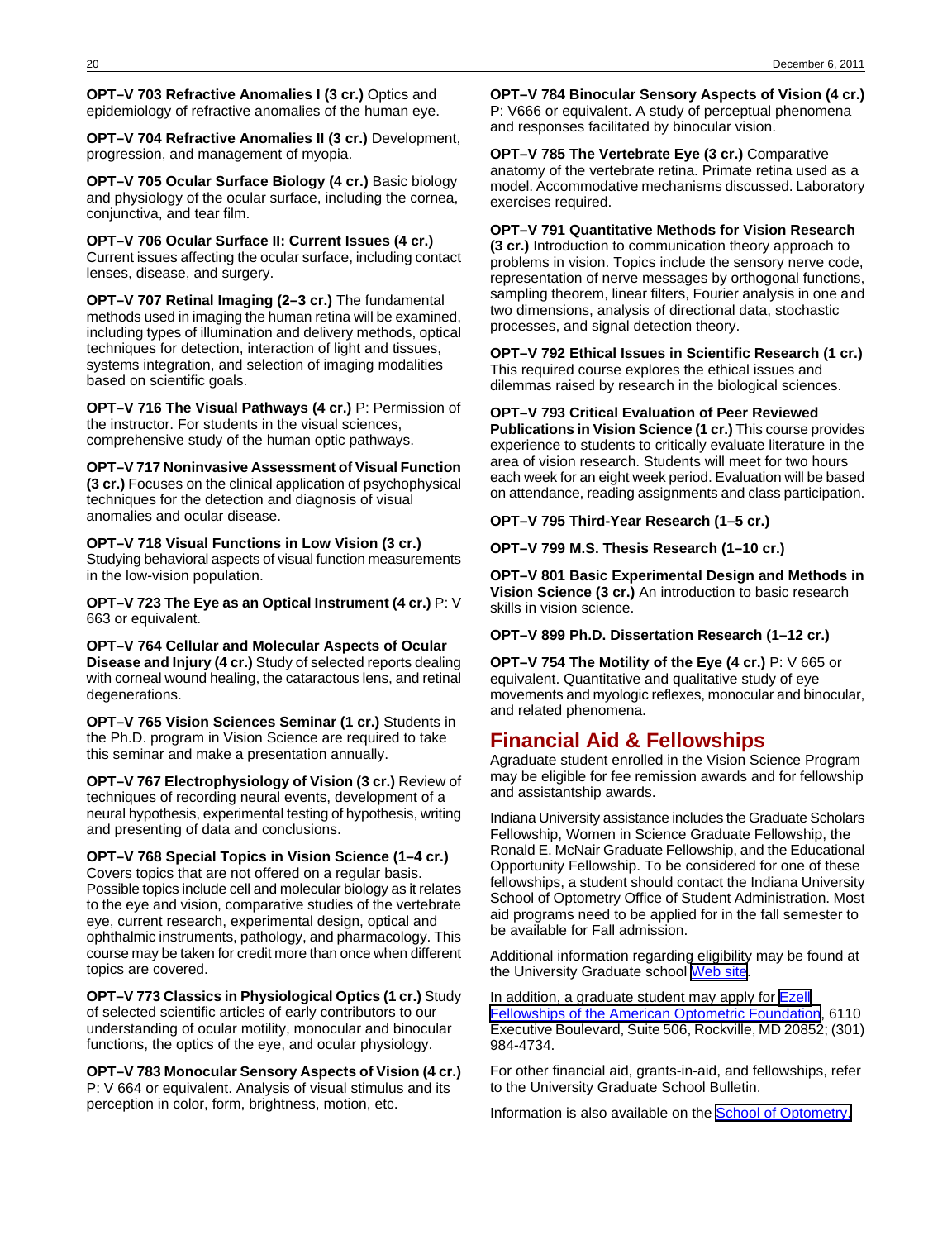# **Optician/Technician Program (AS)**

The IU School of Optometry offers a two-year program leading to the Associate of Science (A.S.) degree in Optometric Technology/Opticianry. Students completing the program are qualified to begin careers as optometric technicians and/or opticians. This course of study offers an excellent entry point into one of the most interesting areas in the health care field.

The program takes four semesters to complete, if the student has not taken any previous college courses. The general, nontechnical courses, such as English composition, may be completed either before or after the technical courses. An additional option allows a student to become a laboratory optician by completing courses in lens surfacing and fabrication (Opticians' Laboratory Concentration).

### **Accreditation**

The Optician/Technician Program is accredited by the [Accreditation Council on Optometric Education](http://www.aoa.org/x5153.xml) and by the [Commission on Opticianry Accreditation.](http://www.coaccreditation.com/)

### **Mission and Goals**

#### **Programmatic Mission**

To educate and train individuals to be optometric technicians and opticians.

#### **Programmatic Goals**

- **Teaching:** The overall goal for teaching is to develop a program recognized for excellence and innovation in opticianry and optometric technology.
- **Clinics:** To provide students with the clinical experience needed to develop competence in patient care by working with a diverse and varied patient population.
- **Optical Teaching Laboratory:** To provide students with the optical laboratory experience needed to develop competency in the fabrication of a diversity of spectacle lens prescriptions.
- **Physical Plant:** To provide students with a pleasant, environmentally safe learning environment that has both basic and state-of-the-art equipment in sufficient quantity to foster maximum learning.
- **Student Administration:** To enroll a full class of students with a diversity of backgrounds and assure that upon graduation they are appropriately prepared for and successfully placed within the ophthalmic marketplace.

# **Admission**

Applications must be submitted to both Indiana University (if not currently enrolled) and the Optician/Technician Program. A new class begins each fall, but students with previous college experience may be able to begin the program in the spring semester by taking one optician/ technician course (TOPT V 153) and completing general education requirements. Early graduation is possible, if the student chooses to attend summer sessions.

Students planning to apply for admission to the Optician/Technician Program should complete courses in

high school required for admission to Indiana University. Admission standards can be found in the section of this bulletin entitled "Undergraduate Admissions Policy." In most cases, current IU students with a cumulative GPA of 2.0 or above and who are in good standing can expect to be admitted to the Optician/ Technician Program.

Requests for additional information and application forms should be directed to Office of Student Administration, School of Optometry, 800 E. Atwater Avenue, Indiana University, Bloomington, Indiana 47405-3680; (812) 855-1917; fax (812) 8554389; e-mail [iubopt@indiana.edu](mailto:iubopt@indiana.edu). Also see [www.opt.indiana.edu.](http://www.opt.indiana.edu)

# **Degree Requirements**

The non-TOPT-V-lettered courses are offered outside of the School of Optometry and may be taken before or after completing the V-lettered technology courses.

### **First Year**

## **First Semester**

| <b>TOPT-V 111</b> | <b>Basic Optics</b>                     | 5  |
|-------------------|-----------------------------------------|----|
| <b>TOPT-V 151</b> | Ophthalmic<br>Procedures 1              | 4  |
| <b>TOPT-V 174</b> | Office Procedures 4                     |    |
| <b>TOPT-V 201</b> | Anatomy and<br>Physiology of the<br>Eve | 3  |
|                   | Total                                   | 16 |

### **Second Semester**

| <b>TOPT-V 121</b> | Ophthalmic Lens 4<br>Finishing |    |
|-------------------|--------------------------------|----|
| <b>TOPT-V 131</b> | <b>Ophthalmic Optics 5</b>     |    |
| <b>TOPT-V 153</b> | Ophthalmic<br>Dispensing       |    |
| <b>TOPT-V 251</b> | Ophthalmic<br>Procedures 2     | 3  |
|                   | Total                          | 16 |

#### **Optional Summer Session**

Completing courses during the summer session leads to early graduation.

- Clinic Practicum
- Other requirements

### **Second Year First Semester**

### TOPT-V 210 Fabrication Practicum (or C121 Public Speaking, C122 3 Interpersonal Communication, or Business Studies 1 ) TOPT-V 221 Ophthalmic Lens 4 Surfacing and **Optics**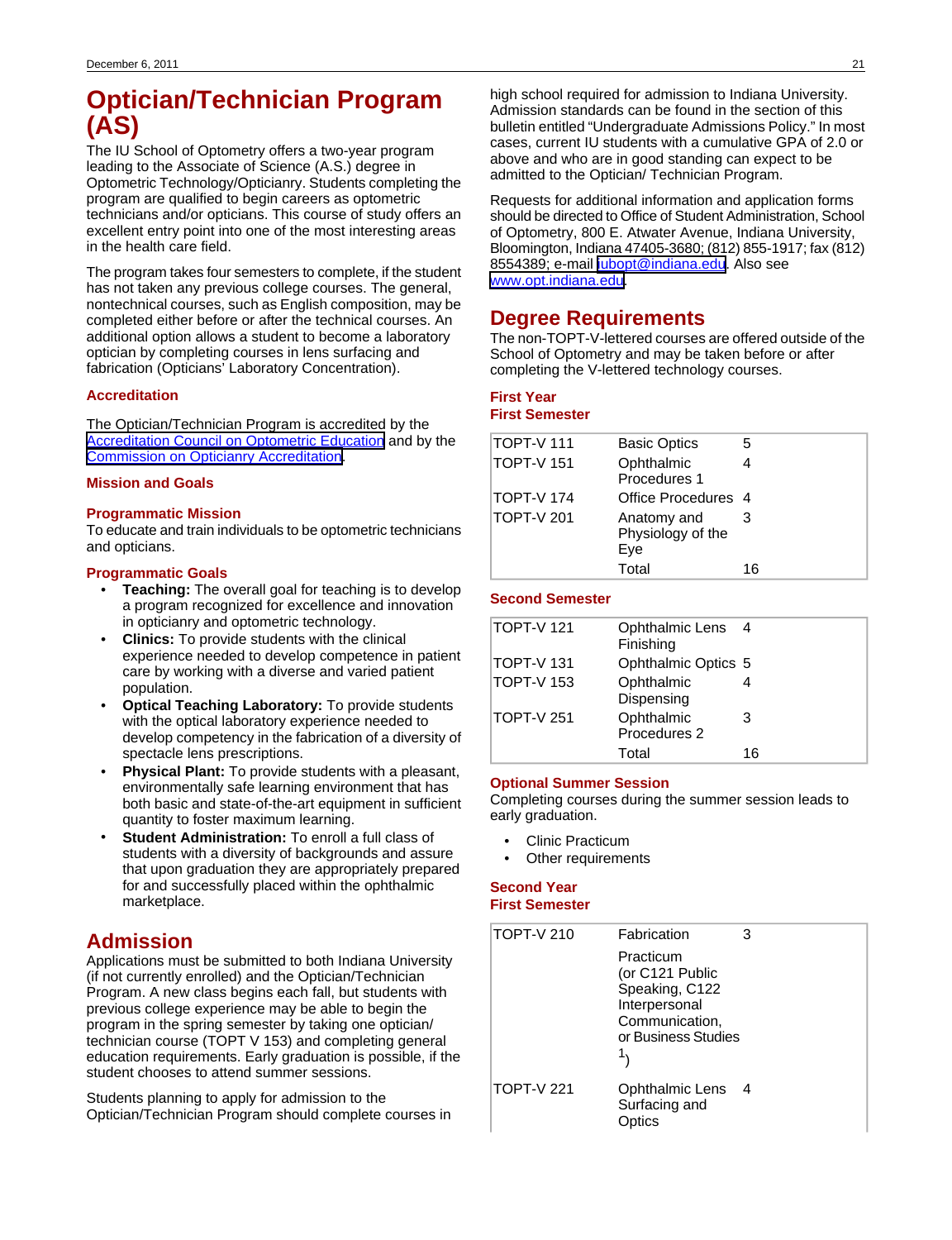| <b>TOPT-V 232</b> | Contact Lens<br>Methods and<br>Procedures |    |
|-------------------|-------------------------------------------|----|
| <b>TOPT-V 254</b> | Clinic Practicum <sup>1</sup>             | -4 |
| <b>ENG-W131</b>   | Elementary                                | з  |
|                   | Composition <sup>2</sup>                  |    |
|                   | Total                                     | 18 |

#### **Second Semester**

| <b>TOPT-V 211</b> | Fabrication<br>Practicum II (or | 3  |
|-------------------|---------------------------------|----|
|                   | Business Studies <sup>1</sup> ) |    |
| <b>TOPT-V 255</b> | Clinic Practicum <sup>2</sup>   | -3 |
| <b>TOPT-V 256</b> | <b>External Clinics</b>         | 3  |
| <b>HPER-H 160</b> | First Aid and                   | 3  |
|                   | Emergency Care <sup>3</sup>     |    |
|                   | Social & Historical 3           |    |
|                   | Studies elective <sup>4</sup>   |    |
|                   | Total                           | 15 |

Minimum total credit hours required for A.S. degree: 65

Note: All Optician/Technician V-lettered courses must be completed within four years of matriculation; any exceptions require a written petition to the Academic Review Committee.

1 Business studies courses should be chosen from a list provided by your optometry academic advisor.

2 Other means of completing the composition requirement exist. Consult the College of Arts and Sciences Bulletin or an undergraduate advisor for details on these options.

3 Standard first aid with adult CPR course through the American Red Cross may be substituted for H 160 with your advisor's approval. No credit hours are earned in the Red Cross course. Consequently, 3 credit hours of a general elective must be completed to achieve a total of 65 credit hours required for graduation. Substitution is granted after students present their Red Cross certification card to the Office of Student Administration.

4 The 3 credit hours may be selected from courses acceptable for the social and historical studies (S&H) requirement, as listed in the College of Arts and Sciences Bulletin. Please note that this requirement may be fulfilled concurrently by selecting either Economics E 201 Introduction to Microeconomics or E 202 Introduction to Macroeconomics in the business studies group requirements. However, a minimum of 65 credit hours is required for graduation.

### **Pass/Fail Restrictions:**

No course listed as required for graduation may be taken Pass/Fail. This includes courses within the School of Optometry as well as those requirements which are selected by the student from generalized groups of courses offered outside the School of Optometry. Examples of such courses are the Business Studies and the Social and Historical Studies requirements. Any other courses outside the curriculum may be taken Pass/Fail.

### **Opticians' Laboratory Concentration**

Students may elect to take the Opticians' Laboratory Concentration in lieu of C 121 or C 122 and a 3 credit hour business studies elective or 6 credit hours of business studies elective courses. The Opticians' Laboratory Concentration includes practical experience in all aspects of the optical laboratory and a study of the optics necessary to understand lens surfacing. Students must earn a grade of C- or above in all three concentration courses: V 210 Fabrication Practicum I, V 211 Fabrication Practicum II, and V 221 Ophthalmic Lens Surfacing and Optics.

In the event that enrollment limits are exceeded for the Opticians' Laboratory Concentration courses, admission to V 210 and V 211 may require permission to enroll. Decisions will be made by the program director and the optical laboratory management.

In certain instances, a student may take V 210 Fabrication Practicum I as early as the summer following the completion of the first year of Optician/Technician Program studies. Because V 221 is a prerequisite or corequisite for V 211 Fabrication Practicum II, the student must then enroll in V 221 Ophthalmic Lens Surfacing and Optics the following fall semester.

#### **Academic Regulations**

Academic standards are listed in the Optician/Technician Program's student handbook and are the same as listed in the University Division Planner.

## **Certification**

### **Optician**

Graduates of the Optician/Technician Program may become certified in the opticianry field. The National Opticianry Competency Examination (NOCE) is spectacle-related and given by the American Board of Opticianry (ABO). This exam consists of questions on the skills and knowledge required for competency in ophthalmic dispensing. The Contact Lens Registry Examination (CLRE) is given by the National Contact Lens Examiners (NCLE) for certification in contact lens dispensing. Both written exams are offered twice a year, in May and November, at numerous sites across the country. One or both certifications may be required by the state in which the optician plans to locate as some states require optician licensing. Many of these states use the ABO and/or NCLE certification exams as part of their licensing process.

For more information regarding certification, contact: American Board of Opticianry, ABO/NCLE, 6506 Loisdale Road, Suite 209, Springfield, VA 22150; (703) 719-5800; fax (703) 719-9144; [www.abo.org;](http://www.abo.org) e-mail: [mail@abo-ncle.org.](mailto: mail@abo-ncle.org)

#### **Optometric Technician**

Graduates of the Optician/Technician Program may also become certified through a program offered by the American Optometric Association, National Council on Paraoptometric Education. The certification program consists of three levels; however, graduates of the program or students in their last semester of study in the IU Optician/Technician Program will be allowed to skip the first level and be eligible to sit for the second- or third-level written exams. They will be exempt from taking the practical exam, which is part of the third-level testing. Certification, while not required, is recognized in the optometry field as an assurance of the basic knowledge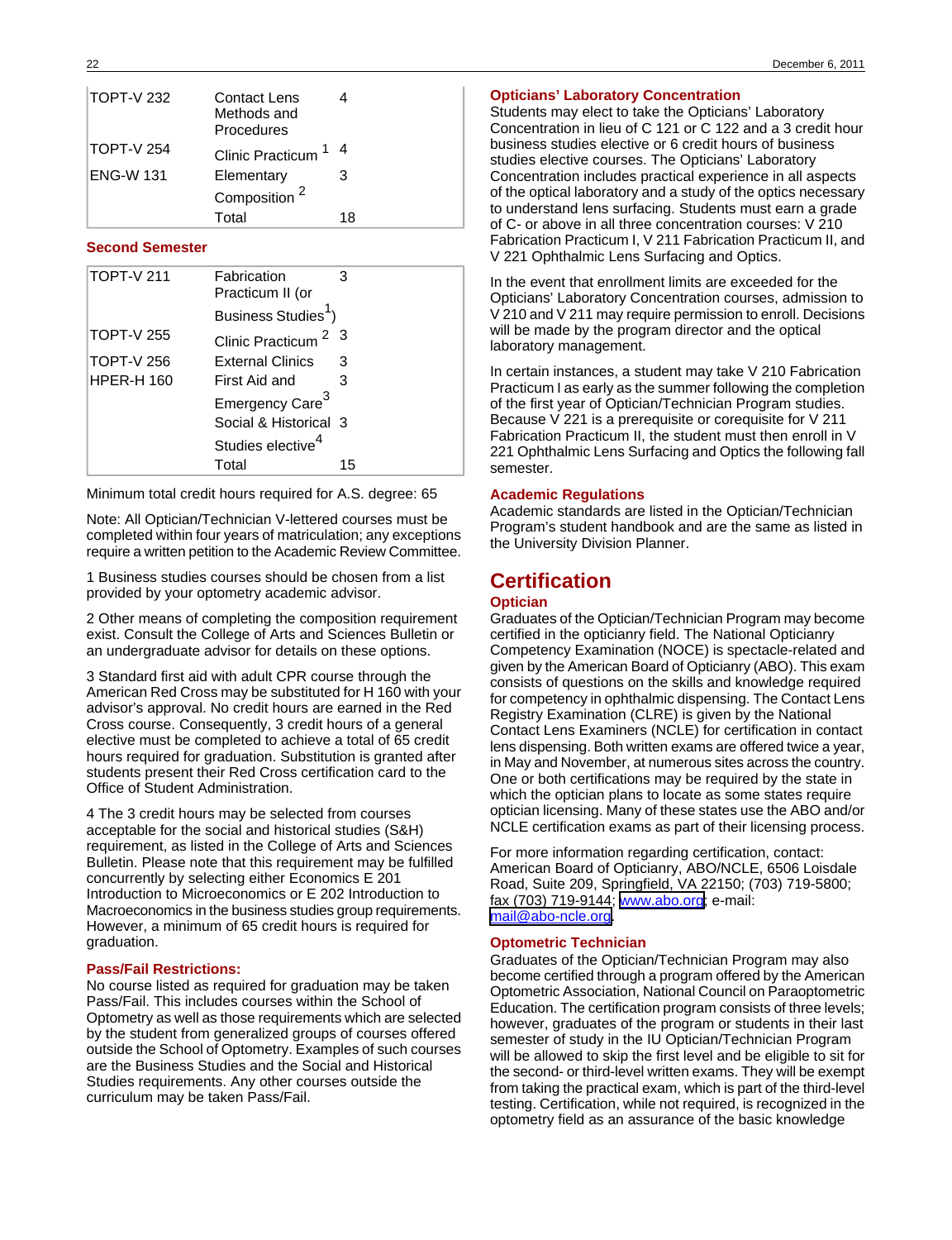necessary to perform the functions of an optometric technician.

For more information, contact: American Optometric Association, National Council on Paraoptometric Education, 243 N. Lindbergh Boulevard, St. Louis, MO 63141-7881; (314) 991-4100 or 800-365-2219; fax (314) 991-4101; [www.aoa.org.](http://www.aoa.org)

# **Career Information**

**Opticians** fill eyewear prescriptions. Their training includes dispensing eye wear, selecting frames, taking facial measurements, and choosing the best lens style for the patient. They take the order written by the eye doctor, produce the lenses with the correct prescription, and shape the lenses to fit the frame.

**Optometric technicians** must know how to take facial measurements and how to select and adjust frames. In addition, they learn business procedures and may be responsible for managing the doctor's office. They work closely with the eye doctor as part of the eye care team. Their tasks include measuring visual acuity, color vision, depth perception, field of vision, and pressures within the eye. They assist in various contact lens procedures and also teach contact lens patients to insert, remove, and care for their contact lenses.

### **Employment**

Most opticians and optometric technicians are employed in the optical industry or by optometrists, opticians, and ophthalmologists. Some are employed as managers of optical dispensaries or laboratories. Graduates of the Optician/ Technician Program may also work in an optical laboratory or for a lens, frame, contact lens, or instrument company.

### **Placement**

The school's placement service is available online! Both opportunity providers and seekers can post their information directly to the Web via online forms. Providers or seekers can also search profiles/opportunities by geographic area.

Positions listed are designed to support both students and alumni. This service is available at [www.opt.indiana.edu.](http://www.opt.indiana.edu) Look for the Job Placement tab. Currently, the demand for opticians and technicians is very high.

# **Honors and Awards**

### **Graduation with Honors**

The Associate of Science in Optometric

Technology/Opticianry degree is granted with distinction to students who have demonstrated laudatory scholarship in their studies and graduate within the top 10 percent of their graduating class. The specific honor is noted on the graduate's diploma. The Optician/Technician cumulative program grade point average and the corresponding citations are 3.70, with distinction; 3.80, with high distinction; 3.90, with highest distinction.

### **Awards and Recognitions**

Each year, many awards are presented to School of Optometry students. Periodically, students will receive notices regarding eligibility and application deadlines. Inquiries should be directed to the School of Optometry's Office of Student Administration or to the faculty chairperson

of the Awards and Honors Committee. The actual list of awards may vary from year to year and not all awards are presented each year.

### **Second-Year Optician/Technician Students**

- Essilor of America Award of Excellence
- Indiana University Optometry Alumni Association Awards:
- (1) Technician of the Year and
- (2) Optician of the Year
- Robert G. Corns, O.D., Scholarship for Optician/Technician Students

# **Financial Aid**

The Indiana University Bloomington Office of Student Financial Assistance offers information and assistance concerning a variety of grants, loans, and other student financial aid. These include but are not limited to Federal Pell Grants, SSACI grants for Indiana residents, Federal Direct Student Loans, and the Federal Work-Study Program.

Application for student financial aid is made by completing the Free Application for Federal Student Aid (FAFSA) at [www.fafsa.ed.gov](http://www.fafsa.ed.gov) and having the information sent to IU Bloomington at School Code 001809. Apply between January 1 and March 1 each year for the academic year beginning in late August. The March 1 date is an actual deadline for Indiana state grants and a priority date for other types of federal aid. If you file after March 1, you will still be considered for Pell Grant and Federal Direct Loans, but you may miss out on other valuable financial aid opportunities.

The IU Office of Student Financial Assistance is located in Room 208, Franklin Hall, Bloomington, IN 47405; (812) 855-0321; Web site: [www.indiana.edu/~sfa](http://www.indiana.edu/~sfa). The School of Optometry also has its own part-time financial aid administrator available for in-person or telephone appointments. You may make contact by phone at (812) 855-1917 or by e-mail at *iuoptfa@indiana.edu*.

# **Courses**

- Optician/Technician Program
- Cross-Listed Courses

# **Optician/Technician Program Courses**

V131, V151, V153, V251, V254, V255, and V256 must each be completed with a final grade of C- or above for graduation. A grade of C– or above in V121 is a prerequisite for V210, but not required for graduation. V201 Anatomy and Physiology of the Eye is strongly

recommended.

**TOPT–V 111 Basic Optics (5 cr.)** Lectures and Laboratory exercises concerning basic optical principles with the addition of geometrical/theoretical optics.

**TOPT–V 121 Ophthalmic Lens Finishing (4 cr.)** P: V 111. Lecture and laboratory instruction in the finishing of ophthalmic lenses, including lens selection, decentration, orientation, and mounting. Related lens topics such as lens safety requirements and absorptive lens characteristics are also included. Students must demonstrate the ability to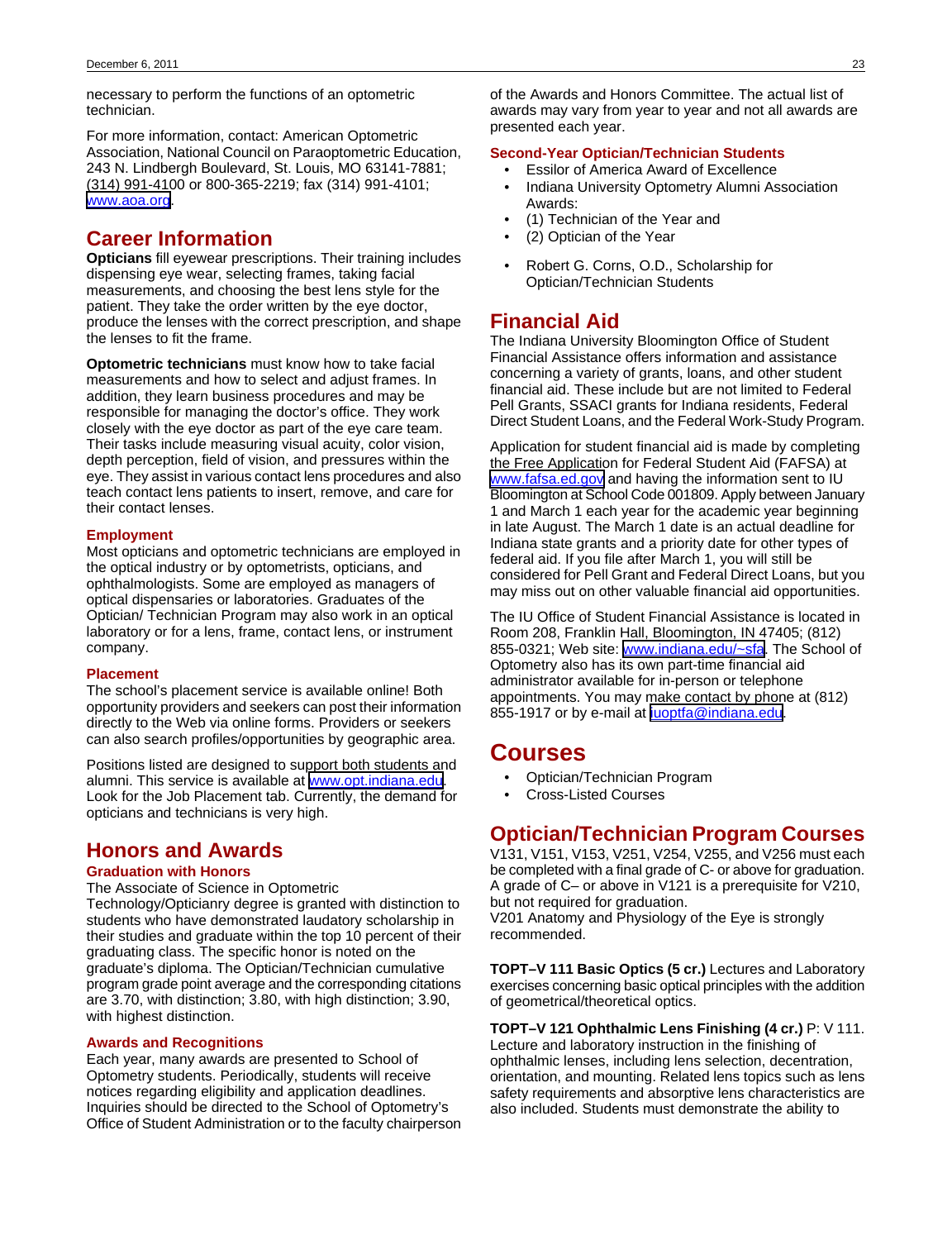produce a spectacle lens prescription that is both visibly pleasing and optically sound.

**TOPT–V 131 Ophthalmic Optics (5 cr.)** P: V 111. Must be completed with a final grade of C- or above. Optical characteristics and design of standard ophthalmic, single vision, multifocal, absorptive, coated, occupational, low vision, and sports vision lenses; prescription verification; prismatic effects; and lens decentration.

**TOPT–V 151 Ophthalmic Procedures 1 (4 cr.)** Must be completed with a final grade of C- or above. Techniques and theory used in optometric practice, including case history, visual acuity, refractive errors, keratometry and ophthalmometry, visual fields, color vision, eye movements, binocular vision, accommodation, convergence and divergence, visual axis deviation, strabismus, visual pathway, and pupillary reflexes.

**TOPT–V 153 Ophthalmic Dispensing (4 cr.)** Must be completed with a final grade of C- or above. Areas of study will include frame types and parts; facial measurements for fitting; functional and cosmetic aspects of frame selection; and frame alignment, adjusting, and repair.

**TOPT–V 174 Office Procedures (4 cr.)** Office procedures as applied to an ophthalmic practice, including telephone etiquette, appointment systems, bookkeeping, payroll records, third-party systems, recalls, computers, and other business management methods.

**TOPT–V 201 Anatomy and Physiology of the Eye (3 cr.)** The cell; the structure and function of the visual system, including the eye, the orbit and adnexa; the visual pathway; the nervous system and brain; ocular motility; ocular reflexes. This course satisfies the Breadth of Inquiry: Natural and Mathematical Sciences (N&M) requirement in the IU Bloomington General Education Common Ground curriculum.

**TOPT–V 210 Fabrication Practicum I (3 cr.)** P: V 131 and a grade of C- or above in V 121. Students are offered practical experience in all phases of the operation of a prescription optical laboratory. Theory in ophthalmic prescription work is combined with the development of skills necessary to assure that finished eyewear will be both optically correct and aesthetically pleasing. A grade of C- or above in C 121 is a prerequisite for this course, but is not required for graduation.

**TOPT–V 211 Fabrication Practicum II (3 cr.)** P: V 210. C: V 221. Students are offered practical experience in all phases of the operation of a prescription optical laboratory. Theory in ophthalmic prescription work is combined with the development of skills necessary to assure that finished eyewear will be both optically correct and aesthetically pleasing.

**TOPT–V 221 Ophthalmic Lens Surfacing and Optics (4 cr.)** P: V 121, V 131. Theory and practice of ophthalmic optics, spectacle lens surfacing, and selected topics of interest to the ophthalmic community. Subjects include single vision, multifocal and progressive addition lenses, base curves, lens thickness, application of prism, correction of vertical imbalance, high-powered lens prescriptions, aspheric lenses, and aniseikonia.

**TOPT–V 232 Contact Lens Methods and Procedures (4 cr.)** P: V 131. Contact lens patient evaluation; instruction

in insertion, removal, and hygiene; lens design, ordering, verification, and modification; lens materials, care products, and complications; an introduction to specialty lenses.

**TOPT–V 251 Ophthalmic Procedures 2 (3 cr.)** P: C- or above in V 151. Must be completed with a final grade of Cor above. Further principles and techniques used in ophthalmic practice, including glaucoma and tonometry, hypertension and measurement of blood pressure, diabetes, ocular pathology, ocular pharmacology, biomicroscopy, vision screening, blindness and partial sight, low-vision aids.

**TOPT–V 254 Clinic Practicum 1 (4 cr.)** P: V 121 and a grade of C- or above in V 131 and V 153. Must be completed with a final grade of C- or above. Clinical experience in frame selection, dispensing, adjustment, verification, and repair of eyewear.

**TOPT–V 255 Clinic Practicum 2 (3 cr.)** P: V121 and a grade of C- or above in V 131, V 151, V 153, and V 251. Must be completed with a final grade of C- or above. Practical application of technical and managerial skills learned in courses and laboratories by assisting clinicians and instructors in the optometry clinics.

**TOPT–V 256 External Clinics (3 cr.)** P: V 121 and a grade of C- or above in V 131, V 151, V 153, and V 251. Practical application of clinical skills by assisting clinicians and consultants in the external clinics.

**TOPT–V 269 Selected Studies (3 cr.)** The student selects a clinical area of interest for further study.

**TOPT–V 275 Topical Seminar (1 cr.)** Selected topics of interest.

# **Cross Listed Courses**

**CMCL–C 121 Public Speaking (3 cr.)** Theory and practice of public speaking: training in thought processes necessary to organize speech content; analysis of components of effective delivery and language. Department of Communication and Culture, College of Arts and Sciences

**CMCL–C 122 Interpersonal Communication (3 cr.)** S & H Introduction to the study of communication, culture, identity, and power. Each student does original primary research. Topics range from groups in North Africa to high school and college students in San Francisco and Philadelphia, and issues such as gendered language, slang, verbal play, and institutional language. Department of Communication and Culture, College of Arts and Sciences

**HPER–H 160 First Aid and Emergency Care (3 cr.)** Lecture and demonstration on first-aid measures for wounds, hemorrhage, burns, exposure, sprains, dislocations, fractures, unconscious conditions, suffocation, drowning, and poisons, with skill training in all procedures. Introduction to CPR included. School of Health, Physical Education, and Recreation (HPER)

**ENG–W 131 Elementary Composition (3 cr.)** Offers instruction and practice in the reading, writing, and critical thinking skills required in college. Emphasis is on written assignments that require synthesis, analysis, and argument based on sources. Department of English, College of Arts and Sciences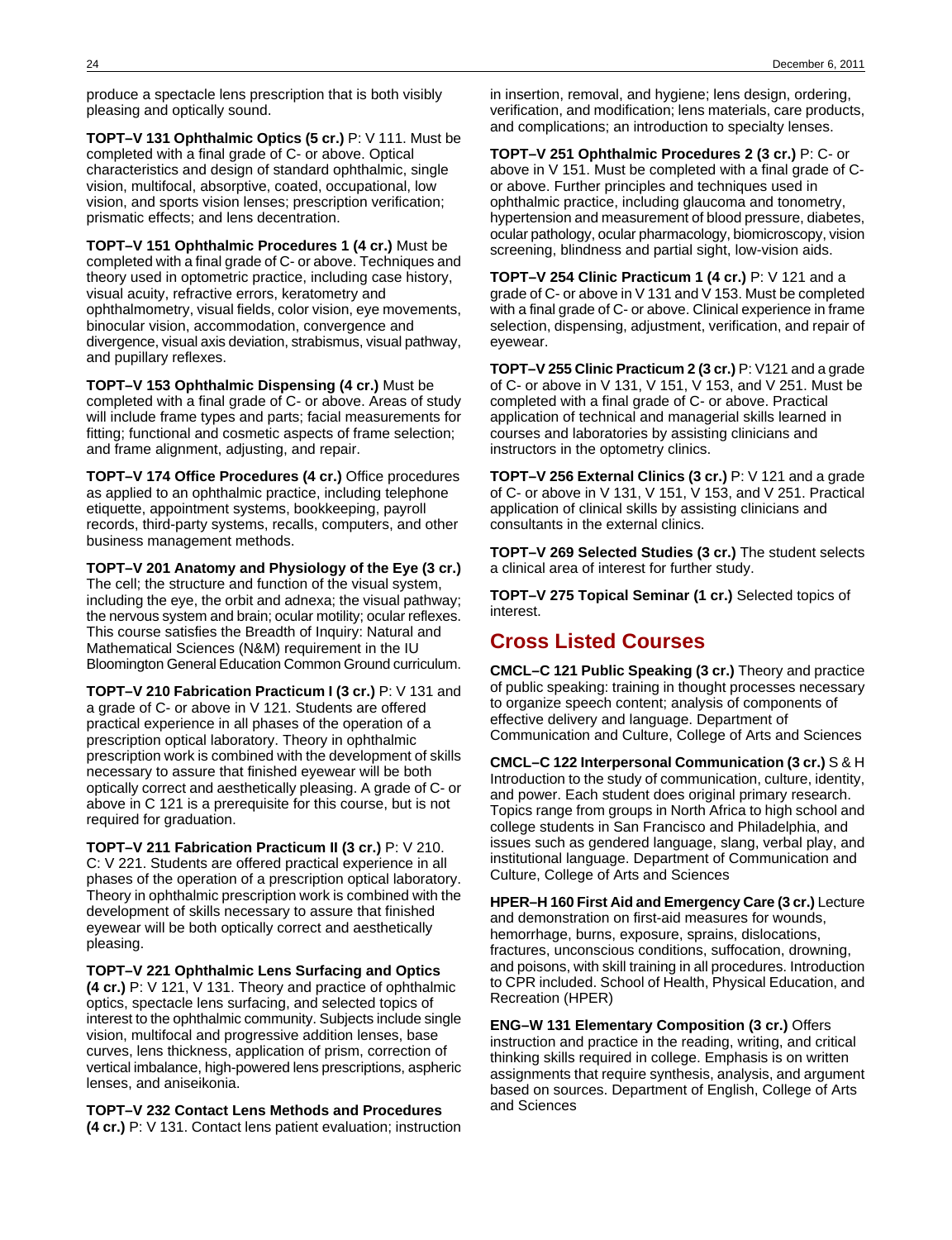# **Organizations**

The principal organizations open to, and governed by, students in the School of Optometry are the following:

### **American Optometric Student Association, Indiana University School of Optometry Chapter (AOSA)**

All optometry students are eligible for membership in the IU chapter of this national organization. This organization serves as a source of information about changes in the field of optometry, provides a variety of learning experiences for students, and represents students in many allied organizations. Through its Board of Trustees, local chapters help to shape national policies on optometric education.

### **Indiana University Optometric Student Association (IUOSA)**

All optometry students are eligible for membership in the IUOSA, which is affiliated with the American Optometric Student Association. The association is active in current student affairs, sponsors social events, and provides suggestions and assistance to the dean and faculty.

### **Indiana University National Optometric Student Association (NOSA)**

The IU membership of NOSA comprises representatives of minority groups among the student body. The local chapter is a student affiliate of the National Optometric Association. The association sponsors an awards ceremony each year and aids the school in a variety of ways.

### **Beta Sigma Kappa**

A chapter of this international honorary optometric society was established at Indiana University in 1983. The organization is open to optometry students with outstanding scholastic achievements and is dedicated to research and exemplary optometric practice.

### **Student Volunteer Optometric Services to Humanity (SVOSH)**

This organization provides eye care to individuals, usually in developing countries, who are otherwise unable to obtain this care for themselves. SVOSH collects and catalogs used eyeglasses, which are then distributed during an eye-care trip to an area of need.

### **Fellowship of Christian Optometrists**

FCO is an organization that promotes, furthers, and maintains Christian fellowship among optometry students. Activities include discussions of current topics of interest led by guest speakers, the establishment of an ongoing eye clinic at an overseas mission, and screening missions to Third World countries.

### **Gold Key International Optometric Honor Society**

This organization was created to recognize leadership in optometric schools and has been recognized by the AOSA as the highest honor for leadership a student of optometry can achieve. Gold Key recognizes leadership in the class, the school, and the optometric profession.

### **Private Practice Club**

This club provides business information through guest speakers and workshops regarding optometric private practices for the use of IU optometry students. Through facebook we hope to remind members of upcoming meetings, share pictures and links, and gain feedback.

#### **Optometric Extension Program**

OEP aims to help students learn more about these binocular vision and vision therapy through club meetings, guest speakers, and conferences

# **Policies & Procedures**

### **Indiana University School of Optometry Student Immunization Policy**

All students entering the Indiana University School of Optometry must meet the immunization requirements of both the University and Indiana Code 20-12-71. Students must provide documentation of the following immunizations:

- two measles, one mumps, and one rubella
- tetanus/diphtheria within the past 10 years
- tuberculin skin test within six months of the first semester

The School of Optometry requires the following additional immunizations:

- annual tuberculin skin test
- hepatitis B immunization series

# **Faculty**

For the most up-to-date information, visit the **IU School of [Optometry faculty listing](http://www.opt.indiana.edu/people/faculty.htm) on the World Wide Web.** 

# **Primary Faculty**

- **Bedwell, Anna Indiana University, 2010),** Visiting Clinical Assistant Professor of Optometry
- **Begley, Carolyn G., M.S.** (Indiana University, 1979), O.D. (1983), Professor of Optometry
- **Bonanno, Joseph A., O.D.** (University of California, Berkeley, 1981), Ph.D. (1987), Professor of Optometry and Dean of the School of Optometry
- **Bradley, Arthur, Ph.D.** (University of California, Berkeley, 1983), Professor of Optometry
- **Braun, Mark W., M.D.** (Indiana University, 1975), M.S. (1997), Professor of Medical Pathology (part-time), Director of Medical Pathology, Medical Sciences Program, and Professor of Optometry (part-time)
- **Brooks, Clifford W., O.D.** (Indiana University, 1971), Professor of Optometry and Executive Associate Dean for Academic Affairs and Student Administration
- **Burns, Stephen A., Ph.D.** (The Ohio State University, 1977), Professor of Optometry and Associate Dean of Graduate Programs
- **Candy, T. Rowan, B.Sc.** (University of Wales, 1989), Ph.D. (University of California, Berkeley, 1997), Associate Professor of Optometry
- **Elsner, Ann E., Ph.D.** (University of Oregon, 1981) Professor of Optometry and Associate Dean for Research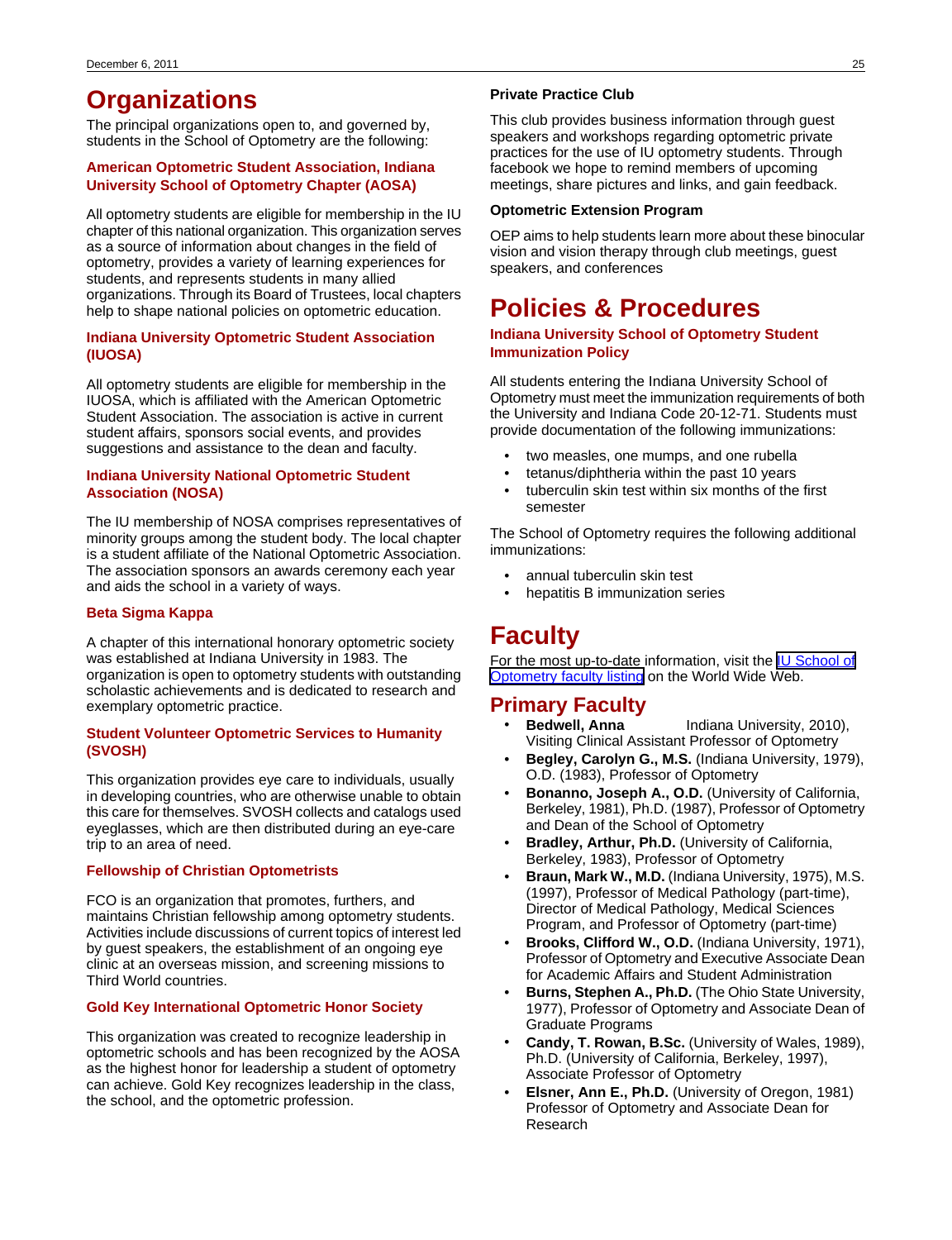- **Goss, David A., O.D.** (Pacific University, 1974), Ph.D. (Indiana University, 1980), Professor of Optometry
- **Gray, Jason, O.D.** (Indiana University, 2007), Visiting Clinical Assistant Professor of Optometry
- **Grogg, Jane Ann, O.D.** (Indiana University, 1994), Clinical Associate Professor of Optometry and Chief of Advanced Ocular Disease
- **Hassan, Shirin E., Ph.D.** (Queensland University of Technology, 2001), Assistant Professor of Optometry
- **Henderson, Patricia A., O.D.** (Indiana University, 1985), Clinical Associate Professor of Optometry
- **Himebaugh, Nikole L., O.D.** (Indiana University, 1995), Ph.D. (Indiana University, 2007), Visiting Lecturer, School of Optometry
- **Hitzeman, Steven A., O.D.** (Indiana University, 1976), Clinical Associate Professor and Director of Residency Programs
- **Horner, Douglas G., O.D.** (Pacific University, 1974), M.S. (University of Houston, 1983), Ph.D. (1987), Associate Professor of Optometry
- **Jarrard, Paula D., M.S. (University of Southern)** Indiana, 2006), Adjunct Clinical Lecturer, Indiana University School of Optometry, Bloomington, IN, and Adjunct Clinical Lecturer, School of Optometry
- **Kohne, Kimberly, O.D.** (University of Missouri, St. Louis, College of Optometry, 2004), Clinical Assistant Professor of Optometry and Chief of Primary Care in Bloomington
- **Kollbaum, Elli J., O.D.** (Indiana University, 1997), Clinical Associate Professor of Optometry, Chief of External Rotations, Low Vision and Vision **Rehabilitation**
- **Kollbaum, Peter S., O.D.** (Indiana University, 1999), M.S. (Indiana University Purdue University at Indianapolis, 2007), Ph.D. (Indiana University, 2007) Assistant Professor of Optometry
- **Kovacich, Susan, O.D.** (Indiana University, 1987), Clinical Associate Professor of Optometry and Chief of Contact Lens Services.
- **Lyon, Don W., O.D.** (Indiana University, 1999), Clinical Associate Professor of Optometry, Chief of Binocular Vision and Pediatric Services
- **Malinovsky, Victor E., O.D.** (Indiana University, 1973), Clinical Professor of Optometry
- **Marshall, Edwin C., O.D.** (Indiana University, 1971), M.S. (1979), M.P.H. (University of North Carolina, 1982), Vice President for Diversity, Equity, and Multicultural Affairs; Indiana University, Professor of Optometry and Adjunct Professor of Public Health, School of Medicine
- **McConnaha, Debra L., O.D.** (Indiana University, 1984), Adjunct Clinical Lecturer
- **Meetz, Richard E., O.D.** (Indiana University, 1976), M.S. (University of Michigan, 1988), Clinical Associate Professor of Optometry
- **Miller, Donald T., Ph.D.** (University of Rochester, 1995), Professor of Optometry
- **Nam, Jayoung, Ph.D.** (Indiana University, 2007) M.S. (Ewha Womans University, 2000), and Assistant Scientist of Optometry
- **Page, Jennifer G., O.D.** (Indiana University, 2002), Clinical Assistant Professor of Optometry and Director of Guanajuato Mexico Eye Care Clinic
- Peabody, Todd, O.D. (Indiana University, 2003), Clinical Assistant Professor of Optometry
- **Petrig, Benno, Ph.D.** (ETJ Zurich, Switzerland, 1980) Optical Engineer and Senior Scientist of Optometry
- **Pence, Neil A., O.D.** (Indiana University, 1979), Lecturer in Optometry, Associate Dean for Clinical and Patient Care Services
- **Perotti, Jeffrey, O.D.** (Indiana University, 1997), Clinical Assistant Professor of Optometry
- **Pickel, Jr., Merle K., O.D.** (Indiana University, 1970), Optometrist, Brown County Eye Care Center, Nashville, IN, and Adjunct Professor, School of Optometry
- **Pickel, Sandra A.S., A.B.O.C., B.G.S., C.P.O.T.** (Indiana University, 1982), Lecturer in Optometry and Director of the Optician/Optometric Technician Program
- **Plass, Deborah J., O.D.** (Indiana University, 1996), Clinical Assistant Professor of Optometry
- **Port, Nicholas L., Ph.D.** (University of Minnesota, Minneapolis, 1997), Assistant Professor of Optometry
- **Sansone, Jacqueline M., O.D.** (The Ohio State University College of Optometry, 1992), Adjunct Clinical Lecturer
- **Soni, P. Sarita, O.D.** (Indiana University, 1976), M.S. (1978), Professor of Optometry and Associate Vice President and Vice Provost for Research, Indiana **University**
- **Srinivas, S.P., M.S.** (I.I.T., India, 1982), Ph.D. (Drexel University, 1987), Associate Professor of Optometry
- **Sutton, Bradley M., O.D.** (Indiana University, 1993), Clinical Associate Professor of Optometry, and Chief of Primary Care in Indianapolis
- **Swanson, William, Ph.D.** (University of Chicago, 1984), Professor of Optometry
- **Thibos, Larry N., Ph.D.** (University of California, Berkeley, 1975), Professor of Optometry
- **Tonekaboni, Khashayar, O.D.** (Southern College of Optometry, 1987), Clinical Assistant Professor of **Optometry**
- **Torbit, Julie K., O.D.** (Indiana University, 1993), Clinical Associate Professor of Optometry
- **Viswanathan, Suresh,** M.S. (Pacific University, 1992), Ph.D. (University of Houston, 2000), Associate Professor of Optometry
- **Waltz, Kevin L., O.D.** (Indiana University, 1981), M.D. (Meharry Medical College, 1987), Adjunct Clinical Professor of Optometry

# **Faculty Emeriti**

- **Borish, Irvin Max, O.D.** (Northern Illinois College of Optometry, 1934), L.L.D. (Indiana University, 1968), Professor Emeritus of Optometry
- **DeVoe, Robert D., Ph.D.** (Rockefeller University, 1961), Professor Emeritus of Optometry
- **Egan, Elizabeth, A.M.** (Indiana University, 1959), Optometry Librarian Emerita – contacted DOF; pending answer
- **Everson, Ronald W., O.D.** (Chicago College of Optometry, 1954), M.S. (Indiana University, 1959), Associate Professor Emeritus of Optometry
- **Freeman, Douglas, M.A.** (Indiana University, 1972), M.L.S. (1974), Associate Librarian Emeritus of **Optometry**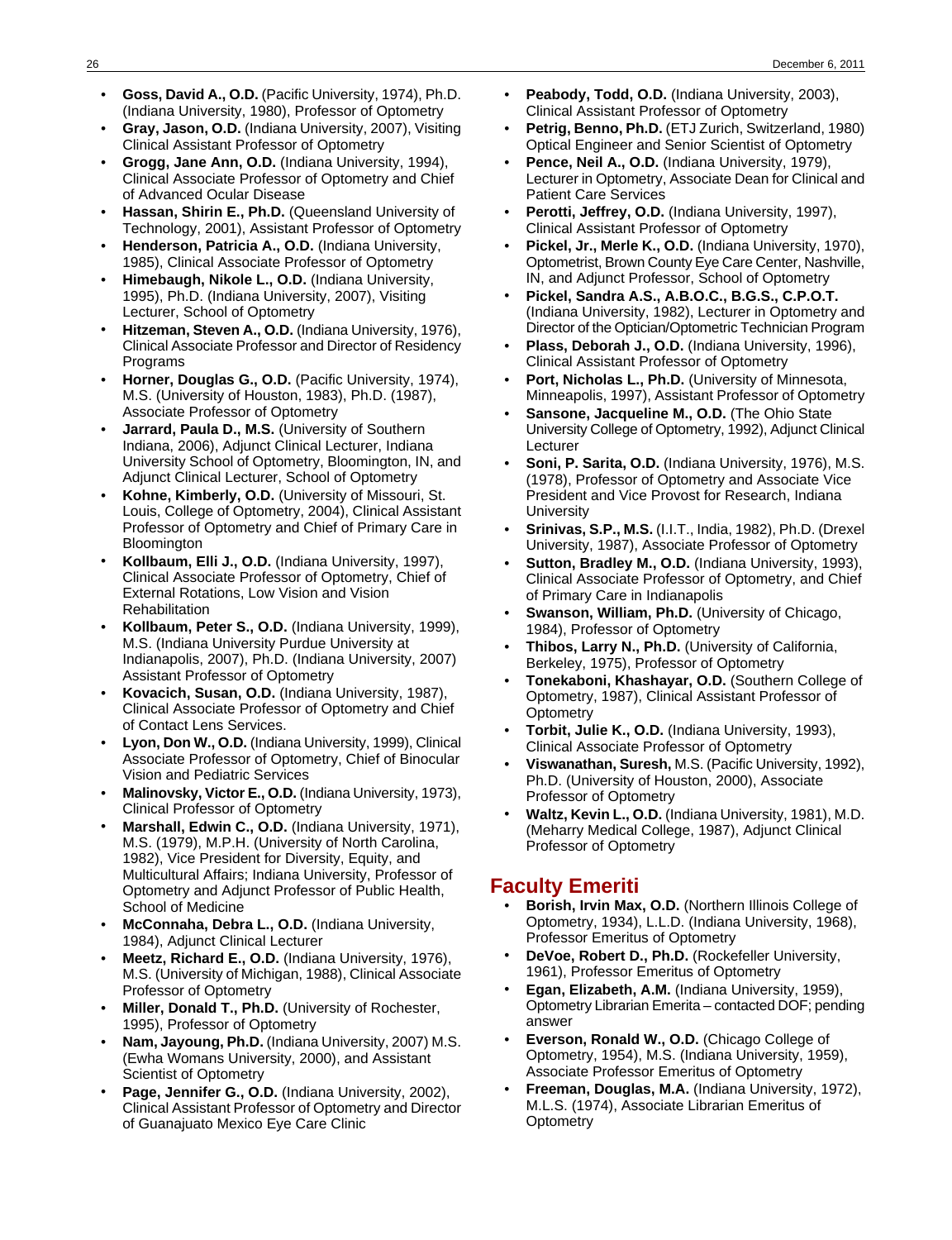- **Gerstman, Daniel R., O.D.** (Indiana University, 1969), M.S. (1971), Associate Professor Emeritus of Optometry and Adjunct Professor of Optometry
- **Guth, Sherman L., Ph.D.** (University of Illinois, 1963), Professor Emeritus of Psychology, College of Arts and **Sciences**
- **Hafner, Gary S., Ph.D.** (Indiana University, 1972), Professor Emeritus of Optometry and Adjunct Professor Emeritus of Anatomy, Medical Sciences Program
- **Hegeman, Sally L., Ph.D.** (University of California, San Francisco, 1969), Associate Professor Emerita of **Optometry**
- **Lowther, Gerald E., O.D.** (The Ohio State University, 1967), M.S. (1969), Ph.D. (1972), Professor Emeritus of Optometry
- **Riley, Hurbert D., O.D.** (Indiana University, 1971), Assistant Professor Emeritus of Optometry
- **Shick, Charles R., O.D.** (Indiana University, 1958), Professor Emeritus of Optometry
- **Wilson, Graeme, M.Sc.** (The University of Manchester, 1965), Ph.D. (University of California, Berkeley, 1972), Professor Emeritus of Optometry

# **Adjunct Faculty**

- **Ajamian, Paul C., O.D.** (New England College of Optometry, 1980), Director, Omni Eye Services of Atlanta, Atlanta, GA, and Adjunct Clinical Professor, School of Optometry
- **Balius, Emilio H., O.D.** (University of Houston College of Optometry, 1991), Optometrist, Aran Eye Associates, Miami, FL, and Adjunct Assistant Professor, School of Optometry
- **Black Pugh, Jessica L., O.D.** (Indiana University, 2003), Optometrist, Eye Associates of Southern Indiana, Jeffersonville, IN, and Adjunct Assistant Professor, School of Optometry
- **Boerman, Helen, O.D.** (State University of New York , 2003), Optometrist, Wang Vision Institute, Nashville, TN, and Adjunct Clinical Assistant Professor, School of Optometry
- **Bowersox, Daniel M., O.D.** (University of Missouri-St. Louis, 1993), Optometrist, Bowersox Vision Center, Shelbyville, KY and Adjunct Clinical Assistant Professor, School of Optometry
- **Bowman, Ronny G., O.D.** (Southern College of Optometry, 1995), Optometrist, Keesler Air Force Base, MS, and Adjunct Clinical Assistant Professor, School of Optometry
- **Boyer, Stephen P., O.D.** (Pennsylvania College of Optometry, 1992), Chief of Optometry Services, Illiana Health Care System, Danville, IL, and Adjunct Clinical Associate Professor, School of Optometry
- **Brafman, Shana B., O.D.** (Illinois College Of Optometry, 2007), Optometrist, North Suburban Medical Center, Thornton, CO, and Adjunct Clinical Assistant Professor, School of Optometry
- **Carter, Randy B., O.D.** (Indiana University, 1983), Clinical Director, The Eye Institute of Utah, Salt Lake City, UT, and Adjunct Clinical Associate Professor, School of Optometry
- **Case, Aaron W., O.D.** (Indiana University, 2006), Optometrist, Northern Indiana Health Care System-Ft Wayne VA, Fort Wayne, IN, and Adjunct Clinical Assistant Professor, School of Optometry
- **Caudill, Cliff, O.D.** (University of Alabama at Birmingham School of Optometry, 1995), Assistant Professor, Department of Ophthalmology, University of Kentucky, Lexington, KY, and Adjunct Clinical Assistant Professor, School of Optometry
- **Colander, Brian, O.D.** (Illinois College of Optometry, 2005), Staff Optometrist, Huntington VA Medical Center, Huntington, WV, and Adjunct Clinical Assistant Professor, School of Optometry
- **Cordes, Matthew G., O.D.** (Illinois College of Optometry, 1999), Staff Optometrist, Huntington VA Medical Center, Huntington, WV, and Adjunct Clinical Associate Professor, School of Optometry
- **Crutchfield, Barbara, O.D.** (Indiana University, 1990), Assistant Professor, University of Kentucky Department of Ophthalmology, Lexington, KY, and Adjunct Clinical Assistant Professor of Optometry, School of Optometry
- **Dankovich, Michael A., O.D.** (Indiana University, 1995), Optometrist, Eye Associates of Southern Indiana, Jeffersonville, IN, and Adjunct Clinical Assistant Professor, School of Optometry
- **Den Beste, Brian P., O.D.** (Illinois College of Optometry, 1980), Director, The Eye Foundation/LaserVue Orlando, FL, and Adjunct Clinical Professor, School of Optometry
- **Dierker, Damon, O.D.**, (Indiana University, 2002), Optometrist, Eye Surgeons of Indiana, Indianapolis, IN, and Adjunct Clinical Assistant Professor, School of Optometry
- **Diller, Rebecca S., O.D.** (Ohio State University, 1999), Clinic Director, Dayton VA Medical Center, Dayton, OH, and Adjunct Clinical Assistant Professor, School of Optometry
- **Eiden, Steven B., , O.D.** (Illinois College of Optometry, 1981), President and Medical Director, Optometrist, North Suburban Vision Consultants, Deerfield, IL and Adjunct Clinical Associate Professor, School of **Optometry**
- **Egenmaier, Walter H., O.D.** (University of Alabama, Birmingham, 1982), Optometrist, EyeCare Consultants, Evansville, IN, and Adjunct Clinical Associate Professor, School of Optometry
- **Faley, Monica L., O.D.** (Ferris State College, 1995), Optometrist, Pinion Health Center, Pinon, AZ, and Adjunct Clinical Assistant Professor, School of **Optometry**
- **Freeman, Vivianle, O.D.** (University of Alabama-Birmingham, 2000), Clinical Optometrist, Offutt Air Force Base, Bellevue, NE, and Adjunct Clinical Assistant Professor, School of Optometry
- **Fries, Patti L., O.D.** (University of Missouri, St. Louis, 2002), Optometrist, University of Nebraska Medical Center, Omaha, NE, and Adjunct Associate Professor, School of Optometry
- **Gay, Dax Alan, O.D.** (University of Missouri St. Louis, 1998), Optometrist, Illiana Healthcare System, Danville, IL, and Adjunct Clinical Associate Professor, School of Optometry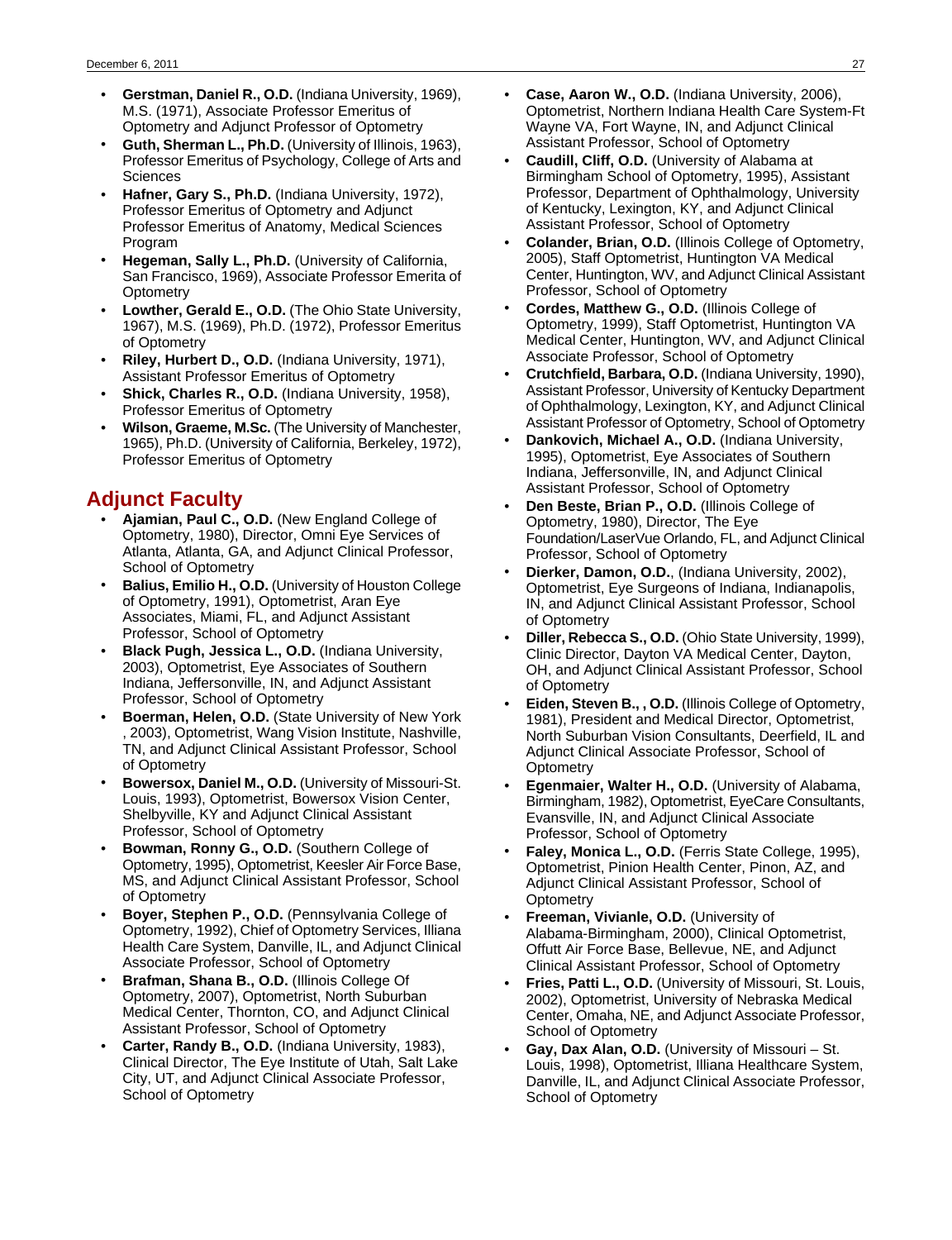- **Goen, Terry M., O.D.** (Indiana University, 1984), Chief, Optometry Section, Pensacola Veterans Administration Medical Center, Pensacola, FL, and Adjunct Clinical Associate Professor, School of Optometry
- **Graf, Frank, O.D.** (Pennsylvania College of Optometry, 1978), Clinical Assistant Professor, Department of Ophthalmology, University of Nebraska, and Adjunct Clinical Associate Professor, School of Optometry
- **Gray, Douglas R., O.D.** (Indiana University, 2000), Ireland Army Community Hospital, Fort Knox, KY, and Adjunct Clinical Assistant Professor, School of **Optometry**
- **Groppel, Piper G., O.D.** (Indiana University-Purdue University Indianapolis, 2004), Roudebush VA Medical Center, Indianapolis, IN, and Adjunct Clinical Assistant Professor, School of Optometry
- **Hall, Carolyn W., O.D.** (Southern College of Optometry, 1993), Clinical Optometrist, Eye Associates of Southern Indiana, New Albany, IN, and Adjunct Clinical Associate Professor, School of Optometry
- **Hanlon, Brady P., O.D.** (Indiana University, 2004) Staff Optometrist, VA Northern Indiana Health Care System, Fort Wayne, IN, and Adjunct Clinical Assistant Professor, School of Optometry
- **Holbrook, Steven E., O.D.** (Indiana University, 1985), Optometrist, The Eye Center of Southern Indiana, Bloomington, IN, and Adjunct Clinical Assistant Professor, School of Optometry
- **Huck, Chad, O.D.** (Indiana University, 1985), Clinic Director, The Eye Center of Southern Indiana, Bloomington, IN, and Adjunct Clinical Assistant Professor, School of Optometry
- **Johnson, Stephanie R., O.D.** (Nova Southeastern University, 2005), Optometrist, Ireland Army Hospital, Fort Knox, KY, and Adjunct Clinical Assistant Professor, School of Optometry
- **Jordan, Curtis Allen, M.D.** (Indiana University, 1984), Eye Associates of Southern Indiana, Jeffersonville, IN, and Adjunct Clinical Assistant Professor, School of **Optometry**
- **Jung, Jean, O.D.** (SUNY State College of Optometry, 1992), Optometrist, VA Hudson Valley Health Care System, New York, NY, and Adjunct Clinical Associate Professor, School of Optometry
- **Kinnaird, Charles W., O.D.** (Nova Southeastern University, 1994), Optometrist, Westside VA Medical Center, Chicago, IL and Adjunct Clinical Associate Professor, School of Optometry
- **Lifferth, Austin, O.D.** (Indiana University, 2003), Optometrist, Bennett and Bloom Eye Centers, Louisville, KY, and Adjunct Clinical Assistant Professor, School of Optometry
- **Light, Dennis J., O.D.** (Ohio State University, 1992), Staff Optometrist, Dayton VAMC, Dayton, OH and Adjunct Clinical Assistant Professor, School of **Optometry**
- **Lynch, Michelle T., O.D.** (Indiana University, 2004), Staff Optometrist, Lexington VA Medical Center, Lexington, KY, and Adjunct Clinical Assistant Professor, School of Optometry
- **Marciniak, Michelle M., O.D.** (Illinois College of Optometry, 2003), Optometrist, Jesse Brown VA

Medical Center, Chicago, IL, and Adjunct Clinical Assistant Professor, School of Optometry

- **McDonald, Anthony, O.D.** (Pennsylvania College of Optometry, 1982), Optometrist, McDonald Eyecare Associates, Lakeville, MN, and Adjunct Clinical Assistant Professor, School of Optometry
- **McSoley, John, O.D.** (New England College of Optometry, 1991), Director of Optometry Services, Bascom Palmer Eye Institute, Miami, FL, and Adjunct Clinical Assistant Professor, School of Optometry
- **Melton, Norman R., O.D.** (Pennsylvania College of Optometry, 1981), Optometrist, Charlotte Eye Ear Nose & Throat Associates, P.A., and Adjunct Assistant Professor, School of Optometry
- **Moyle, Wendy E., O.D.** (Michigan College of Optometry, 1997), Optometrist, Northern Indiana Health Care System- VAMC, Ft. Wayne, IN, and Adjunct Clinical Associate Professor, School of **Optometry**
- **Noblitt, Randall L., O.D.** (Indiana University, 1986), Center Director, John Kenyon Eye Center, Louisville, KY, and Adjunct Clinical Associate Professor, School of Optometry
- **O'Neill, Patrick W., O.D.** (Ferris State University, 1982), Staff Optometrist, River Valley Vision Center, Northfield, MN, and Adjunct Clinical Associate Professor, School of Optometry
- **Payne, Susan H., Ph.D.** (Southern College Of Optometry, 2000), Advanced Ambulatory Low Vision Clinic Director, Tampa, VA, and Adjunct Clinical Assistant Professor, School of Optometry
- **Peplinski, Lee S., O.D.** (Ferris State University, 1989), Consultative Optometrist, Bennett-Bloom Eye Center, Louisville, KY, and Adjunct Clinical Associate Professor, School of Optometry
- Petkovich, Steven T., O.D. (Illinois College of Optometry, 1997), Staff Optometrist, Roudebush VA Medical Center, Indianapolis, IN, and Adjunct Clinical Assistant Professor, School of Optometry
- **Quan, Amy J., O.D.** (State University of New York, 2004), Optometrist, Perry Point VAMC, MD, and Assistant Clinical Adjunct Assistant Professor, School of Optometry
- **Racette, Lyne, Ph.D.** (Carleton University, 2010), Assistant Professor, IU Ophthalmology, Bloomington, IN, and Adjunct Assistant Professor, School of **Optometry**
- **Risch, Judy D., O.D.** (Indiana University, 1990), Optometrist, Richmond Eye Institute, Richmond, IN, and Adjunct Clinical Associate Professor, School of **Optometry**
- **Rivera-Ortiz, Angel L.,** (Inter American University of Puerto Rico, 1998), Optometrist, VA Tallahassee Outpatient Clinic, Tallahassee, FL, and Adjunct Clinical Assistant Professor, School of Optometry
- **Rivron, Elaine C., M.S.** (Melbourne University, 1976), Adjunct Lecturer in Optometry
- **Rone, Ashley K., O.D.** (Indiana University, 2007) Director Student Programs, Lexington, VA, and Adjunct Clinical Assistant Professor, School of Optometry
- **Salituro, Sam M., O.D.** (Illinois College of Optometry, 1992), Research Optometrist, Wesley-Jessen Corp.,